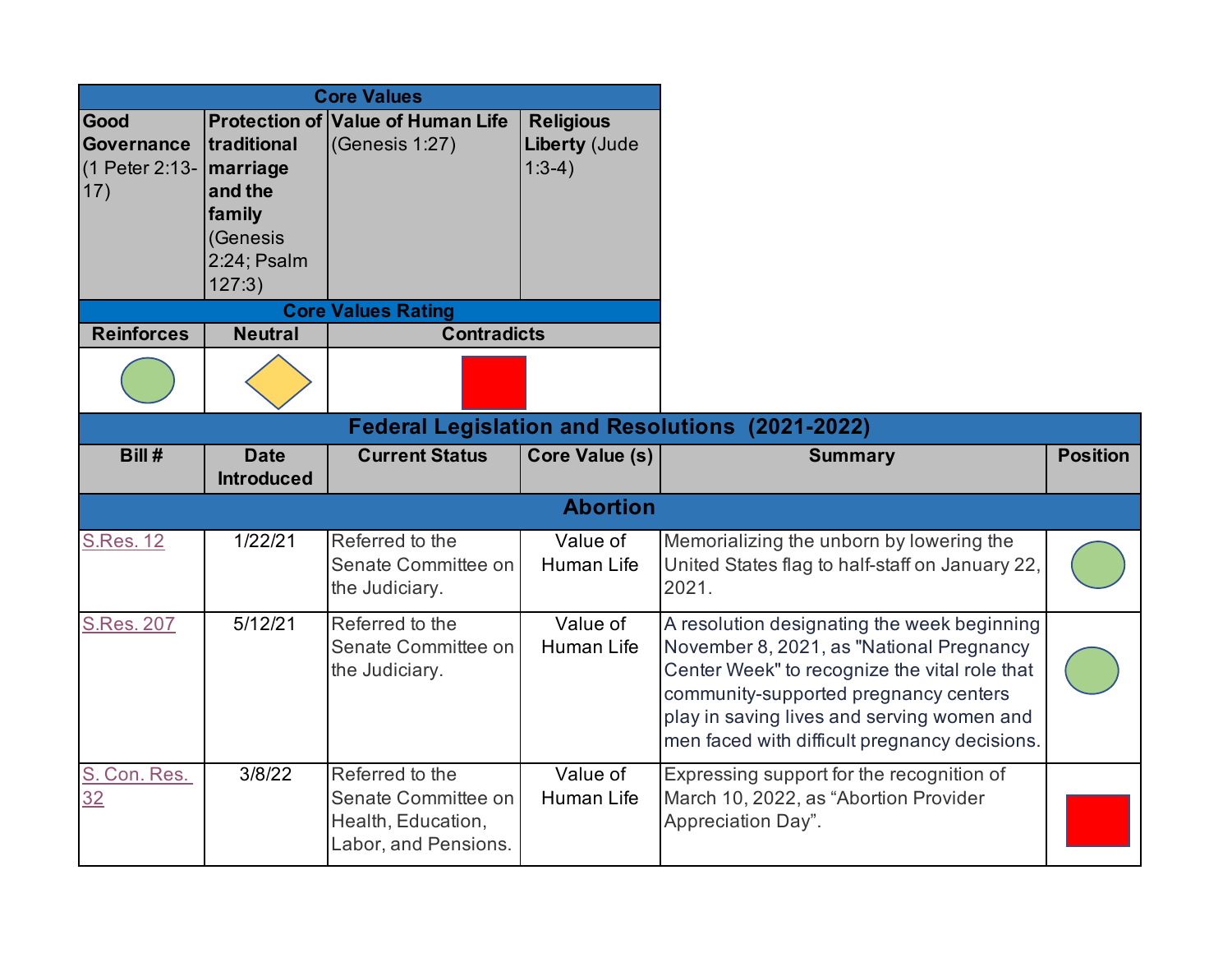| Bill# | <b>Date</b><br><b>Introduced</b> | <b>Current Status</b>                                                                | Core Value (s)                | <b>Summary</b>                                                                                                                                                                                                                                                        | <b>Position</b> |
|-------|----------------------------------|--------------------------------------------------------------------------------------|-------------------------------|-----------------------------------------------------------------------------------------------------------------------------------------------------------------------------------------------------------------------------------------------------------------------|-----------------|
| S.61  | 1/27/21                          | Referred to the<br>Senate Committee on<br>the Judiciary.                             | Value of<br>Human Life        | A bill to amend title 18, United States Code,<br>to protect pain-capable unborn children, and<br>for other purposes.                                                                                                                                                  |                 |
| S.75  | 1/28/21                          | Referred to the<br>Senate Committee on<br>the Judiciary.                             | Value of<br>Human Life        | A bill to amend title 18, United States Code,<br>to prohibit discrimination by abortion against<br>an unborn child on the basis of Down<br>syndrome.                                                                                                                  |                 |
| S.77  | 1/28/21                          | Referred to the<br>Senate Committee on<br>Health, Education,<br>Labor, and Pensions. | Value of<br><b>Human Life</b> | A bill to amend the Public Health Service Act<br>to prohibit the Secretary of Health and<br>Human Services from conducting or<br>supporting any research involving human<br>fetal tissue that is obtained pursuant to an<br>induced abortion, and for other purposes. |                 |
| S.83  | 1/28/21                          | Referred to the<br>Senate Committee on<br>the Judiciary.                             | Value of<br>Human Life        | A bill to amend title 18, United States Code,<br>to prohibit certain abortion procedures, and<br>for other purposes.                                                                                                                                                  |                 |
| S.86  | 1/28/21                          | Referred to the<br>Senate Committee on<br>the Judiciary.                             | Value of<br>Human Life        | A bill to prohibit discrimination against the<br>unborn on the basis of sex, and for other<br>purposes.                                                                                                                                                               |                 |
| S.88  | 1/28/21                          | Referred to the<br>Senate Committee on<br>Health, Education,<br>Labor, and Pensions. | Value of<br>Human Life        | A bill to amend title X of the Public Health<br>Service Act to prohibit family planning grants<br>from being awarded to any entity that<br>performs abortions, and for other purposes.                                                                                |                 |
| S.92  | 1/28/21                          | Referred to the<br>Senate Committee on<br>Finance.                                   | Value of<br><b>Human Life</b> | A bill to prohibit taxpayer funded abortions.                                                                                                                                                                                                                         |                 |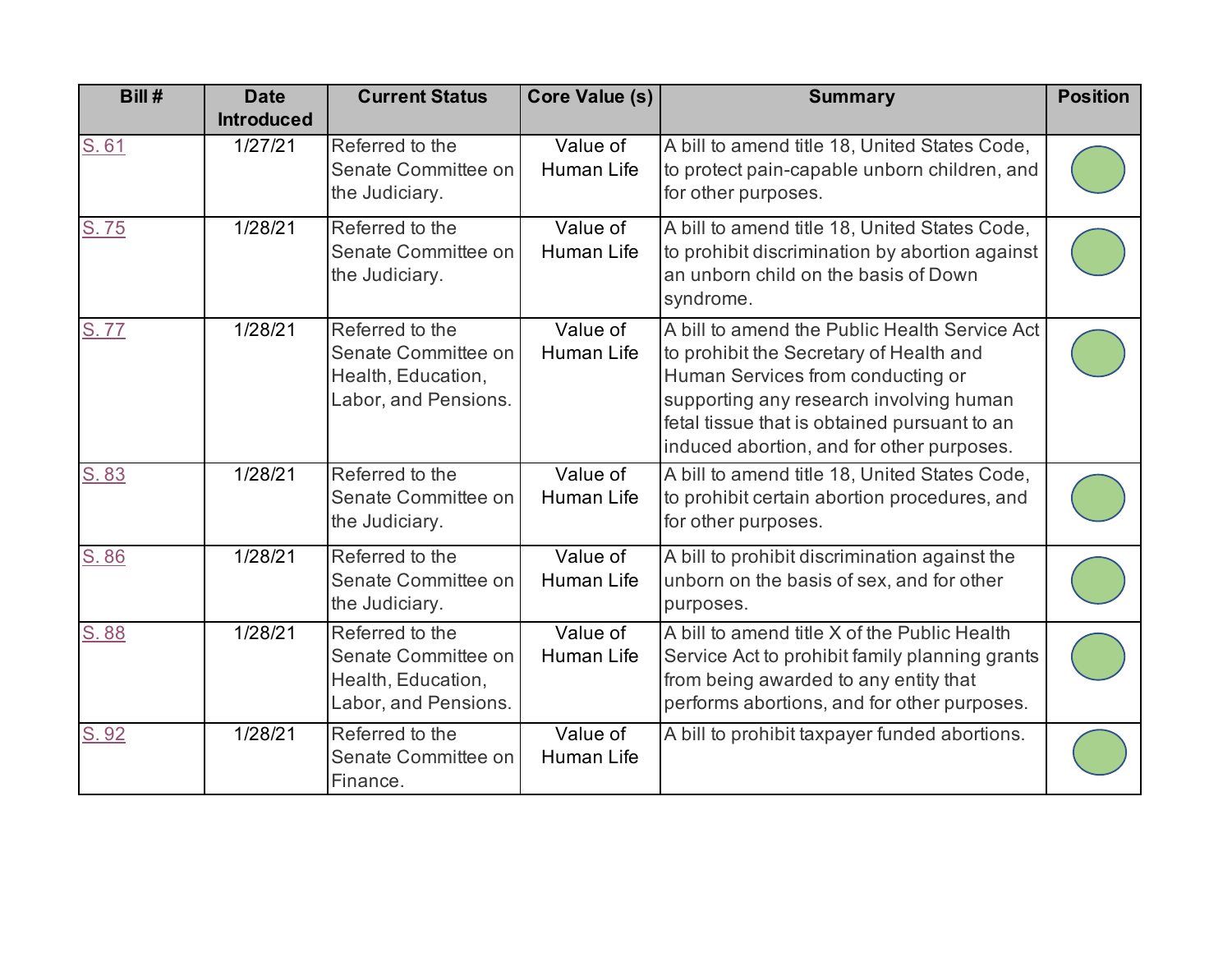| Bill#  | <b>Date</b><br><b>Introduced</b> | <b>Current Status</b>                                        | Core Value (s)                | <b>Summary</b>                                                                                                                                                                                                             | <b>Position</b> |
|--------|----------------------------------|--------------------------------------------------------------|-------------------------------|----------------------------------------------------------------------------------------------------------------------------------------------------------------------------------------------------------------------------|-----------------|
| S.95   | 1/28/21                          | Referred to the<br>Senate Committee on<br>Finance.           | Value of<br><b>Human Life</b> | A bill to amend title XIX of the Social Security<br>Act to allow for greater State flexibility with<br>respect to excluding providers who are<br>involved in abortions.                                                    |                 |
| S.99   | 1/28/21                          | Referred to the<br>Senate Committee on<br>the Judiciary.     | Value of<br>Human Life        | A bill to implement equal protection under<br>the 14th Amendment to the Constitution of<br>the United States for the right to life of each<br>born and preborn human person.                                               |                 |
| S. 109 | 1/28/21                          | Referred to the<br>Senate Committee on<br>the Judiciary.     | Value of<br><b>Human Life</b> | A bill to amend title 18, United States Code,<br>to prohibit taking minors across State lines in<br>circumvention of laws requiring the<br>involvement of parents in abortion decisions.                                   |                 |
| S. 123 | 1/28/21                          | Referred to the<br>Senate Committee on<br>the Judiciary.     | Value of<br><b>Human Life</b> | A bill to amend title 18, United States Code,<br>to prohibit a health care practitioner from<br>failing to exercise the proper degree of care<br>in the case of a child who survives an<br>abortion or attempted abortion. |                 |
| S. 124 | 1/28/21                          | Referred to the<br>Senate Committee on<br>Finance.           | Value of<br>Human Life        | A bill to amend the Internal Revenue Code<br>of 1986 to prohibit treatment of certain<br>distributions and reimbursements for certain<br>abortions as qualified medical expenses.                                          |                 |
| S. 125 | 1/28/21                          | Referred to the<br>Senate Committee on<br>Finance.           | Value of<br>Human Life        | A bill to amend the Internal Revenue Code<br>of 1986 to prohibit treatment of certain<br>distributions and reimbursements for certain<br>abortions as qualified medical expenses.                                          |                 |
| S. 137 | $\sqrt{1/28/21}$                 | Referred to the<br>Senate Committee on<br>Foreign Relations. | Value of<br>Human Life        | A bill to restrict the availability of Federal<br>funds to organizations associated with the<br>abortion industry.                                                                                                         |                 |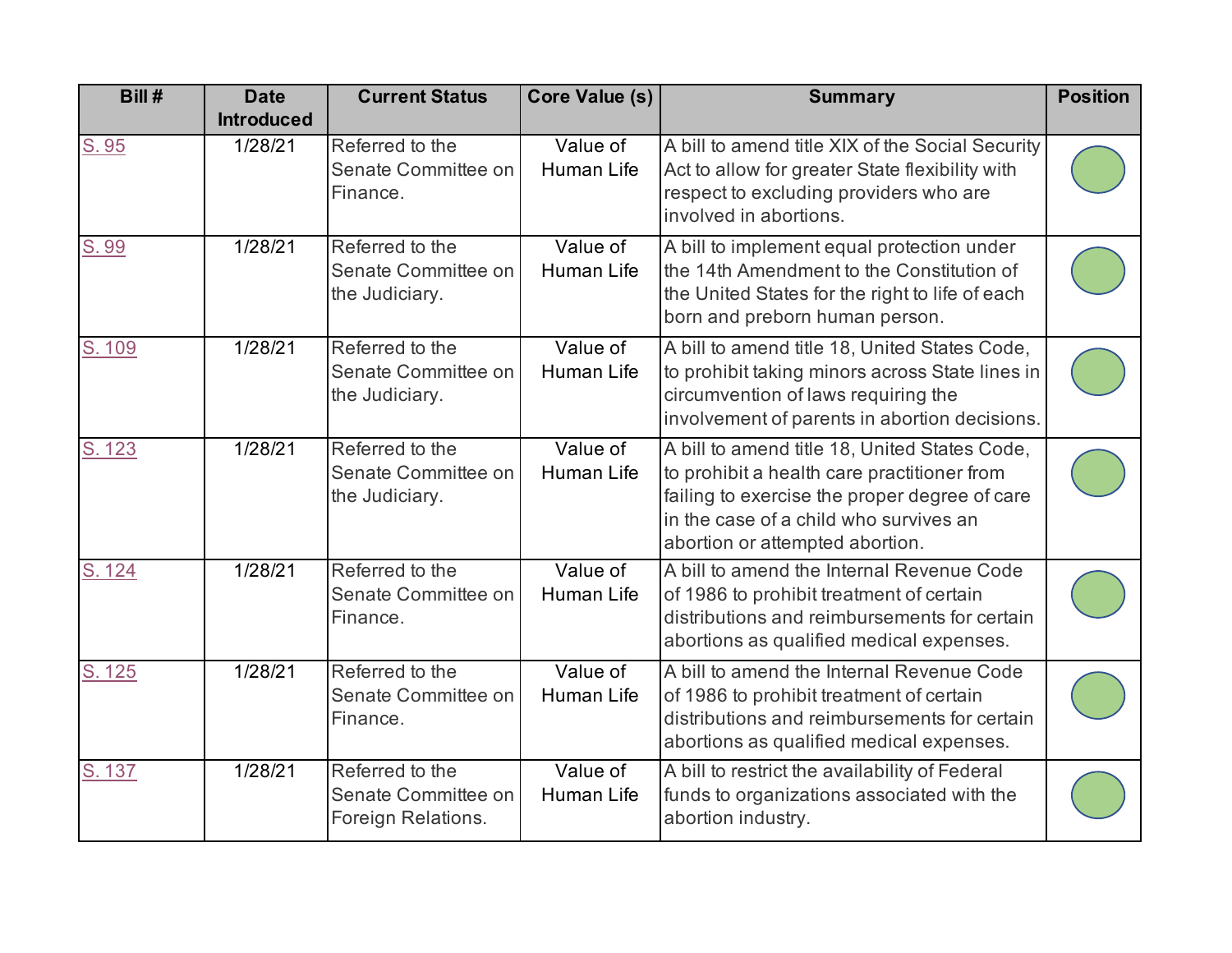| Bill#   | <b>Date</b><br><b>Introduced</b> | <b>Current Status</b>                                                                           | Core Value (s)                                            | <b>Summary</b>                                                                                                                                                         | <b>Position</b> |
|---------|----------------------------------|-------------------------------------------------------------------------------------------------|-----------------------------------------------------------|------------------------------------------------------------------------------------------------------------------------------------------------------------------------|-----------------|
| S. 239  | 2/4/21                           | Referred to the<br>Senate Committee on<br>Foreign Relations.                                    | Value of<br>Human Life                                    | A bill to permanently enact certain<br>appropriations Act restrictions on the use of<br>funds for abortions and involuntary<br>sterilizations, and for other purposes. |                 |
| S. 293  | 2/8/21                           | Referred to the<br>Senate Committee on<br>Health, Education,<br>Labor, and Pensions.            | Value of<br><b>Human Life</b>                             | A bill to protect the dignity of fetal remains,<br>and for other purposes.                                                                                             |                 |
| S. 294  | 2/8/21                           | Referred to the<br>Senate Committee on<br>the Judiciary.                                        | Value of<br><b>Human Life</b>                             | A bill to provide for parental notification and<br>intervention in the case of an<br>unemancipated minor seeking an abortion.                                          |                 |
| S.401   | 2/24/21                          | Referred to the<br>Senate Committee on<br>Health, Education,<br>Labor, and Pensions.            | Value of<br><b>Human Life</b><br>and Religious<br>Liberty | A bill to amend the Public Health Service Act<br>to prohibit governmental discrimination<br>against health care providers that do not<br>participate in abortion.      |                 |
| S. 1021 | 3/25/21                          | Referred to the<br>Senate Committee on<br>Health, Education,<br>Labor, and Pensions.            | Value of<br>Human Life                                    | A bill to ensure affordable abortion coverage<br>and care for every person, and for other<br>purposes.                                                                 |                 |
| S. 1029 | 3/25/21                          | Referred to the<br>Senate Committee on<br>Foreign Relations.                                    | Value of<br>Human Life                                    | A bill to require the imposition of sanctions<br>with respect to forced abortions by the<br>Government of the People's Republic of<br>China.                           |                 |
| S. 1144 | 4/15/21                          | Read twice and<br>referred to the<br>Committee on Health,<br>Education, Labor,<br>and Pensions. | Value of<br>Human Life                                    | A bill to prohibit Federal funding of Planned<br>Parenthood Federation of America.                                                                                     |                 |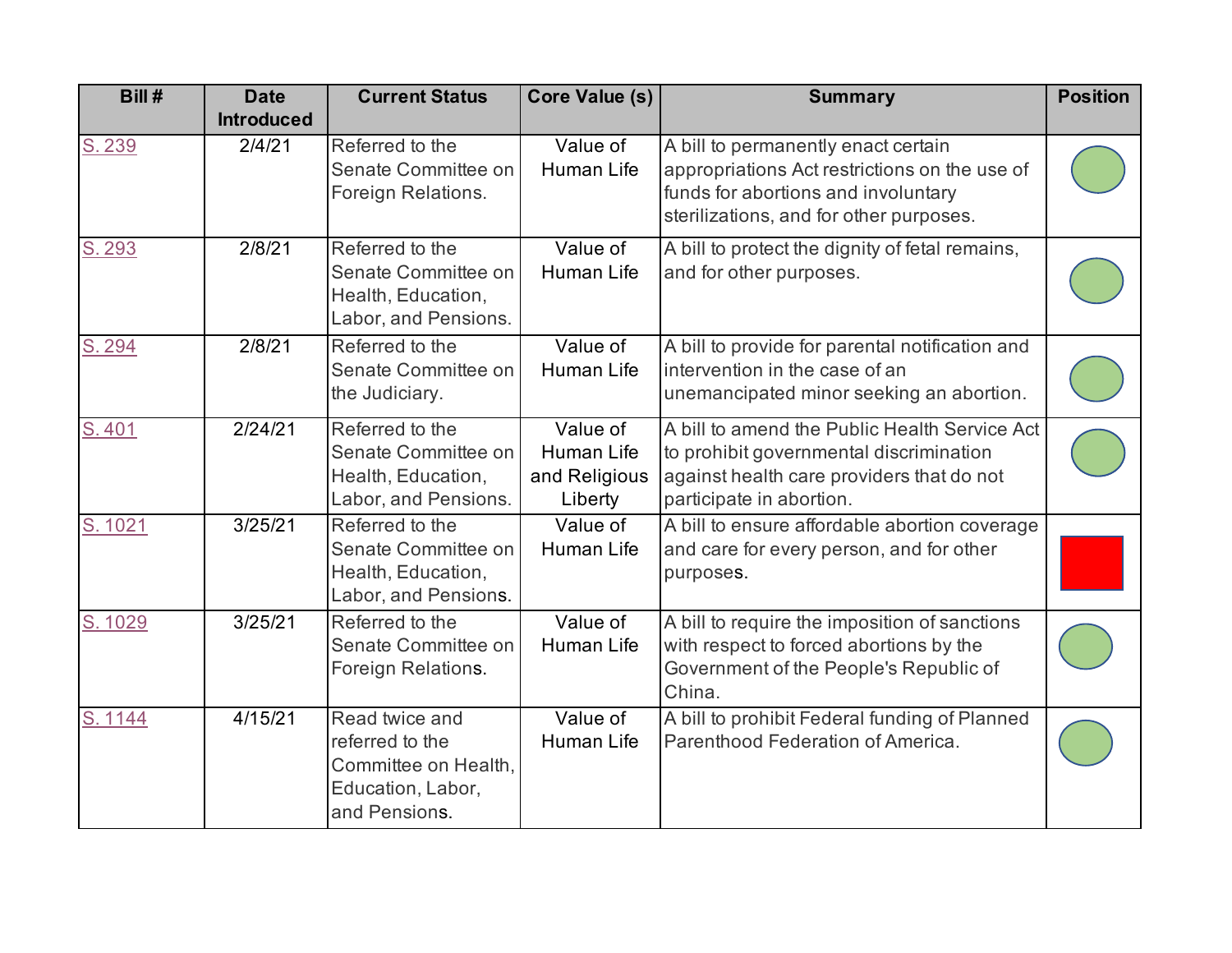| Bill#   | <b>Date</b><br><b>Introduced</b> | <b>Current Status</b>                                                                                  | <b>Core Value (s)</b>         | <b>Summary</b>                                                                                                                                                                                                                                                                                         | <b>Position</b> |
|---------|----------------------------------|--------------------------------------------------------------------------------------------------------|-------------------------------|--------------------------------------------------------------------------------------------------------------------------------------------------------------------------------------------------------------------------------------------------------------------------------------------------------|-----------------|
| S. 1325 | 4/22/21                          | Read twice and<br>referred to the<br>Committee on Health,<br>Education, Labor,<br>and Pensions.        | Value of<br>Human Life        | A bill to ensure that women seeking an<br>abortion are informed of the medical risks<br>associated with the abortion procedure and<br>the major developmental characteristics of<br>the unborn child, before giving their informed<br>consent to receive an abortion.                                  |                 |
| S. 2408 | 7/21/21                          | Read twice and<br>referred to the Senate<br>Committee on Health,<br>Education, Labor,<br>and Pensions. | Value of<br><b>Human Life</b> | To prohibit the award of Federal funds to an<br>institution of higher education that hosts or is<br>affiliated with a student-based service site<br>that provides abortion drugs or abortions to<br>students of the institution or to employees of<br>the institution or site, and for other purposes. |                 |
| S. 3500 | 1/13/22                          | Read twice and<br>referred to the<br>Committee on<br>Finance.                                          | Value of<br>Human Life        | To amend title XIX of the Social Security Act<br>and the Public Health Service Act to improve<br>the reporting of abortion data to the Centers<br>for Disease Control and Prevention, and for<br>other purposes.                                                                                       |                 |
| S. 3713 | 2/28/22                          | Read twice and<br>referred to the<br>Committee on the<br>Judiciary.                                    | Value of<br><b>Human Life</b> | To codify the essential holdings of Roe v.<br>Wade (410 U.S. 113 (1973)) and Planned<br>Parenthood of Southeastern Pennsylvania v.<br>Casey (505 U.S. 833 (1992)).                                                                                                                                     |                 |
| S. 3790 | 3/10/22                          | Read twice and<br>referred to the<br>Committee on Health,<br>Education, Labor,<br>and Pensions.        | Value of<br>Human Life        | To ensure that women seeking an abortion<br>receive an ultrasound and the opportunity to<br>review the ultrasound before giving informed<br>consent to receive an abortion.                                                                                                                            |                 |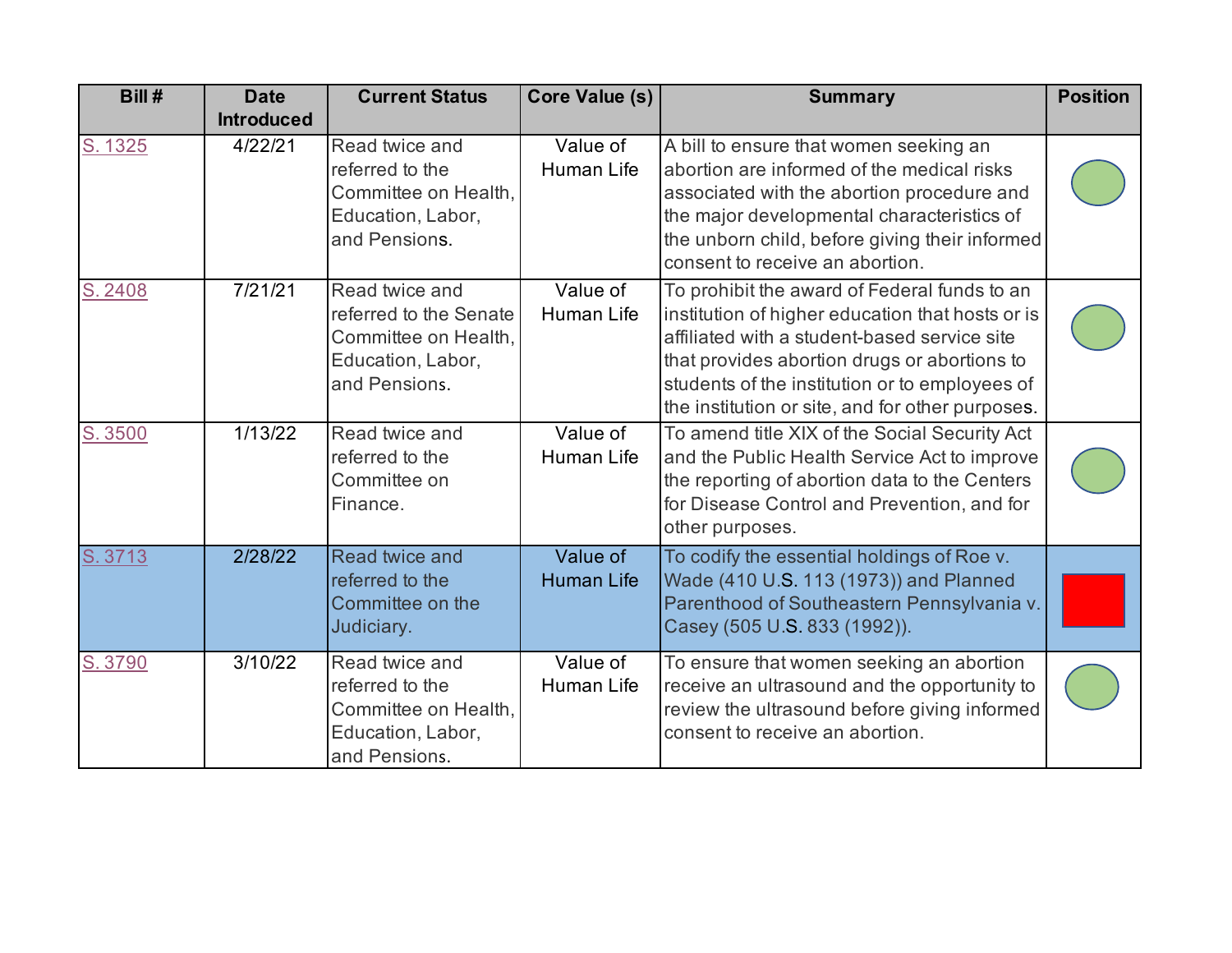| Bill#              | <b>Date</b>       | <b>Current Status</b>                                                                    | Core Value (s)                | <b>Summary</b>                                                                                                                                                                                                                                                            | <b>Position</b> |
|--------------------|-------------------|------------------------------------------------------------------------------------------|-------------------------------|---------------------------------------------------------------------------------------------------------------------------------------------------------------------------------------------------------------------------------------------------------------------------|-----------------|
|                    | <b>Introduced</b> |                                                                                          |                               |                                                                                                                                                                                                                                                                           |                 |
| H. Res. 274        | 3/26/21           | <b>Motion to Discharge</b><br>Committee filed by<br>Mrs. Cammack.<br>Petition No: 117-1. | Value of<br><b>Human Life</b> | Providing for consideration of the bill (H.R.<br>619) to amend title 18, United States Code,<br>to prohibit a health care practitioner from<br>failing to exercise the proper degree of care<br>in the case of a child who survives an<br>abortion or attempted abortion. |                 |
| H. Res. 667        | 9/21/21           | Passed the House.                                                                        | Value of<br><b>Human Life</b> | Providing for consideration of the bill (H.R.<br>3755) to protect a person's ability to<br>determine whether to continue or end a<br>pregnancy, and to protect a health care<br>provider's ability to provide abortion<br>services;                                       |                 |
| H. Con. Res.<br>78 | 3/8/22            | Referred to the<br>House Committee on<br>Energy and<br>Commerce.                         | Value of<br>Human Life        | Expressing support for the recognition of<br>March 10, 2022, as "Abortion Provider<br>Appreciation Day".                                                                                                                                                                  |                 |
| <b>H.R. 188</b>    | 1/5/21            | Referred to the<br><b>House Subcommittee</b><br>on Health.                               | Value of<br>Human Life        | To amend title XIX of the Social Security Act<br>to allow for greater State flexibility with<br>respect to excluding providers who are<br>involved in abortions.                                                                                                          |                 |
| H.R. 243           | 1/11/21           | Referred to the<br><b>House Subcommittee</b><br>on Health.                               | Value of<br>Human Life        | To amend title X of the Public Health Service<br>Act to prohibit family planning grants from<br>being awarded to any entity that performs<br>abortions, and for other purposes.                                                                                           |                 |
| H.R. 343           | 1/19/21           | Referred to the<br><b>House Subcommittee</b><br>on Health.                               | Value of<br>Human Life        | To require States to report information on<br>Medicaid payments to abortion providers.                                                                                                                                                                                    |                 |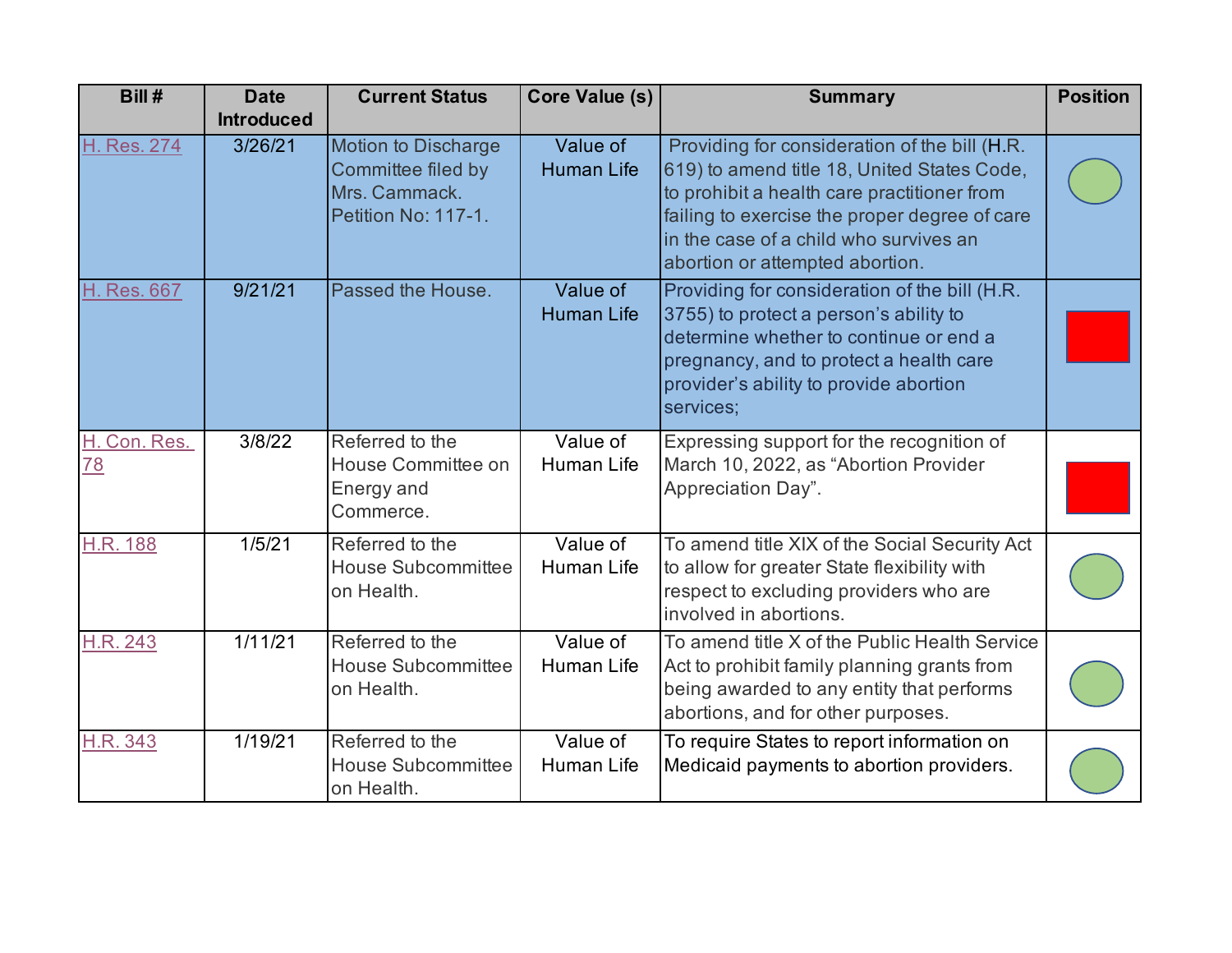| Bill#    | <b>Date</b>       | <b>Current Status</b>                                                                             | <b>Core Value (s)</b>  | <b>Summary</b>                                                                                                                                                                                            | <b>Position</b> |
|----------|-------------------|---------------------------------------------------------------------------------------------------|------------------------|-----------------------------------------------------------------------------------------------------------------------------------------------------------------------------------------------------------|-----------------|
|          | <b>Introduced</b> |                                                                                                   |                        |                                                                                                                                                                                                           |                 |
| H.R. 345 | 1/19/21           | Referred to the<br><b>House Subcommittee</b><br>on Health.                                        | Value of<br>Human Life | To direct the Secretary of Veterans Affairs to<br>provide abortion counseling to a veteran<br>who has an unwanted pregnancy.                                                                              |                 |
| H.R. 380 | 1/21/21           | Referred to the<br>House Committee on<br>Ways and Means.                                          | Value of<br>Human Life | To amend the Internal Revenue Code of<br>1986 to provide that amounts paid for an<br>abortion are not taken into account for<br>purposes of the deduction for medical<br>expenses.                        |                 |
| H.R. 381 | 3/5/21            | Referred to the<br><b>House Subcommittee</b><br>on Crime, Terrorism,<br>and Homeland<br>Security. | Value of<br>Human Life | To amend title 18, United States Code, to<br>prohibit certain abortion procedures, and for<br>other purposes.                                                                                             |                 |
| H.R. 532 | 1/28/21           | Referred to the<br><b>House Subcommittee</b><br>on Crime, Terrorism,<br>and Homeland<br>Security. | Value of<br>Human Life | To amend title 18, United States Code, to<br>prohibit discrimination by abortion against<br>an unborn child on the basis of Down<br>syndrome.                                                             |                 |
| H.R. 534 | 1/28/21           | Referred to the<br>House Committee on<br>Foreign Affairs.                                         | Value of<br>Human Life | To restrict the availability of Federal funds to<br>organizations associated with the abortion<br>industry.                                                                                               |                 |
| H.R. 541 | 1/28/21           | Referred to the<br><b>House Subcommittee</b><br>on Health.                                        | Value of<br>Human Life | To provide for a moratorium on Federal<br>funding to Planned Parenthood Federation<br>of America, Inc.                                                                                                    |                 |
| H.R. 552 | 1/28/21           | Referred to the<br><b>House Subcommittee</b><br>on Health.                                        | Value of<br>Human Life | To ensure that a woman seeking a chemical<br>abortion is informed that it may be possible<br>to reverse the intended effects of the<br>abortion if the woman changes her mind,<br>and for other purposes. |                 |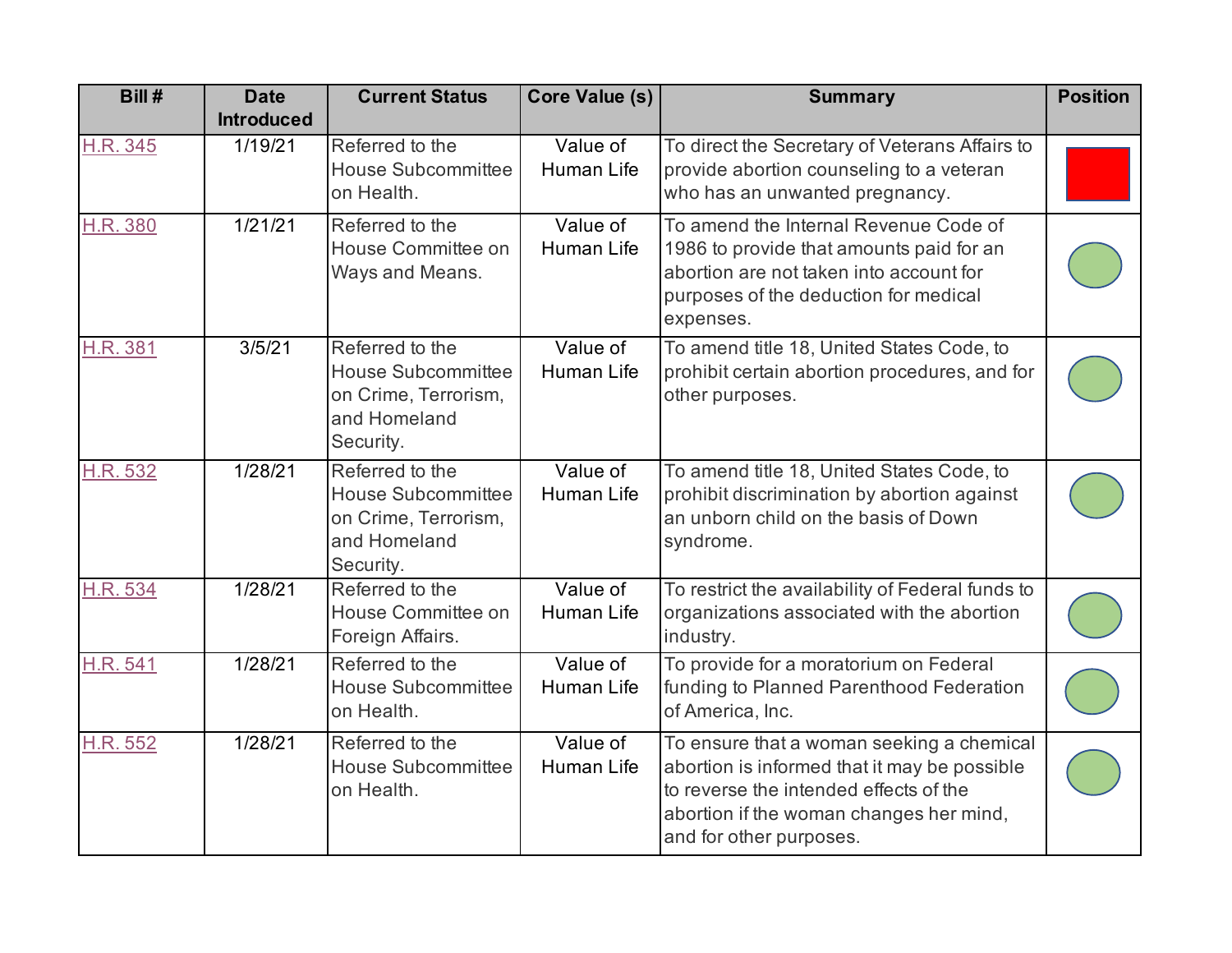| Bill #          | <b>Date</b><br><b>Introduced</b> | <b>Current Status</b>                                                                             | Core Value (s)                | <b>Summary</b>                                                                                                                                                                                                                                                                                                  | <b>Position</b> |
|-----------------|----------------------------------|---------------------------------------------------------------------------------------------------|-------------------------------|-----------------------------------------------------------------------------------------------------------------------------------------------------------------------------------------------------------------------------------------------------------------------------------------------------------------|-----------------|
| H.R. 554        | 1/28/21                          | Referred to the<br><b>House Subcommittee</b><br>on Health.                                        | Value of<br><b>Human Life</b> | To amend the Federal Food, Drug, and<br>Cosmetic Act to prohibit the approval of new<br>abortion drugs, to prohibit investigational<br>use exemptions for abortion drugs, and to<br>impose additional regulatory requirements<br>with respect to previously approved abortion<br>drugs, and for other purposes. |                 |
| <b>H.R. 555</b> | 1/28/21                          | Referred to the<br>House<br>Subcommittee on<br>Crime, Terrorism, and<br>Homeland Security.        | Value of<br>Human Life        | To amend title 18, United States Code, to<br>prohibit the unlawful disposal of fetal<br>remains, and for other purposes.                                                                                                                                                                                        |                 |
| H.R. 558        | 1/28/21                          | Referred to the<br><b>House Subcommittee</b><br>on Crime, Terrorism,<br>and Homeland<br>Security. | Value of<br><b>Human Life</b> | To amend title 18, United States Code, to<br>prohibit dismemberment abortions, and for<br>other purposes.                                                                                                                                                                                                       |                 |
| H.R. 563        | 1/28/21                          | Referred to the<br><b>House Subcommittee</b><br>on Health.                                        | Value of<br>Human Life        | To amend the Public Health Service Act to<br>prohibit the Secretary of Health and Human<br>Services from conducting or supporting any<br>research involving human fetal tissue that is<br>obtained pursuant to an induced abortion,<br>and for other purposes.                                                  |                 |
| H.R. 568        | 1/28/21                          | Referred to the<br><b>House Subcommittee</b><br>on Health.                                        | Value of<br><b>Human Life</b> | To amend the Public Health Service Act to<br>prohibit research with human fetal tissue<br>obtained pursuant to an abortion, and for<br>other purposes.                                                                                                                                                          |                 |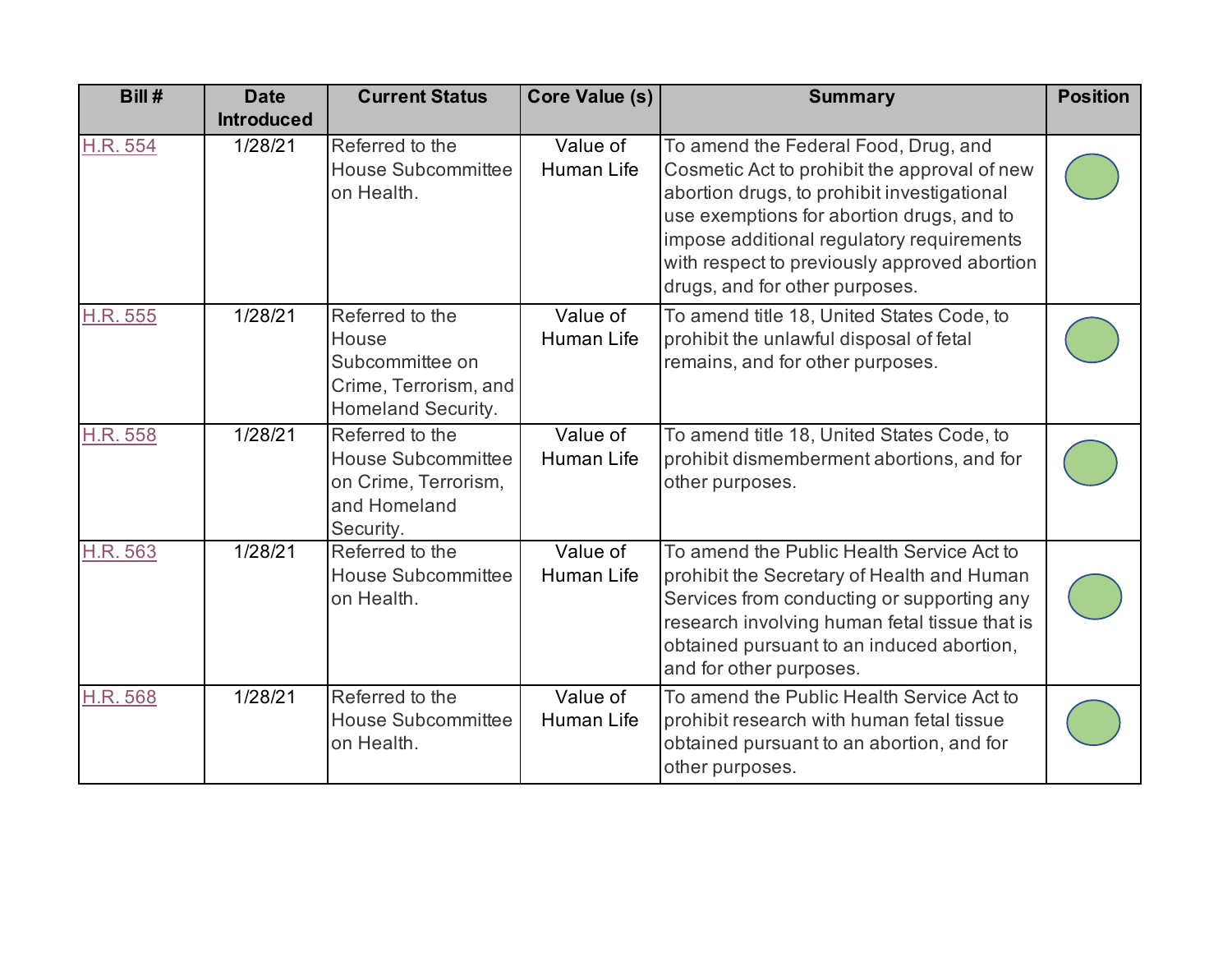| Bill#    | <b>Date</b><br><b>Introduced</b> | <b>Current Status</b>                                                                             | <b>Core Value (s)</b>         | <b>Summary</b>                                                                                                                                                                                                      | <b>Position</b> |
|----------|----------------------------------|---------------------------------------------------------------------------------------------------|-------------------------------|---------------------------------------------------------------------------------------------------------------------------------------------------------------------------------------------------------------------|-----------------|
| H.R. 581 | 1/28/21                          | Referred to the<br><b>House Subcommittee</b><br>on Health.                                        | Value of<br>Human Life        | To amend title XIX of the Social Security Act<br>and Public Health Service Act to improve the<br>reporting of abortion data to the Centers for<br>Disease Control and Prevention, and for<br>other purposes.        |                 |
| H.R. 606 | 1/28/21                          | Referred to the<br>House Committee on<br>Ways and Means.                                          | Value of<br><b>Human Life</b> | To amend the Internal Revenue Code of<br>1986 to impose Federal taxes on bonds<br>used to provide facilities owned by abortion<br>providers.                                                                        |                 |
| H.R. 619 | 1/28/21                          | Referred to the<br><b>House Subcommittee</b><br>on Crime, Terrorism,<br>and Homeland<br>Security. | Value of<br><b>Human Life</b> | To amend title 18, United States Code, to<br>prohibit a health care practitioner from failing<br>to exercise the proper degree of care in the<br>case of a child who survives an abortion or<br>attempted abortion. |                 |
| H.R. 620 | 1/28/21                          | Referred to the<br><b>House Subcommittee</b><br>on Crime, Terrorism,<br>and Homeland<br>Security. | Value of<br><b>Human Life</b> | To protect the dignity of fetal remains, and for<br>other purposes.                                                                                                                                                 |                 |
| H.R. 627 | 1/28/21                          | Referred to the<br><b>House Subcommittee</b><br>on Crime, Terrorism,<br>and Homeland<br>Security. | Value of<br><b>Human Life</b> | To amend title 18, United States Code, to<br>prohibit taking minors across State lines in<br>circumvention of laws requiring the<br>involvement of parents in abortion decisions.                                   |                 |
| H.R. 648 | 2/1/21                           | Referred to the<br><b>House Subcommittee</b><br>on Crime, Terrorism,<br>and Homeland<br>Security. | Value of<br>Human Life        | To ensure that women seeking an abortion<br>receive an ultrasound and the opportunity to<br>review the ultrasound before giving informed<br>consent to receive an abortion.                                         |                 |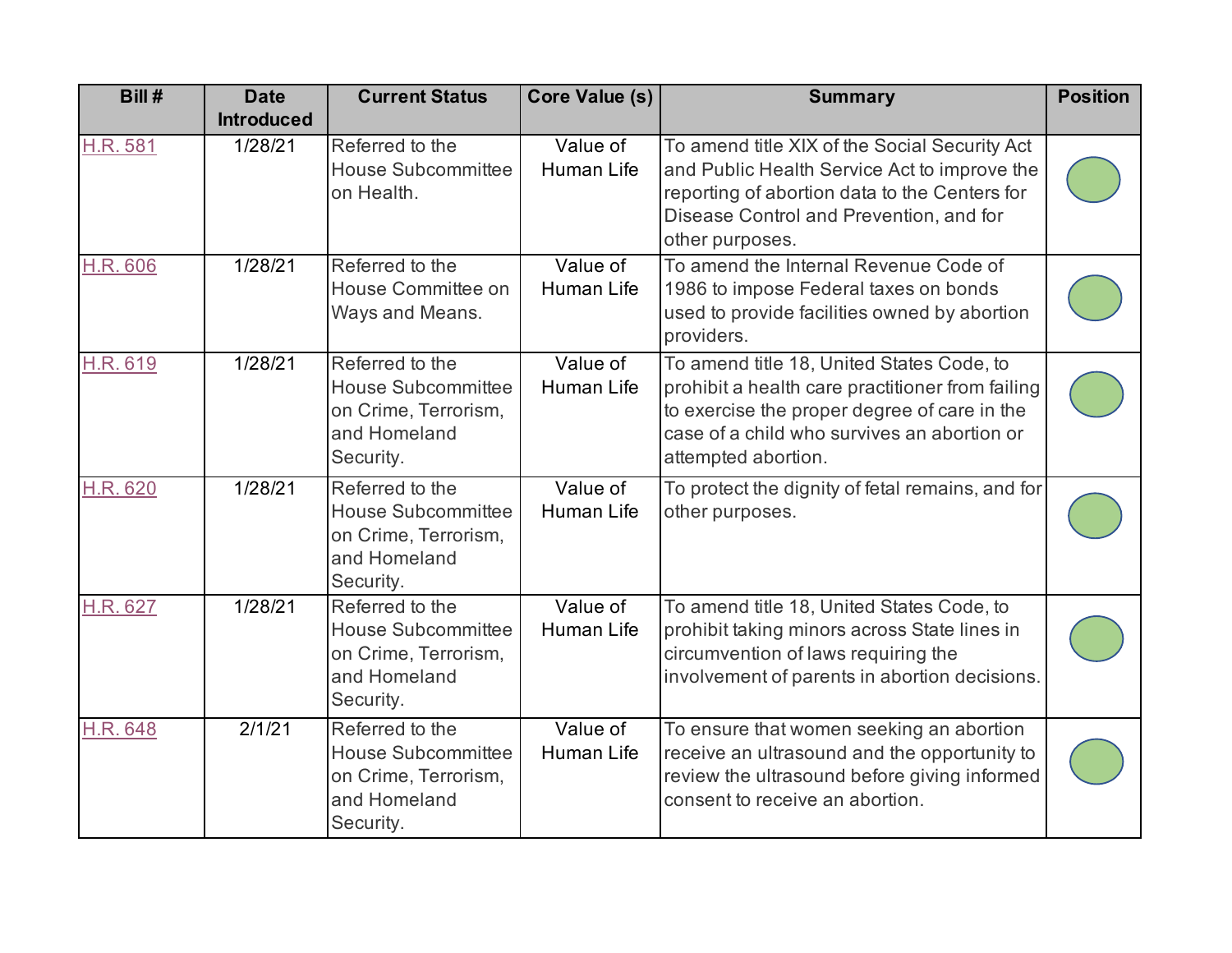| Bill#            | <b>Date</b>       | <b>Current Status</b>                                                                             | <b>Core Value (s)</b>         | <b>Summary</b>                                                                                                                                                                                                                 | <b>Position</b> |
|------------------|-------------------|---------------------------------------------------------------------------------------------------|-------------------------------|--------------------------------------------------------------------------------------------------------------------------------------------------------------------------------------------------------------------------------|-----------------|
|                  | <b>Introduced</b> |                                                                                                   |                               |                                                                                                                                                                                                                                |                 |
| H.R. 705         | 2/2/21            | Referred to the<br><b>House Subcommittee</b><br>on Crime, Terrorism,<br>and Homeland<br>Security. | Value of<br>Human Life        | To amend title 18, United States Code, to<br>prohibit abortion in cases where a fetal<br>heartbeat is detectable.                                                                                                              |                 |
| H.R. 1011        | 2/11/21           | Referred to the<br>Subcommittee on the<br>Constitution, Civil<br>Rights, and Civil<br>Liberties.  | Value of<br>Human Life        | To implement equal protection under the<br>14th article of amendment to the Constitution<br>for the right to life of each born and preborn<br>human person.                                                                    |                 |
| H.R. 1080        | 4/28/21           | Referred to the<br>Subcommittee on<br>Crime, Terrorism, and<br>Homeland Security.                 | Value of<br>Human Life        | To amend title 18, United States Code, to<br>protect pain-capable unborn children, and<br>for other purposes.                                                                                                                  |                 |
| H.R. 1382        | 4/28/21           | Referred to the<br>Subcommittee on<br>Crime, Terrorism, and<br>Homeland Security.                 | Value of<br><b>Human Life</b> | To amend title 18, United States Code, to<br>criminalize any abortion or sterilization<br>procedure performed without the informed<br>consent of the person on whom such<br>procedure is performed, and for other<br>purposes. |                 |
| <b>H.R. 1531</b> | 3/2/21            | Referred to the<br>House Committee on<br>Energy and<br>Commerce.                                  | Value of<br>Human Life        | To amend title V of the Social Security Act to<br>require assurances that certain family<br>planning service projects and programs will<br>provide pamphlets containing the contact<br>information of adoption centers.        |                 |
| H.R. 2223        | 3/26/21           | Referred to the<br>House Committee on<br>the Judiciary.                                           | Value of<br>Human Life        | To amend title 18, United States Code, to<br>prohibit taking minors across State lines in<br>circumvention of laws requiring the<br>involvement of parents in abortion<br>decisions.                                           |                 |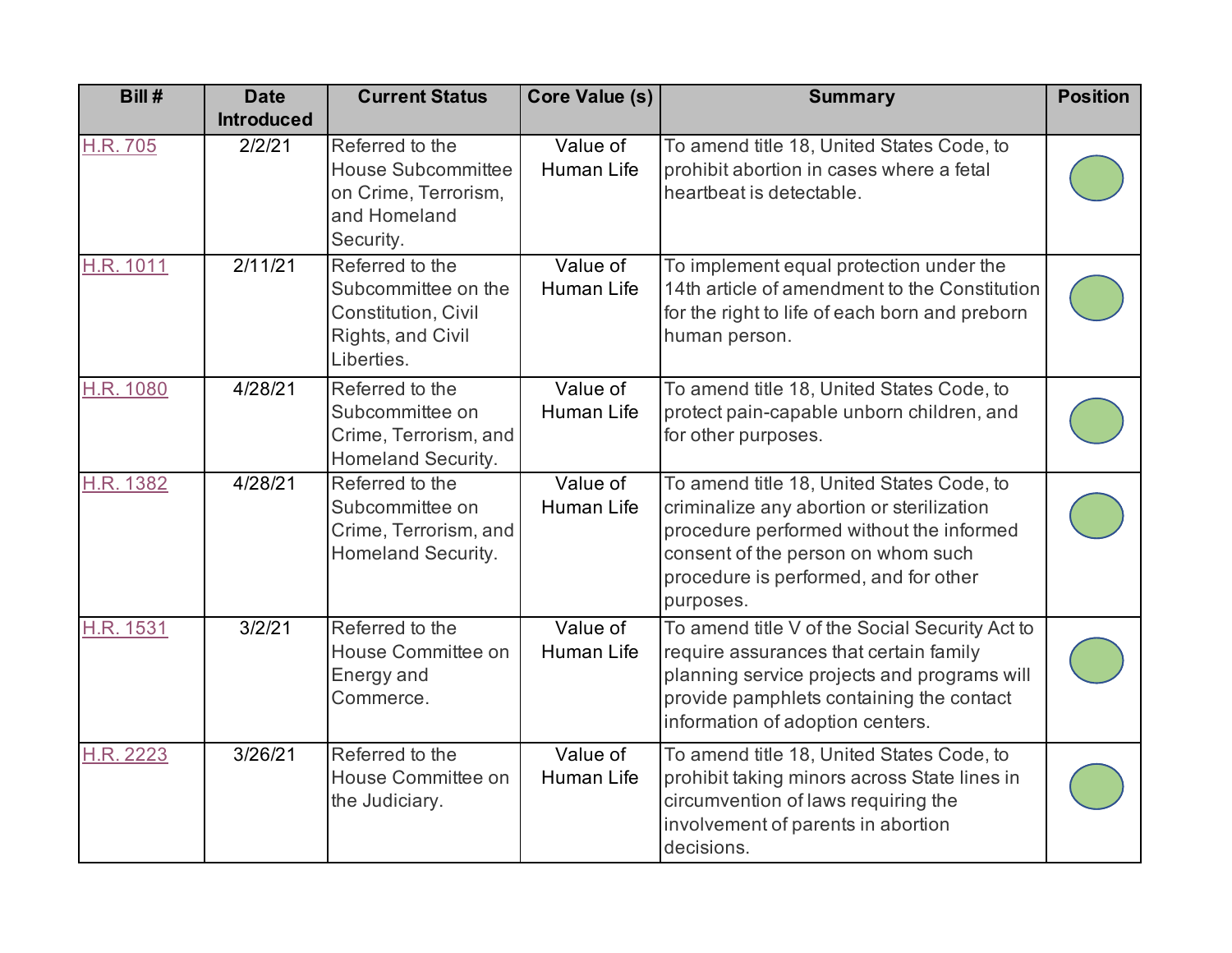| Bill#     | <b>Date</b><br><b>Introduced</b> | <b>Current Status</b>                                                                                       | <b>Core Value (s)</b>         | <b>Summary</b>                                                                                                                                                                                                                                                                                         | <b>Position</b> |
|-----------|----------------------------------|-------------------------------------------------------------------------------------------------------------|-------------------------------|--------------------------------------------------------------------------------------------------------------------------------------------------------------------------------------------------------------------------------------------------------------------------------------------------------|-----------------|
| H.R. 2619 | 4/19/21                          | Referred to the<br>Subcommittee on<br>Health.                                                               | Value of<br>Human Life        | To prohibit Federal funding to entities that do<br>not certify the entities will not perform, or<br>provide any funding to any other entity that<br>performs, an abortion.                                                                                                                             |                 |
| H.R. 2782 | 4/23/21                          | Referred to the<br>Subcommittee on<br>Health.                                                               | Value of<br>Human Life        | To ensure that women seeking an abortion<br>are notified, before giving informed consent<br>to receive an abortion, of the medical risks<br>associated with the abortion procedure and<br>the major developmental characteristics of<br>the unborn child.                                              |                 |
| H.R. 3755 | 2/28/22                          | Cloture on the motion<br>to proceed to the<br>measure not invoked<br>in Senate by Yea-Nay<br>Vote. 46 - 48. | Value of<br><b>Human Life</b> | To protect a person's ability to determine<br>whether to continue or end a pregnancy, and<br>to protect a health care provider's ability to<br>provide abortion services.                                                                                                                              |                 |
| H.R. 3900 | 6/15/21                          | Referred to the<br>House Committee on<br>the Judiciary.                                                     | Value of<br>Human Life        | To provide for parental notification and<br>intervention in the case of an<br>unemancipated minor seeking an abortion.                                                                                                                                                                                 |                 |
| H.R. 4607 | 7/21/21                          | Referred to the<br>House Committee on<br><b>Education and Labor.</b>                                        | Value of<br>Human Life        | To prohibit the award of Federal funds to an<br>institution of higher education that hosts or is<br>affiliated with a student-based service site<br>that provides abortion drugs or abortions to<br>students of the institution or to employees of<br>the institution or site, and for other purposes. |                 |
| H.R. 5136 | 8/31/21                          | Referred to the<br>House Committee on<br>the Judiciary.                                                     | Value of<br>Human Life        | To prohibit chemical abortions performed<br>without the presence of a healthcare<br>provider, and for other purposes.                                                                                                                                                                                  |                 |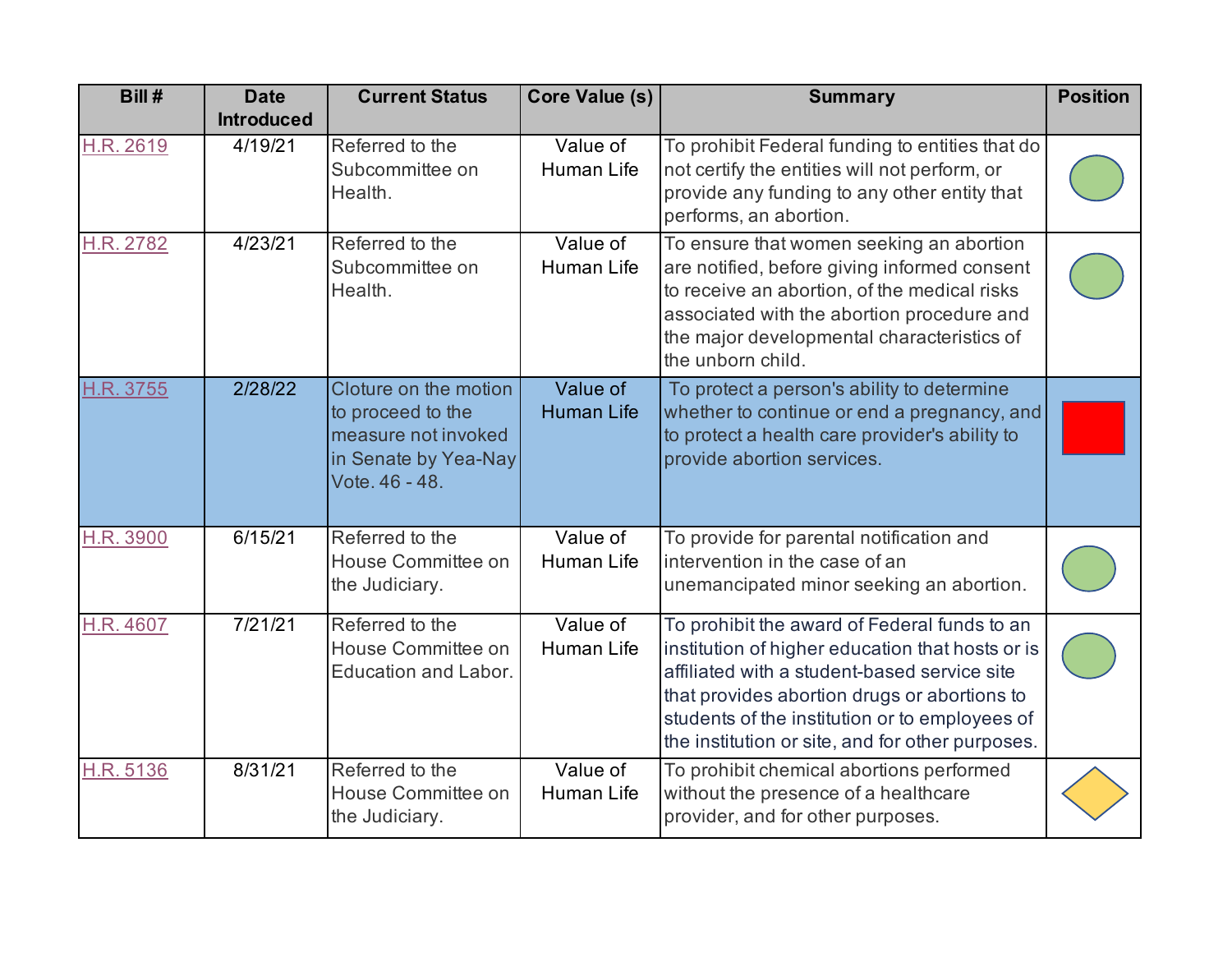| Bill#     | <b>Date</b><br><b>Introduced</b> | <b>Current Status</b>                                            | Core Value (s)         | <b>Summary</b>                                                                                                                                                                                                                                                                                    | <b>Position</b> |
|-----------|----------------------------------|------------------------------------------------------------------|------------------------|---------------------------------------------------------------------------------------------------------------------------------------------------------------------------------------------------------------------------------------------------------------------------------------------------|-----------------|
| H.R. 5226 | 9/10/21                          | Referred to the<br>House Committee on<br>the Judiciary.          | Value of<br>Human Life | This Act may be cited as the "Preventing"<br>Vigilante Stalking that Stops Women's<br>Access to Healthcare and Abortion Rights<br>Act of 2021."                                                                                                                                                   |                 |
| H.R. 6060 | 11/19/21                         | Referred to the<br>House Committee on<br>Energy and<br>Commerce. | Value of<br>Human Life | To amend the Public Health Service Act to<br>prohibit governmental discrimination against<br>health care providers that do not participate<br>in abortion.                                                                                                                                        |                 |
| H.R. 6099 | 12/1/21                          | Referred to the<br>House Committee on<br>the Judiciary.          | Value of<br>Human Life | To replace references to "fetus" in Federal<br>law with references to "unborn child", and for<br>other purposes.                                                                                                                                                                                  |                 |
| H.R. 6300 | 12/16/21                         | Referred to the<br>House Committee on<br>Ways and Means.         | Value of<br>Human Life | This bill imposes a 100% tax on amounts<br>received as statutory damages under a state<br>bounty statute. A bounty statute is a statute<br>that authorizes a person to file a civil action<br>and collect damages for assisting another<br>person in exercising the right to have an<br>abortion. |                 |
| H.R. 7604 | 4/27/22                          | Referred to the<br>House Committee on<br>the Judiciary.          | Value of<br>Human Life | To amend title 18, United States Code, to<br>provide for enhanced penalties for partial<br>birth abortions.                                                                                                                                                                                       |                 |
| H.R. 7719 | $\overline{5}/11/22$             | Referred to the<br>House Committee on<br>the Judiciary.          | Value of<br>Human Life | To amend title 18, United States Code, to<br>prohibit discrimination by abortion against<br>an unborn child on the basis of results from<br>laboratory developed tests, and for other<br>purposes.                                                                                                |                 |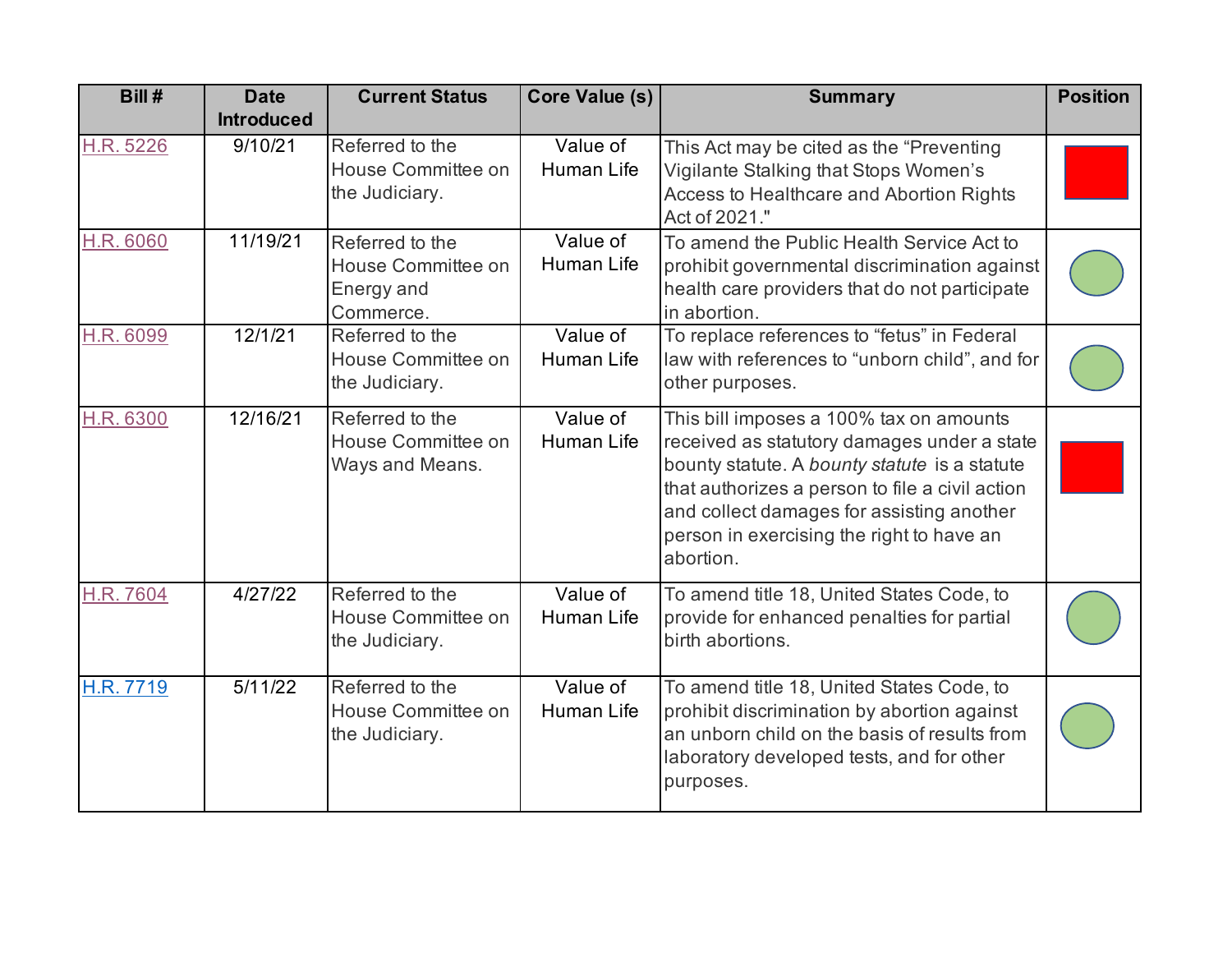| Bill #             | <b>Date</b><br><b>Introduced</b> | <b>Current Status</b>                                            | <b>Core Value (s)</b>                                                                       | <b>Summary</b>                                                                                                                                                           | <b>Position</b> |
|--------------------|----------------------------------|------------------------------------------------------------------|---------------------------------------------------------------------------------------------|--------------------------------------------------------------------------------------------------------------------------------------------------------------------------|-----------------|
| H.R. 7798          | 5/17/22                          | Referred to the<br>House Committee on<br>Energy and<br>Commerce. | Value of<br>Human Life                                                                      | To amend title IV of the Public Health<br>Service Act to prohibit sale or transactions<br>relating to human fetal tissue.                                                |                 |
| <b>H.R. 7816</b>   | 5/18/22                          | Referred to the<br>House Committee on<br>Energy and<br>Commerce. | Value of<br><b>Human Life</b>                                                               | To prohibit fetal remains in publicly owned<br>water systems, and for other purposes.                                                                                    |                 |
|                    |                                  |                                                                  |                                                                                             | <b>Civil Rights and Liberties, Minority Issues</b>                                                                                                                       |                 |
| S. Res. 164        | 4/19/21                          | Referred to the<br>Committee on the<br>Judiciary.                | Good<br>Governance                                                                          | Expressing the sense of the Senate that the<br>number of justices of the Supreme Court of<br>the United States should remain at 9.                                       |                 |
| <b>S.J. Res. 1</b> | 1/22/21                          | <b>Star Print ordered on</b><br>the joint resolution.            | Protection of<br>traditional<br>marriage and<br>family and<br>Value of<br><b>Human Life</b> | A joint resolution removing the deadline for<br>the ratification of the equal rights<br>amendment.                                                                       |                 |
| <b>S.J. Res. 4</b> | 1/22/21                          | Referred to the<br>Senate Committee on<br>the Judiciary.         | Good<br>Governance                                                                          | Proposing an amendment to the Constitution<br>of the United States to require that the<br>Supreme Court of the United States be<br>composed of not more than 9 justices. |                 |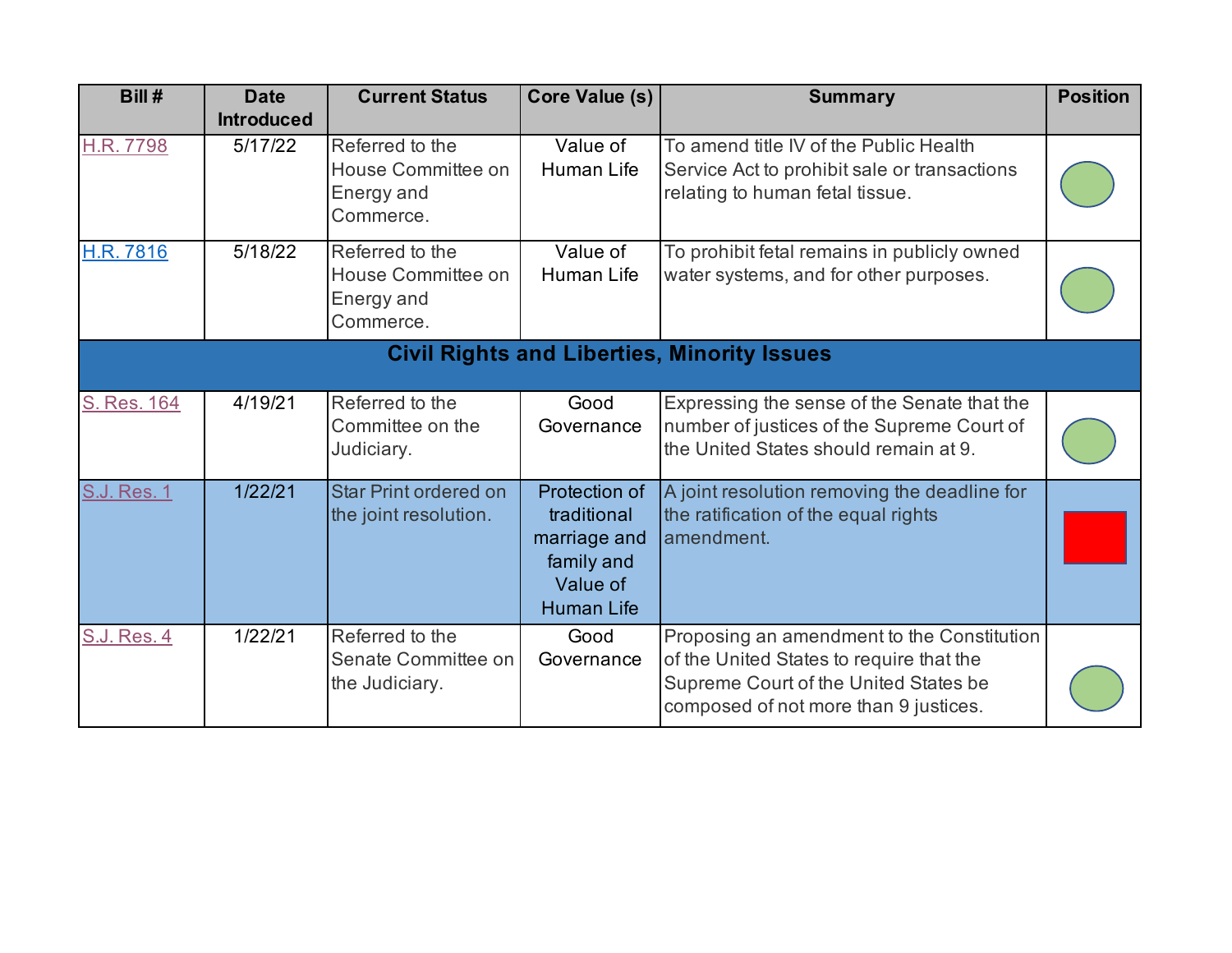| Bill#       | <b>Date</b><br><b>Introduced</b> | <b>Current Status</b>                                                                                                          | <b>Core Value (s)</b>                                 | <b>Summary</b>                                                                                                                                                                                                                                                                                                                                   | <b>Position</b>                            |
|-------------|----------------------------------|--------------------------------------------------------------------------------------------------------------------------------|-------------------------------------------------------|--------------------------------------------------------------------------------------------------------------------------------------------------------------------------------------------------------------------------------------------------------------------------------------------------------------------------------------------------|--------------------------------------------|
| S.J. Res. 9 | 2/25/21                          | Read the second<br>time. Placed on<br>Senate Legislative<br>Calendar under<br>General Orders.<br>Calendar No. 8.               | Good<br>Governance                                    | A joint resolution proposing an amendment<br>to the Constitution of the United States to<br>require that the Supreme Court of the United<br>States be composed of nine justices.                                                                                                                                                                 |                                            |
| S.61        | 7/16/21                          | <b>Held at the House</b><br><b>Desk</b>                                                                                        | Value of<br><b>Human Life</b>                         | A bill to ensure that goods made with forced<br>labor in the Xinjiang Uyghur Autonomous<br>Region of the People's Republic of China do<br>not enter the United States market, and for<br>other purposes.                                                                                                                                         |                                            |
| S.461       | 2/25/21                          | Introduced in the<br>Senate, Read the first<br>time. Placed on<br>Senate Legislative<br>Calendar under Read<br>the First Time. | Good<br>Governance                                    | A bill to create a point of order against<br>legislation modifying the number of Justices<br>of the Supreme Court of the United States.                                                                                                                                                                                                          |                                            |
| 602<br>S.   | 3/4/21                           | Referred to the<br>Senate Committee on<br>Foreign Relations.                                                                   | Value of<br><b>Human Life</b>                         | A bill to combat forced organ harvesting and<br>trafficking in persons for purposes of the<br>removal of organs, and for other purposes.                                                                                                                                                                                                         |                                            |
| S. 963      | 3/25/21                          | Read the second<br>time. Placed on<br>Senate Legislative<br>Calendar under<br>General<br>Orders. Calendar No.<br>30.           | <b>Religious</b><br>Liberty and<br>Good<br>Governance | To authorize dedicated domestic terrorism<br>offices within the Department of Homeland<br>Security, the Department of Justice, and the<br>Federal Bureau of Investigation to analyze<br>and monitor domestic terrorist activity and<br>require the Federal Government to take<br>steps to prevent domestic terrorism, and for<br>other purposes. | <b>Monitor</b><br><b>Bill's</b><br>Content |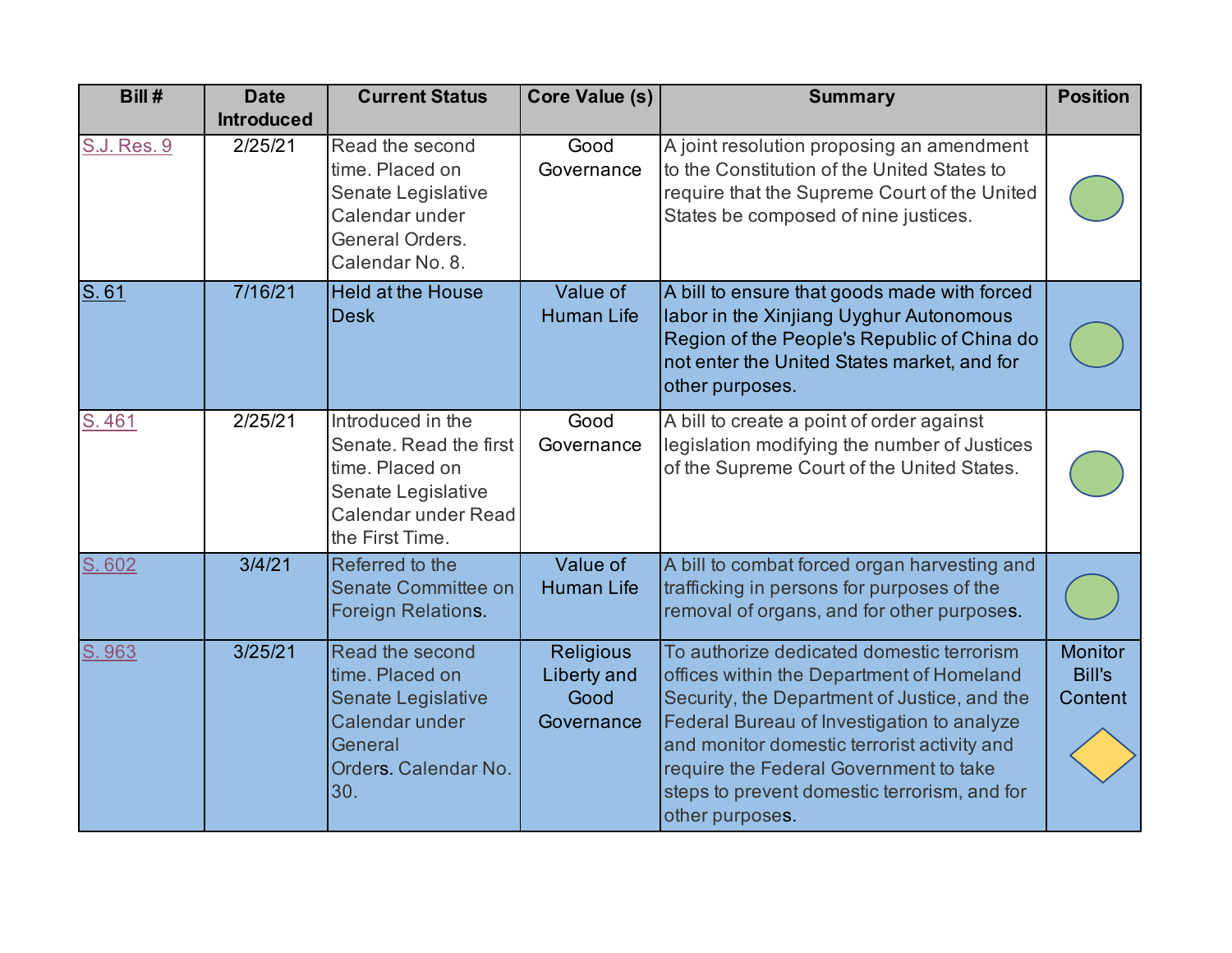| Bill#        | <b>Date</b>       | <b>Current Status</b>                                                         | Core Value (s)                                 | <b>Summary</b>                                                                                                                                                                                                                                                                                                                  | <b>Position</b>              |
|--------------|-------------------|-------------------------------------------------------------------------------|------------------------------------------------|---------------------------------------------------------------------------------------------------------------------------------------------------------------------------------------------------------------------------------------------------------------------------------------------------------------------------------|------------------------------|
|              | <b>Introduced</b> |                                                                               |                                                |                                                                                                                                                                                                                                                                                                                                 |                              |
| S. 964       | 3/24/21           | Referred to the<br>Senate Committee on<br>the Judiciary.                      | Religious<br>Liberty and<br>Good<br>Governance | A bill to authorize dedicated domestic<br>terrorism offices within the Department of<br>Homeland Security, the Department of<br>Justice, and the Federal Bureau of<br>Investigation to analyze and monitor<br>domestic terrorist activity and require the<br>Federal Government to take steps to prevent<br>domestic terrorism. | Monitor<br>Bill's<br>Content |
| S. 1478      | 4/29/21           | Read twice and<br>referred to the House<br>Committee on<br>Foreign Relations. | Religious<br>Liberty and<br>Good<br>Governance | A bill to protect and promote the freedom of<br>the press globally.                                                                                                                                                                                                                                                             |                              |
| S. Res. 131  | 3/23/21           | Referred to the<br>Senate Committee on<br>Foreign Relations.                  | Religious<br>Liberty                           | A resolution condemning the Government of<br>the People's Republic of China's treatment of<br>the Uyghurs and other ethnic minorities in<br>the Xinjiang Uyghur Autonomous Region<br>(XUAR) and calling for an investigation into<br>the abuses and crimes committed in the<br><b>XUAR.</b>                                     |                              |
| S. 1141      | 4/15/21           | Read twice and<br>referred to the<br>Committee on the<br>Judiciary.           | Good<br>Governance                             | A bill to amend title 28, United States Code,<br>to allow for twelve associate justices of the<br>Supreme Court of the United States.                                                                                                                                                                                           |                              |
| <b>H.R.1</b> | 3/11/21           | Received in the<br>Senate.                                                    | Good<br>Governance                             | To expand Americans' access to the ballot<br>box, reduce the influence of big money in<br>politics, strengthen ethics rules for public<br>servants, and implement other anti-<br>corruption measures for the purpose of<br>fortifying our democracy, and for other<br>purposes.                                                 |                              |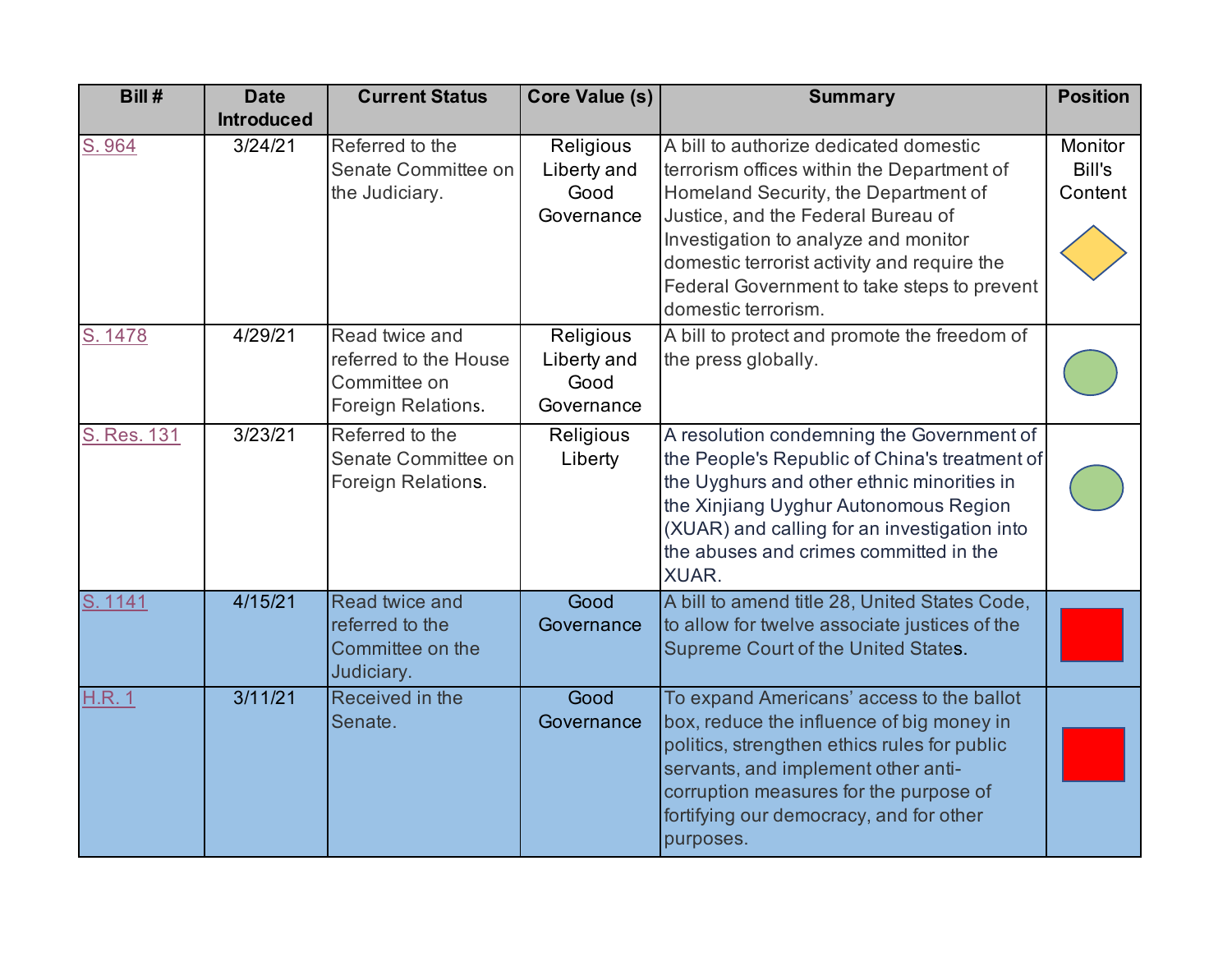| Bill#               | <b>Date</b>       | <b>Current Status</b>                                                                     | <b>Core Value (s)</b>                          | <b>Summary</b>                                                                                                                                                                                                               | <b>Position</b> |
|---------------------|-------------------|-------------------------------------------------------------------------------------------|------------------------------------------------|------------------------------------------------------------------------------------------------------------------------------------------------------------------------------------------------------------------------------|-----------------|
|                     | <b>Introduced</b> |                                                                                           |                                                |                                                                                                                                                                                                                              |                 |
| <b>H.R.4</b>        | 9/14/21           | Received in the<br>Senate.                                                                | Good<br>Governance                             | To amend the Voting Rights Act of 1965 to<br>revise the criteria for determining which<br>States and political subdivisions are subject<br>to section 4 of the Act, and for other<br>purposes.                               |                 |
| <b>H.Res. 142</b>   | 2/22/21           | Referred to the<br>Subcommittee on<br>Communications and<br>Technology.                   | Good<br>Governance<br>and Religious<br>Liberty | Condemning big tech's partisan censorship<br>practices.                                                                                                                                                                      |                 |
| <b>H.Res. 160</b>   | 5/11/21           | <b>Motion to Discharge</b><br>Committee filed by<br>Mr. Perry. Petition No:<br>$117 - 4.$ | <b>Religious</b><br>Liberty                    | Expressing the sense of the House of<br>Representatives that the International<br>Olympic Committee should rebid the 2022<br>Winter Olympic Games to be hosted by a<br>country that recognizes and respects human<br>rights. |                 |
| H.J. Res. 39        | 4/13/21           | Referred to the<br>House Committee on<br>the Judiciary.                                   | Good<br>Governance                             | Proposing an amendment to the Constitution<br>of the United States to require that the<br>Supreme Court be composed of not more<br>than nine justices.                                                                       |                 |
| H. Res. 937         | 2/23/22           | Referred to the<br>Subcommittee on<br>Water Resources and<br>Environment.                 | Good<br>Governance                             | Recognizing the duty of the Federal<br>Government to preserve liberty by operating<br>within the enumerated powers in the<br>Constitution of the United States and its<br>founding principles.                               |                 |
| <b>H.J. Res. 40</b> | 4/15/21           | Referred to the<br>House Committee on<br>the Judiciary.                                   | Good<br>Governance                             | Proposing an amendment to the Constitution<br>of the United States to require that the<br>Supreme Court of the United States be<br>composed of nine justices.                                                                |                 |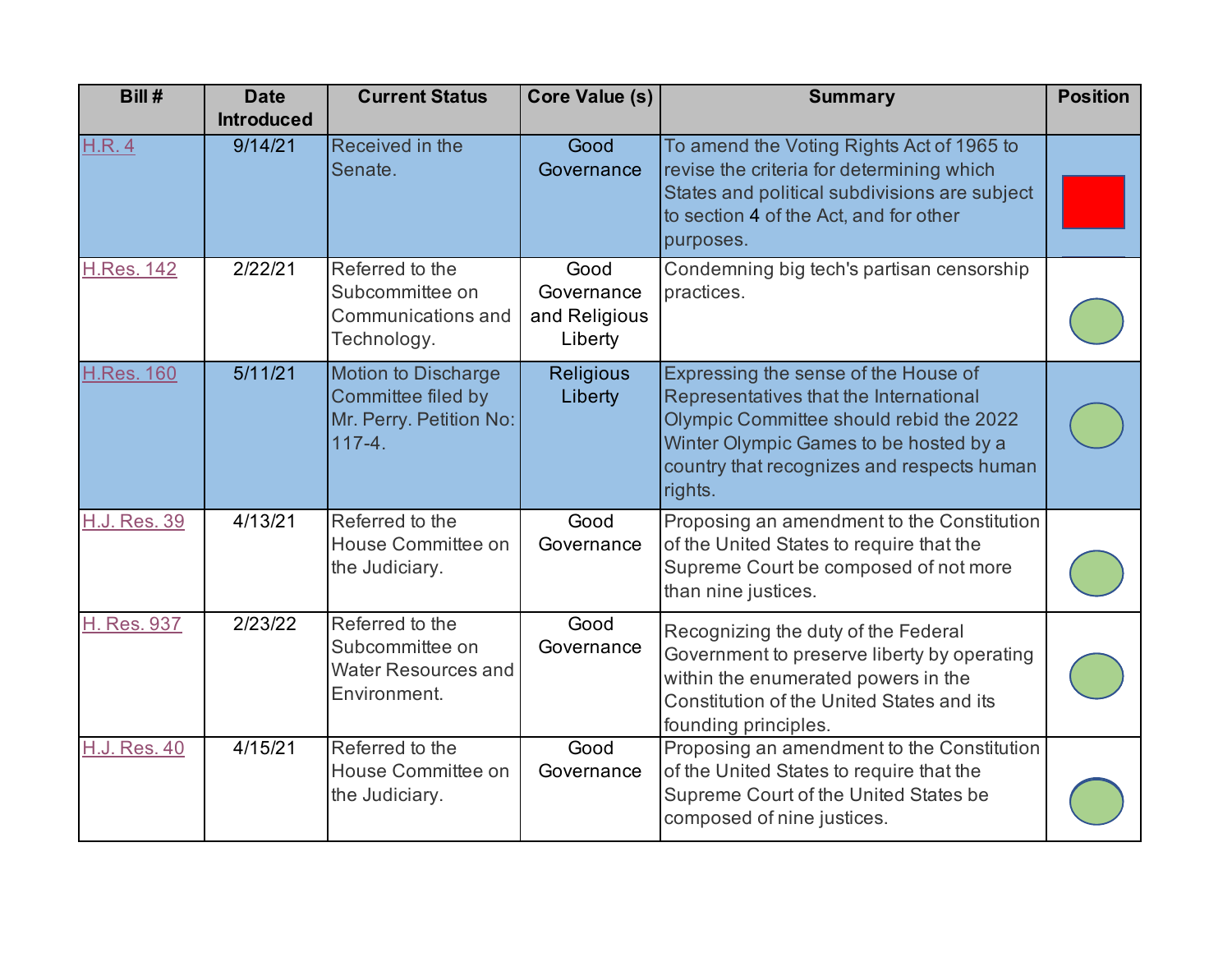| Bill#               | <b>Date</b><br><b>Introduced</b> | <b>Current Status</b>                                                                                                                                      | Core Value (s)                                   | <b>Summary</b>                                                                                                                                                                                                                                                                                                                                          | <b>Position</b> |
|---------------------|----------------------------------|------------------------------------------------------------------------------------------------------------------------------------------------------------|--------------------------------------------------|---------------------------------------------------------------------------------------------------------------------------------------------------------------------------------------------------------------------------------------------------------------------------------------------------------------------------------------------------------|-----------------|
| <b>H.J. Res. 43</b> | 4/22/21                          | Referred to the<br>House Committee on<br>the Judiciary.                                                                                                    | Good<br>Governance                               | Proposing an amendment to the Constitution<br>of the United States to require that the<br>Supreme Court of the United States be<br>composed of nine justices.                                                                                                                                                                                           |                 |
| H.R. 233            | 4/22/21                          | Referred to the<br>Subcommittee on<br>Africa, Global Health,<br>and Global Human<br>Rights.                                                                | Value of<br>Human Life                           | To amend the Trafficking Victims Protection<br>Act of 2000 to include financial criminal<br>activities associated with the facilitation of<br>severe forms of trafficking in persons within<br>the factors considered as indicia of serious<br>and sustained efforts to eliminate severe<br>forms of trafficking in persons, and for other<br>purposes. |                 |
| <b>H.R. 236</b>     | 1/11/21                          | Referred to the<br>House Committee on<br>Oversight and<br>Reform, and in<br>addition to the<br>Committees on<br>Education and Labor,<br>and Armed Services | Value of<br>Human Life<br>and Good<br>Governance | To nullify the effect of Executive Order 13950<br>relating to combating race and sex<br>stereotyping.                                                                                                                                                                                                                                                   |                 |
| <b>H.R. 332</b>     | 3/5/21                           | Referred to the<br>Subcommittee on<br>Crime, Terrorism, and<br>Homeland Security.                                                                          | Value of<br>Human Life                           | To amend the Trafficking Victims Protection<br>Act of 2000 to encourage a victim-centered<br>approach to combating human trafficking,<br>and for other purposes.                                                                                                                                                                                        |                 |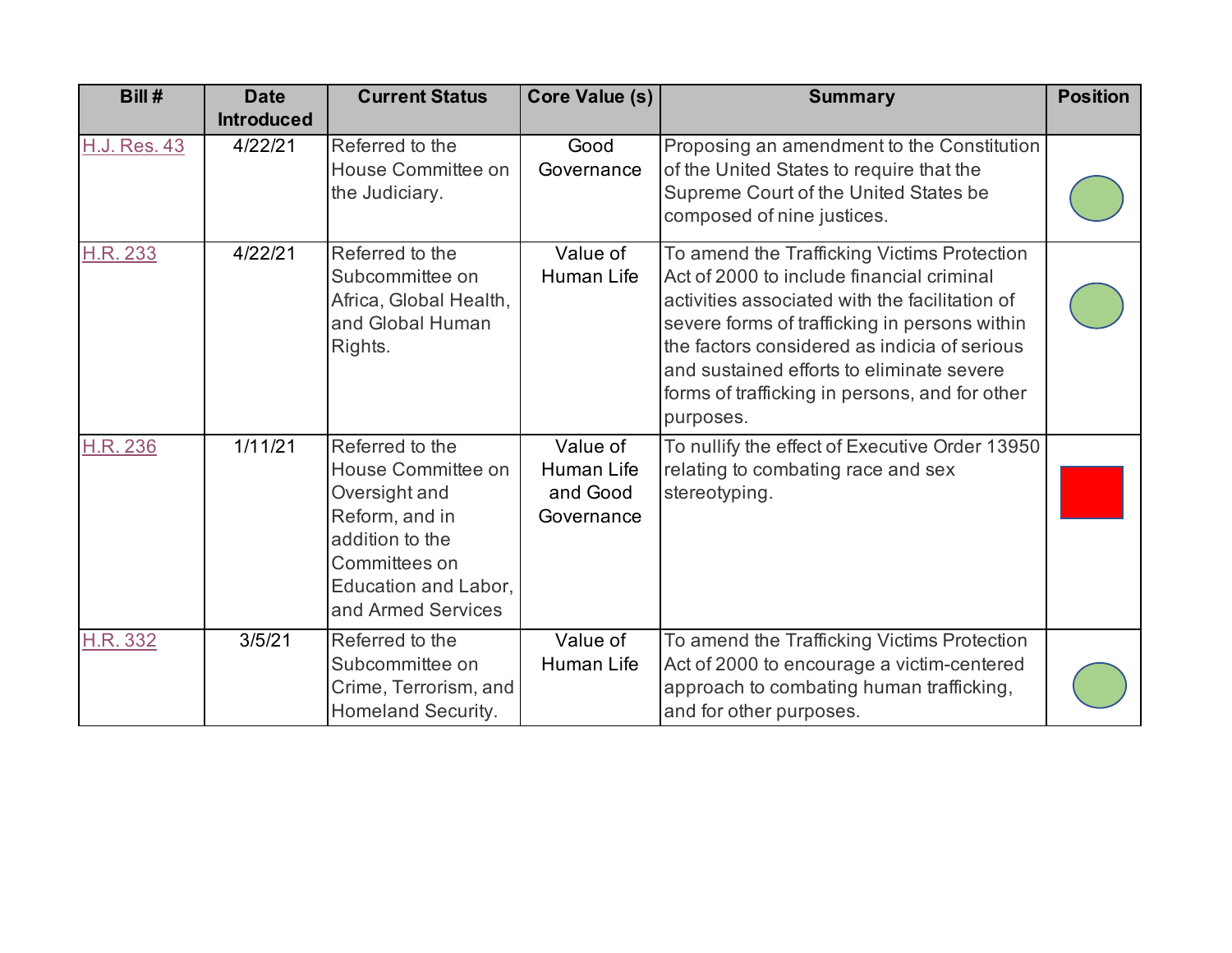| Bill#           | <b>Date</b>       | <b>Current Status</b>                                                   | Core Value (s)                                 | <b>Summary</b>                                                                                                                                                                                                                                                                                                                                                                                               | <b>Position</b>              |
|-----------------|-------------------|-------------------------------------------------------------------------|------------------------------------------------|--------------------------------------------------------------------------------------------------------------------------------------------------------------------------------------------------------------------------------------------------------------------------------------------------------------------------------------------------------------------------------------------------------------|------------------------------|
|                 | <b>Introduced</b> |                                                                         |                                                |                                                                                                                                                                                                                                                                                                                                                                                                              |                              |
| H.R. 350        | 4/21/22           | Placed on the Union<br>Calendar, Calendar<br>No. 214.                   | Good<br>Governance                             | To authorize dedicated domestic terrorism<br>offices within the Department of Homeland<br>Security, the Department of Justice, and the<br>Federal Bureau of Investigation to analyze<br>and monitor domestic terrorist activity and<br>require the Federal Government to take<br>steps to prevent domestic terrorism.                                                                                        | Monitor<br>Bill's<br>Content |
| H.R. 353        | 1/19/21           | Referred to the<br>House Committee on<br>Oversight and<br>Reform.       | Good<br>Governance                             | To modify the Standard Form 86<br>questionnaire used for national security<br>eligibility determinations to include<br>questions regarding an individual's<br>membership in, or association with,<br>organizations spreading conspiracy theories<br>regarding the Government and participation<br>in the activities occurring at the United States<br>Capitol on January 6, 2021, and for other<br>purposes. | Monitor<br>Bill's<br>Content |
| <b>H.R. 608</b> | 1/28/21           | Referred to the<br>Subcommittee on<br>Health.                           | Value Human<br>Life                            | To amend title X of the Public Health Service<br>Act to require grant recipients to comply with<br>all applicable State and local laws requiring<br>notification or reporting of child abuse, child<br>molestation, sexual abuse, rape, incest,<br>intimate partner violence, or human<br>trafficking, and for other purposes.                                                                               |                              |
| H.R. 874        | 2/5/21            | Referred to the<br>Subcommittee on<br>Communications and<br>Technology. | Good<br>Governance<br>and Religious<br>Liberty | To repeal section 230 of the<br>Communications Act of 1934 (commonly<br>referred to as the Communications Decency<br>Act) to stop censorship, and for other<br>purposes.                                                                                                                                                                                                                                     |                              |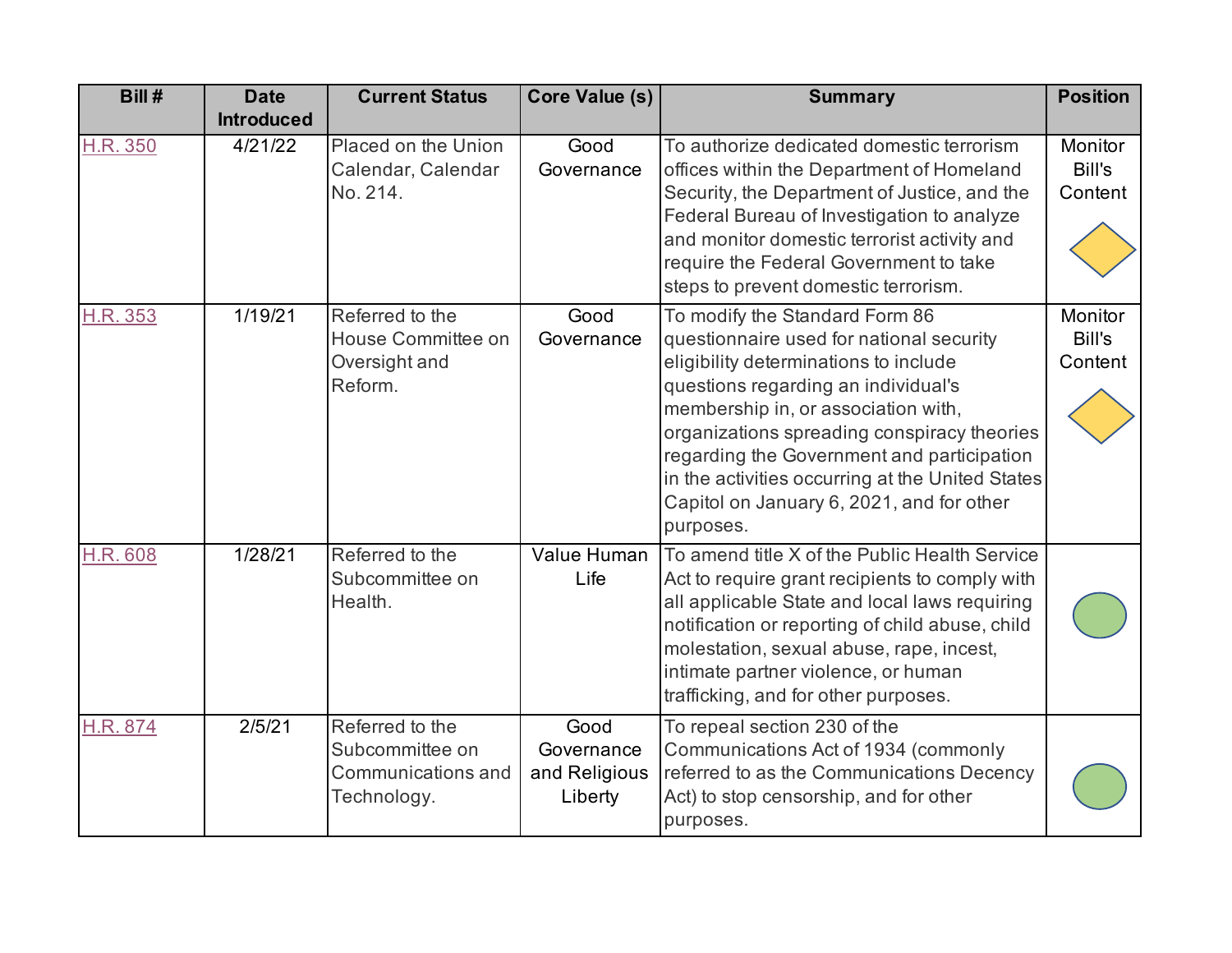| Bill #    | <b>Date</b>       | <b>Current Status</b>                                                              | Core Value (s)       | <b>Summary</b>                                                                                                                                                                                                                                                                         | <b>Position</b>              |
|-----------|-------------------|------------------------------------------------------------------------------------|----------------------|----------------------------------------------------------------------------------------------------------------------------------------------------------------------------------------------------------------------------------------------------------------------------------------|------------------------------|
|           | <b>Introduced</b> |                                                                                    |                      |                                                                                                                                                                                                                                                                                        |                              |
| H.R. 1004 | 2/11/21           | Referred to the<br>Subcommittee on<br>Crime, Terrorism, and<br>Homeland Security.  | Good<br>Governance   | To prohibit the sale of a firearm to, and the<br>purchase of a firearm by, a person who is not<br>covered by appropriate liability insurance<br>coverage.                                                                                                                              |                              |
| H.R. 1132 | 4/28/21           | Referred to the<br>Subcommittee on<br>Crime, Terrorism, and<br>Homeland Security.  | Good<br>Governance   | To amend chapter 44 of title 18, United<br>States Code, to protect the rights of citizens<br>under the Second Amendment to the<br><b>Constitution of the United States.</b>                                                                                                            |                              |
| H.R. 1434 | 4/28/21           | Referred to the<br>Subcommittee on<br>Immigration and<br>Citizenship.              | Value Human<br>Life  | To combat trafficking in persons for the<br>removal of their organs, and for other<br>purposes.                                                                                                                                                                                        |                              |
| H.R. 1592 | 5/18/21           | Referred to the<br><b>House Subcommittee</b><br>on Immigration and<br>Citizenship. | Value Human<br>Life  | To combat forced organ harvesting and<br>trafficking in persons for purposes of the<br>removal of organs, and for other purposes.                                                                                                                                                      |                              |
| H.R. 2075 | 3/19/21           | Referred to the<br>House Committee on<br>Foreign Affairs.                          | Religious<br>Liberty | To amend the Foreign Assistance Act of<br>1961 to require information on the status of<br>excessive surveillance and use of advanced<br>technology to violate privacy and other<br>fundamental human rights be included in the<br>annual Country Reports on Human Rights<br>Practices. |                              |
| H.R. 2383 | 4/8/21            | Referred to the<br>House Committee on<br>the Judiciary.                            | Good<br>Governance   | To provide incentives for hate crime<br>reporting, provide grants for State-run hate<br>crime hotlines, and establish additional<br>penalties for individuals convicted under the<br>Matthew Shephard and James Byrd, Jr. Hate<br><b>Crimes Prevention Act.</b>                        | Monitor<br>Bill's<br>Content |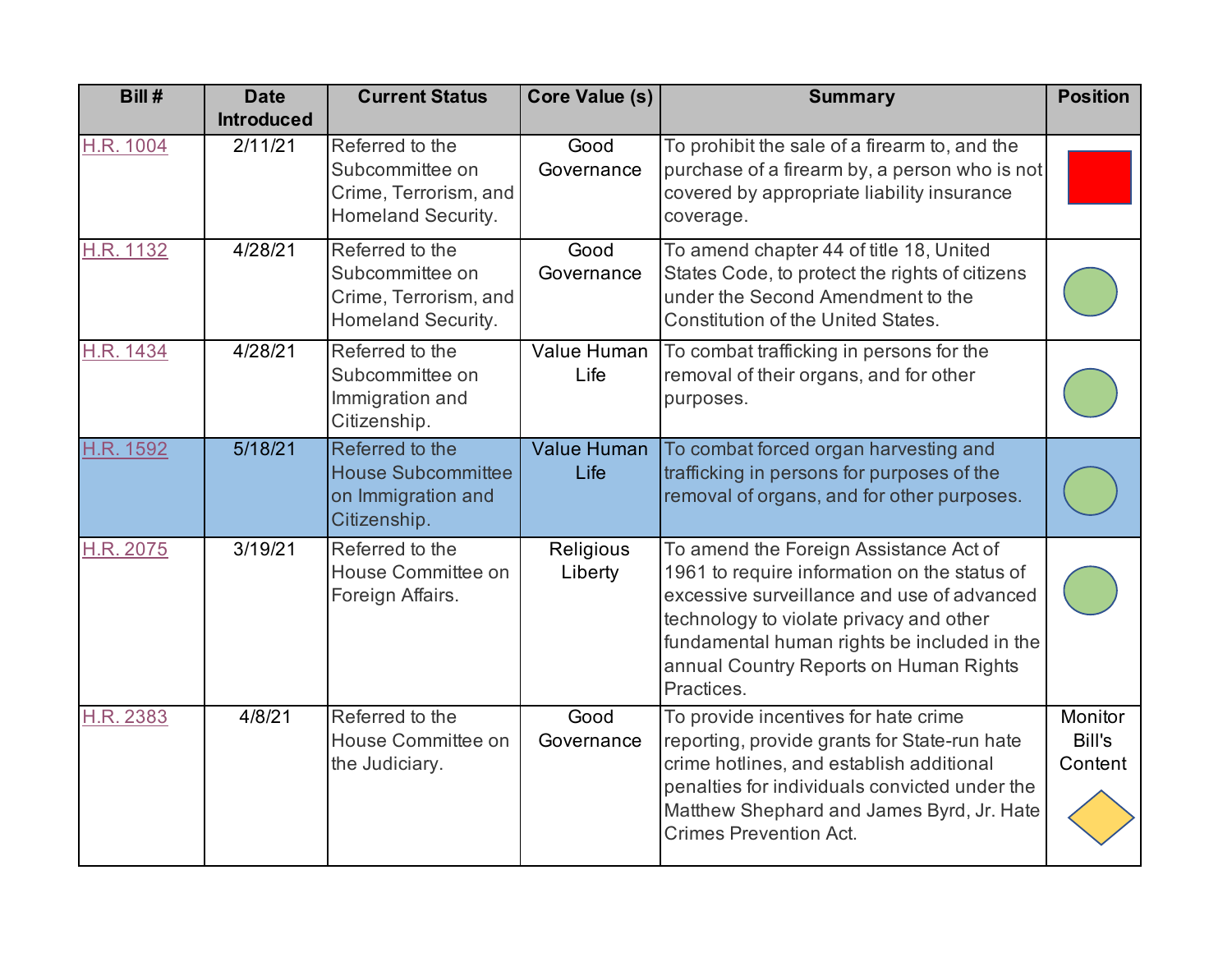| Bill#     | <b>Date</b><br><b>Introduced</b> | <b>Current Status</b>                                                                                                | <b>Core Value (s)</b>                                      | <b>Summary</b>                                                                                                                           | <b>Position</b>              |
|-----------|----------------------------------|----------------------------------------------------------------------------------------------------------------------|------------------------------------------------------------|------------------------------------------------------------------------------------------------------------------------------------------|------------------------------|
| H.R. 2416 | 4/8/21                           | Referred to the<br>House Committee on<br>the Judiciary.                                                              | Good<br>Governance<br>and Religious<br>Liberty             | To amend title 18, United States Code, to<br>clarify the causation element in the Federal<br>hate crime statute, and for other purposes. | Monitor<br>Bill's<br>Content |
| H.R. 2487 | 4/14/21                          | Referred to the<br><b>House Subcommittee</b><br>on Health.                                                           | Good<br>Governance                                         | To prohibit the use of Federal funds to<br>implement any COVID-19 vaccine passport<br>system, and for other purposes.                    |                              |
| H.R. 2584 | 4/15/21                          | Referred to the<br>House Committee on<br>the Judiciary.                                                              | Good<br>Governance                                         | To amend title 28, United States Code, to<br>allow for twelve associate justices of the<br>Supreme Court of the United States.           |                              |
| H.R. 2657 | 4/19/21                          | Referred to the<br>House Committee on<br>Energy and<br>Commerce.                                                     | Good<br>Governance                                         | To prohibit Federal funds from being used to<br>develop, implement, support, or endorse<br>vaccine passports.                            |                              |
|           |                                  |                                                                                                                      | <b>Families, Children &amp; Seniors</b>                    |                                                                                                                                          |                              |
| S. 223    | 2/4/21                           | Read twice and<br>referred to the Senate<br>Committee on<br><b>Homeland Security</b><br>and Governmental<br>Affairs. | Protection of<br>traditional<br>marriage and<br>the family | A bill to establish the Office to Enforce and<br>Protect Against Child Sexual Exploitation.                                              |                              |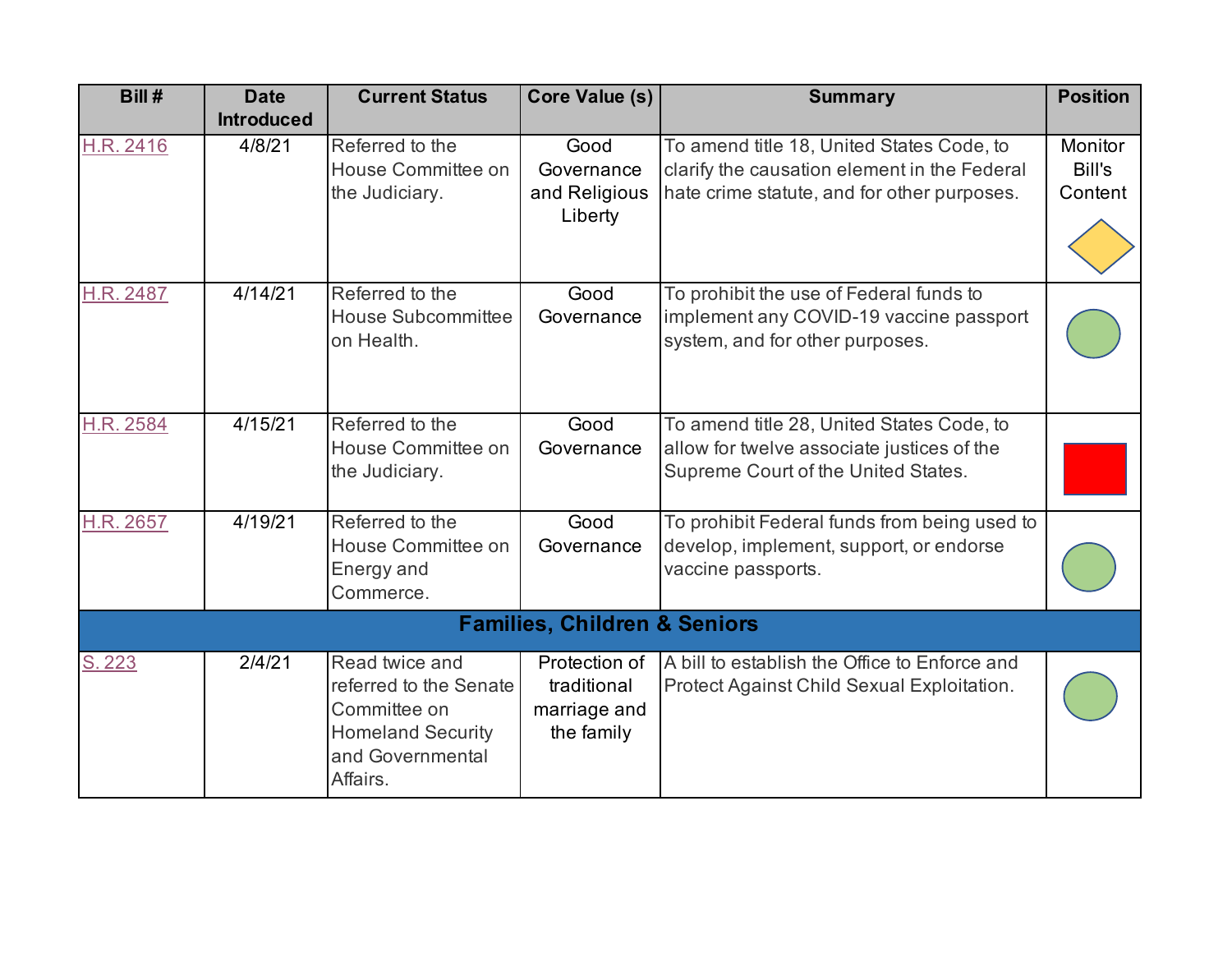| Bill #        | <b>Date</b><br><b>Introduced</b> | <b>Current Status</b>                                                                             | Core Value (s)                                             | <b>Summary</b>                                                                                                                                                                                                                                      | <b>Position</b> |
|---------------|----------------------------------|---------------------------------------------------------------------------------------------------|------------------------------------------------------------|-----------------------------------------------------------------------------------------------------------------------------------------------------------------------------------------------------------------------------------------------------|-----------------|
| S. 365        | 2/23/21                          | Referred to the<br>Senate Committee on<br>the Judiciary.                                          | Protection of<br>traditional<br>marriage and<br>the family | A bill to amend title 18, United States Code,<br>to require a provider of a report to the<br>Cyberviolence related to online sexual<br>exploitation of children to preserve the<br>contents of such report for 180 days, and for<br>other purposes. |                 |
| S. 1156       | 4/22/21                          | Read twice and<br>referred to the<br>Committee on<br>Finance.                                     | Value of<br>Human Life                                     | A bill to amend the Internal Revenue Code<br>of 1986 to provide for a refundable adoption<br>tax credit.                                                                                                                                            |                 |
| S. 2991       | 4/7/22                           | Passed the Senate.<br>Held at the House<br>desk.                                                  | Value of<br>Human Life                                     | To establish a Department of Homeland<br>Security Center for Countering Human<br>Trafficking, and for other purposes.                                                                                                                               |                 |
| <b>HR 807</b> | 4/23/21                          | Referred to the<br><b>House Subcommittee</b><br>on Crime, Terrorism,<br>and Homeland<br>Security. | Protection of<br>traditional<br>marriage and<br>the family | To establish the Office to Enforce and Protect<br>Against Child Sexual Exploitation.                                                                                                                                                                |                 |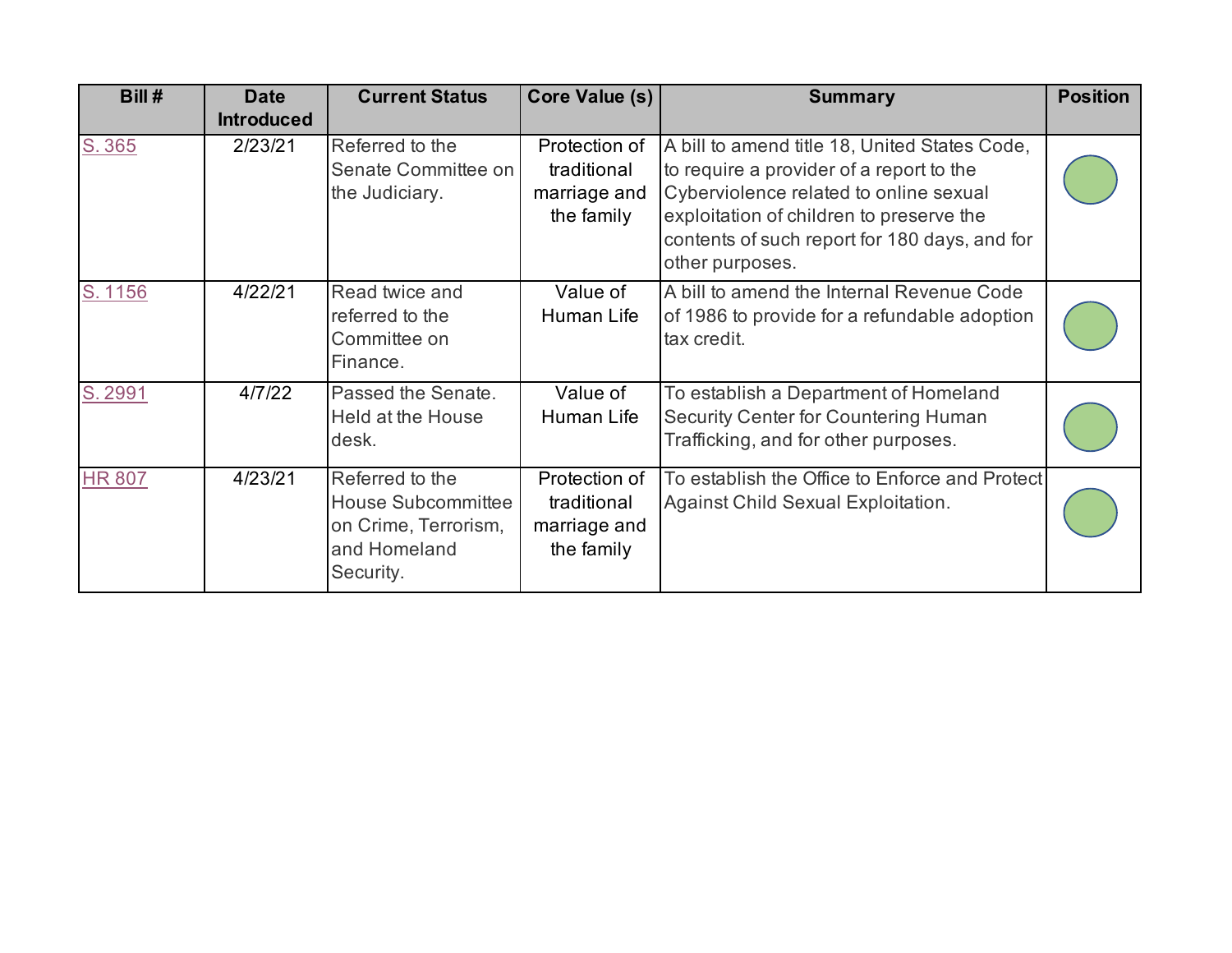| Bill#     | <b>Date</b>       | <b>Current Status</b>                                                                                                                                                                                                                                                                                         | Core Value (s)                                             | <b>Summary</b>                                                                                                                                                                                                                               | <b>Position</b>              |
|-----------|-------------------|---------------------------------------------------------------------------------------------------------------------------------------------------------------------------------------------------------------------------------------------------------------------------------------------------------------|------------------------------------------------------------|----------------------------------------------------------------------------------------------------------------------------------------------------------------------------------------------------------------------------------------------|------------------------------|
|           | <b>Introduced</b> |                                                                                                                                                                                                                                                                                                               |                                                            |                                                                                                                                                                                                                                              |                              |
| H.R. 808  | 2/4/21            | Referred to the House<br>Committee on Financial<br>Services, and in addition<br>to the Committee on<br>Foreign Affairs, for a<br>period to be<br>subsequently<br>determined by the<br>Speaker, in each case<br>for consideration of<br>such provisions as fall<br>within the jurisdiction of<br>the committee | Value of<br><b>Human Life</b>                              | To increase the role of the financial industry<br>in combating human trafficking.                                                                                                                                                            |                              |
| H.R. 1198 | 4/28/21           | Referred to the<br>Subcommittee on<br>Crime, Terrorism, and<br>Homeland Security.                                                                                                                                                                                                                             | Protection of<br>traditional<br>marriage and<br>the family | To amend title 18, United States Code, to<br>require a provider of a report to the<br>Cyberviolence related to online sexual<br>exploitation of children to preserve the<br>contents of such report for 180 days, and for<br>other purposes. |                              |
| H.R. 1834 | 5/18/21           | Referred to the<br><b>House Subcommittee</b><br>on Crime, Terrorism,<br>and Homeland<br>Security.                                                                                                                                                                                                             | Good<br>Governance<br>and Religious<br>Liberty             | To establish a United States Commission on<br>Hate Crimes to study and make<br>recommendations on the prevention of the<br>commission of hate crimes, and for other<br>purposes.                                                             | Monitor<br>Bill's<br>Content |
| H.R. 2375 | 4/5/21            | Referred to the<br>House Committee on<br><b>Education and Labor.</b>                                                                                                                                                                                                                                          | Value of<br>Human Life                                     | To authorize the Secretary of Health and<br>Human Services to provide services for<br>mothers who are considering placing or<br>have placed a child for adoption, and for<br>other purposes.                                                 |                              |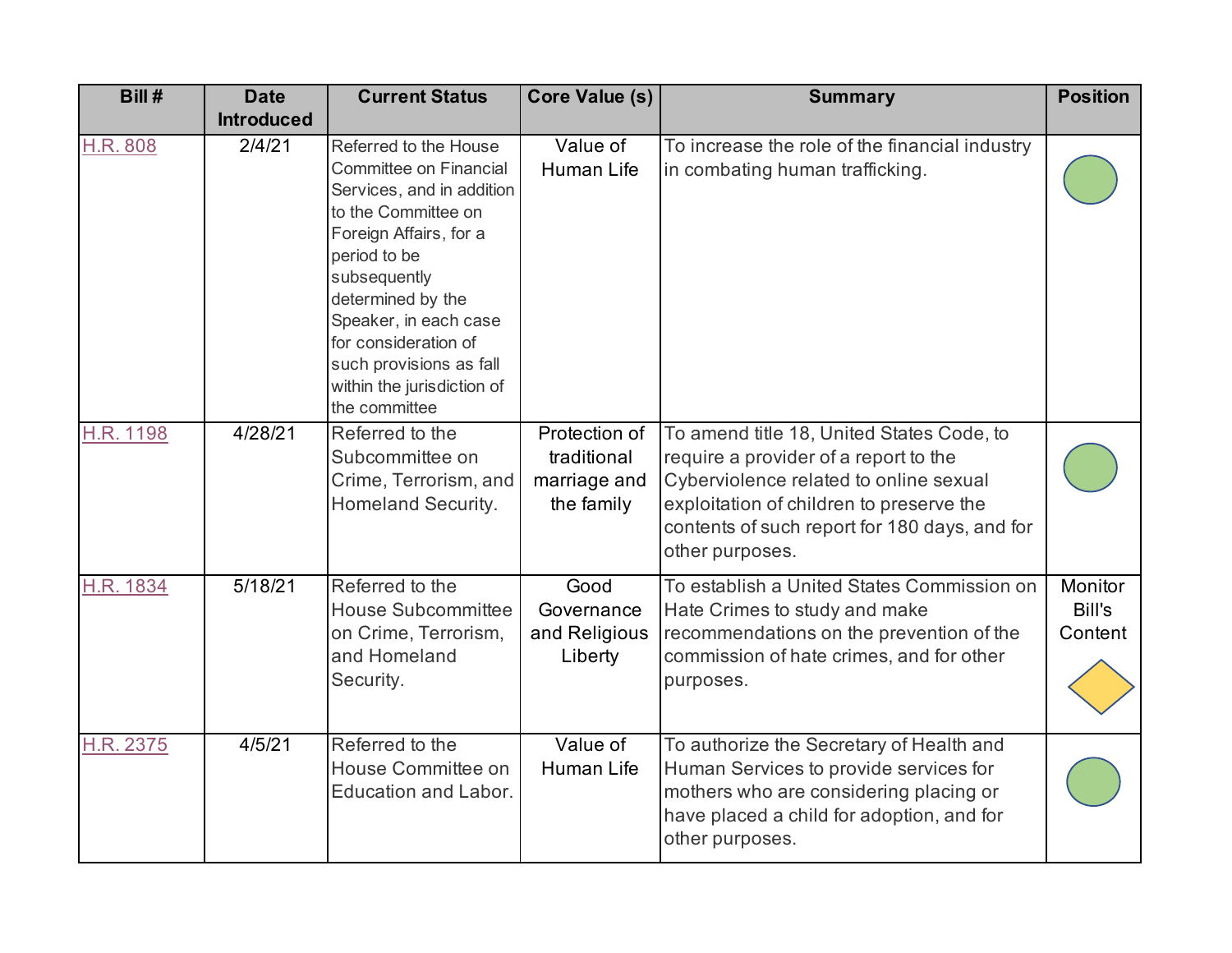| Bill#       | <b>Date</b>       | <b>Current Status</b>                                                                        | Core Value (s)                                 | <b>Summary</b>                                                                                                                                                                                                                                                            | <b>Position</b> |
|-------------|-------------------|----------------------------------------------------------------------------------------------|------------------------------------------------|---------------------------------------------------------------------------------------------------------------------------------------------------------------------------------------------------------------------------------------------------------------------------|-----------------|
|             | <b>Introduced</b> |                                                                                              |                                                |                                                                                                                                                                                                                                                                           |                 |
| H.R. 3031   | 5/7/21            | Referred to the<br>House Committee on<br>Ways and Means.                                     | Value of<br>Human Life                         | To amend the Internal Revenue Code of<br>1986 to provide for a refundable adoption<br>tax credit.                                                                                                                                                                         |                 |
| H.R. 3073   | 11/9/21           | Referred to the<br>Subcommittee on<br>Crime, Terrorism, and<br>Homeland Security.            | Value of<br><b>Human Life</b>                  | To combat child human trafficking, and for<br>other purposes.                                                                                                                                                                                                             |                 |
| H. Res. 389 | 5/12/21           | Referred to the<br>House Committee on<br>Energy and<br>Commerce.                             | Value of<br>Human Life                         | Designating the week beginning November<br>8, 2021, as "National Pregnancy Center<br>Week" to recognize the vital role that<br>community-supported pregnancy centers<br>play in saving lives and serving women and<br>men faced with difficult pregnancy decisions.       |                 |
| H.R. 5163   | 10/5/21           | Referred to the<br>Subcommittee on<br>Nutrition, Oversight,<br>and Department<br>Operations. | Value of<br>Human Life                         | To facilitate support and services to women<br>who find themselves with an unexpected<br>pregnancy, to meet the emotional, physical,<br>social, financial, and other needs women<br>encounter during pregnancy, childbirth, and<br>child-rearing, and for other purposes. |                 |
|             |                   |                                                                                              | <b>Education</b>                               |                                                                                                                                                                                                                                                                           |                 |
| S.44        | 1/26/21           | Referred to the<br>Senate Committee on<br>Finance.                                           | Good<br>Governance<br>and Religious<br>Liberty | A bill to amend the Internal Revenue Code<br>of 1986 to permit kindergarten through grade<br>12 educational expenses to be paid from a<br>529 account.                                                                                                                    |                 |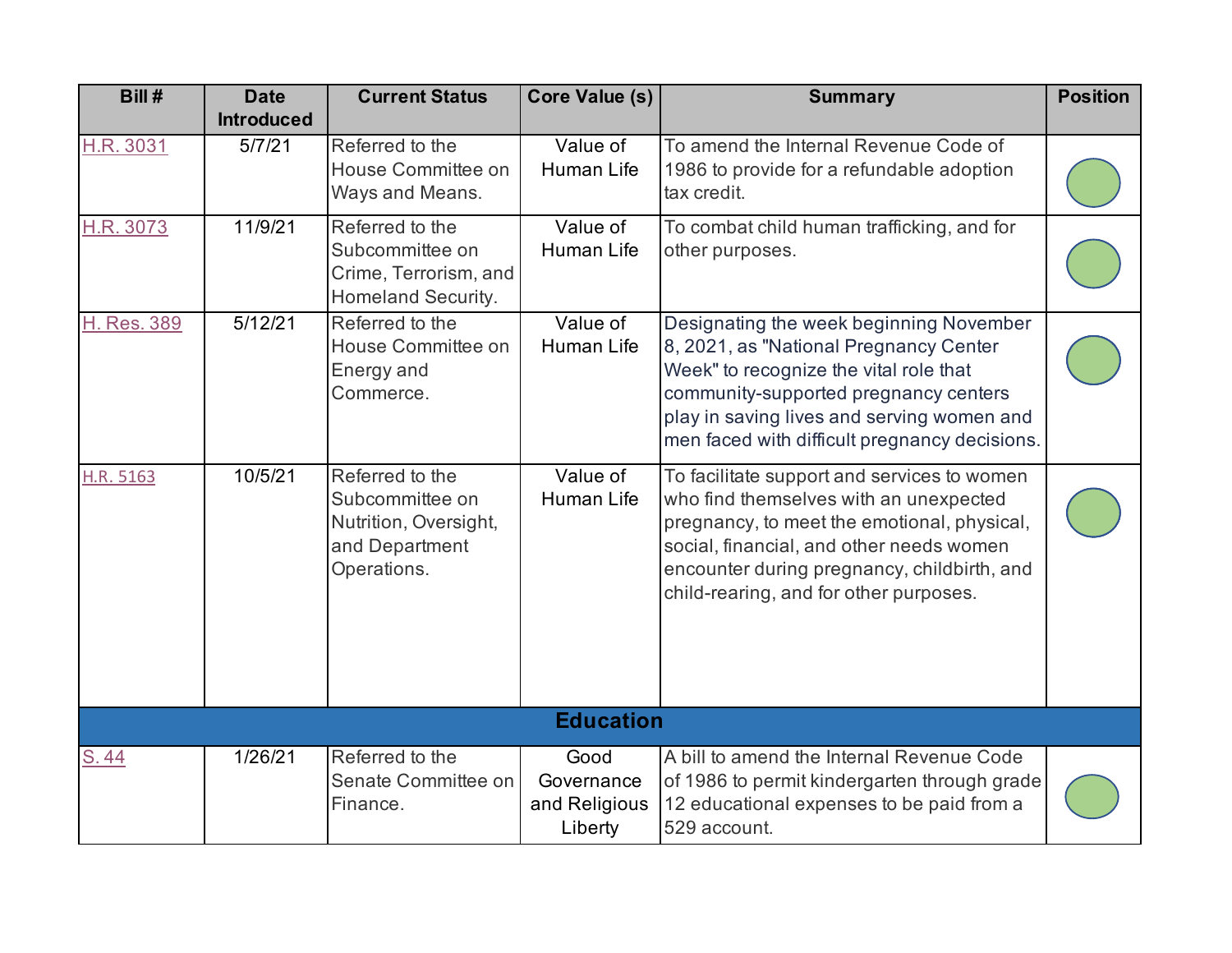| Bill#   | <b>Date</b><br><b>Introduced</b> | <b>Current Status</b>                                                                           | <b>Core Value (s)</b>                                  | <b>Summary</b>                                                                                                                                                                                                                                                                                                                                  | <b>Position</b> |
|---------|----------------------------------|-------------------------------------------------------------------------------------------------|--------------------------------------------------------|-------------------------------------------------------------------------------------------------------------------------------------------------------------------------------------------------------------------------------------------------------------------------------------------------------------------------------------------------|-----------------|
| S.74    | 1/28/21                          | Referred to the<br>Senate Committee on<br>Health, Education,<br>Labor, and Pensions.            | Good<br>Governance<br>and Religious<br>Liberty         | A bill to expand opportunity through greater<br>choice in education, and for other purposes.                                                                                                                                                                                                                                                    |                 |
| S.447   | 2/25/21                          | Referred to the<br>Senate Committee on<br>Finance.                                              | Religious<br>Liberty                                   | A bill to amend the Internal Revenue Code<br>of 1986 to allow a credit against tax for<br>qualified elementary and secondary<br>education tuition.                                                                                                                                                                                              |                 |
| S. 1757 | 5/20/21                          | Read twice and<br>referred to the<br>Committee on<br>Finance.                                   | Good<br>Governance<br>and Religious<br>Liberty         | A bill to have education funds follow the<br>student.                                                                                                                                                                                                                                                                                           |                 |
| S. 3026 | 10/20/21                         | Read twice and<br>referred to the<br>Committee on Health,<br>Education, Labor,<br>and Pensions. | Good<br>Governance<br>and Religious<br>Liberty         | A bill to amend the Higher Education Act of<br>1965 to ensure that public institutions of<br>higher education eschew policies that<br>improperly constrain the expressive rights of<br>students, and to ensure that private<br>institutions of higher education are<br>transparent about, and responsible for, their<br>chosen speech policies. |                 |
| S. 3037 | 10/21/21                         | Read twice and<br>referred to the<br>Committee on Health,<br>Education, Labor,<br>and Pensions. | Protection of<br>traditional<br>marriage and<br>family | A bill to require elementary schools and<br>secondary schools that receive Federal<br>funds to obtain parental consent before<br>facilitating a child's gender transition in any<br>form, and for other purposes.                                                                                                                               |                 |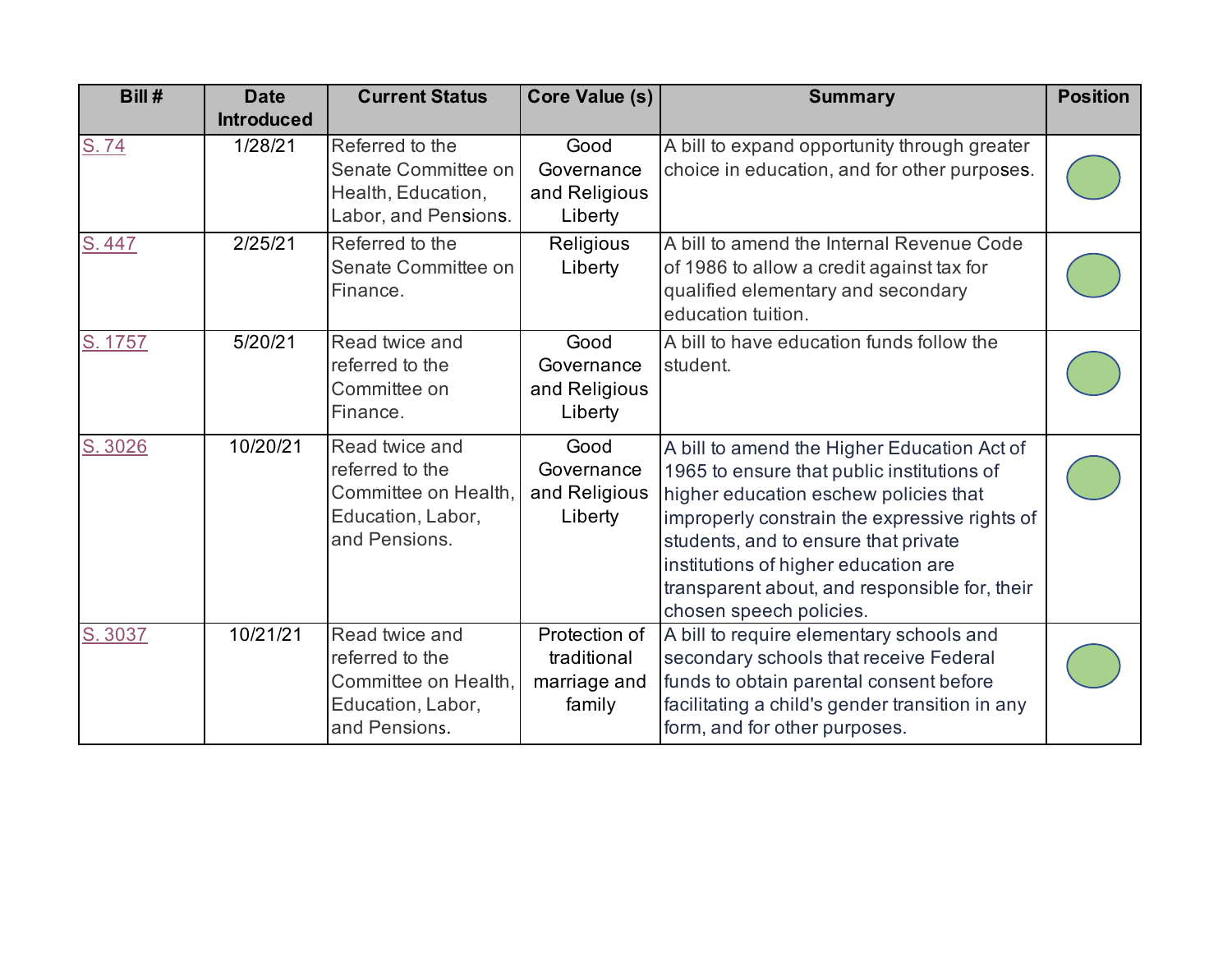| Bill#       | <b>Date</b><br><b>Introduced</b> | <b>Current Status</b>                                                                           | Core Value (s)                                                                   | <b>Summary</b>                                                                                                                                                                                                                                                            | <b>Position</b> |
|-------------|----------------------------------|-------------------------------------------------------------------------------------------------|----------------------------------------------------------------------------------|---------------------------------------------------------------------------------------------------------------------------------------------------------------------------------------------------------------------------------------------------------------------------|-----------------|
| S. 3184     | 11/4/21                          | Read twice and<br>referred to the<br>Committee on Health,<br>Education, Labor,<br>and Pensions. | Good<br>Governance<br>and Protection<br>of traditional<br>marriage and<br>family | To prohibit certain COVID-19 vaccination<br>mandates for minors, and to require parental<br>consent for COVID-19 vaccination of minors.                                                                                                                                   |                 |
| S. 3218     | 11/17/21                         | Read twice and<br>referred to the<br>Committee on Health,<br>Education, Labor,<br>and Pensions. | Good<br>Governance<br>and Protection<br>of traditional<br>marriage and<br>family | To amend the Elementary and Secondary<br>Education Act of 1965 to provide for a<br>Parents' Bill of Rights.                                                                                                                                                               |                 |
| S. Res. 425 | 10/20/21                         | Referred to the<br>Committee on Health,<br>Education, Labor,<br>and Pensions.                   | Good<br>Governance<br>and Religious<br>Liberty                                   | Recognizing the importance of protecting<br>freedom of speech, thought, and expression<br>at institutions of higher education.                                                                                                                                            |                 |
| S. Res. 431 | 10/28/21                         | Referred to the<br>Committee on Health,<br>Education, Labor,<br>and Pensions.                   | Good<br>Governance                                                               | Supporting the right of parents to be the<br>leading voice in the education of their<br>children.                                                                                                                                                                         |                 |
| S. Res. 493 | 1/19/22                          | Referred to the<br>Committee on Health,<br>Education, Labor,<br>and Pensions.                   | Good<br>Governance<br>and Religious<br>Liberty                                   | Recognizing the necessity of school choice<br>as a tool to empower all parents with the<br>freedom to choose the best educational<br>environment for their children and to combat<br>destructive ideologies like Critical Race<br>Theory promoted by many public schools. |                 |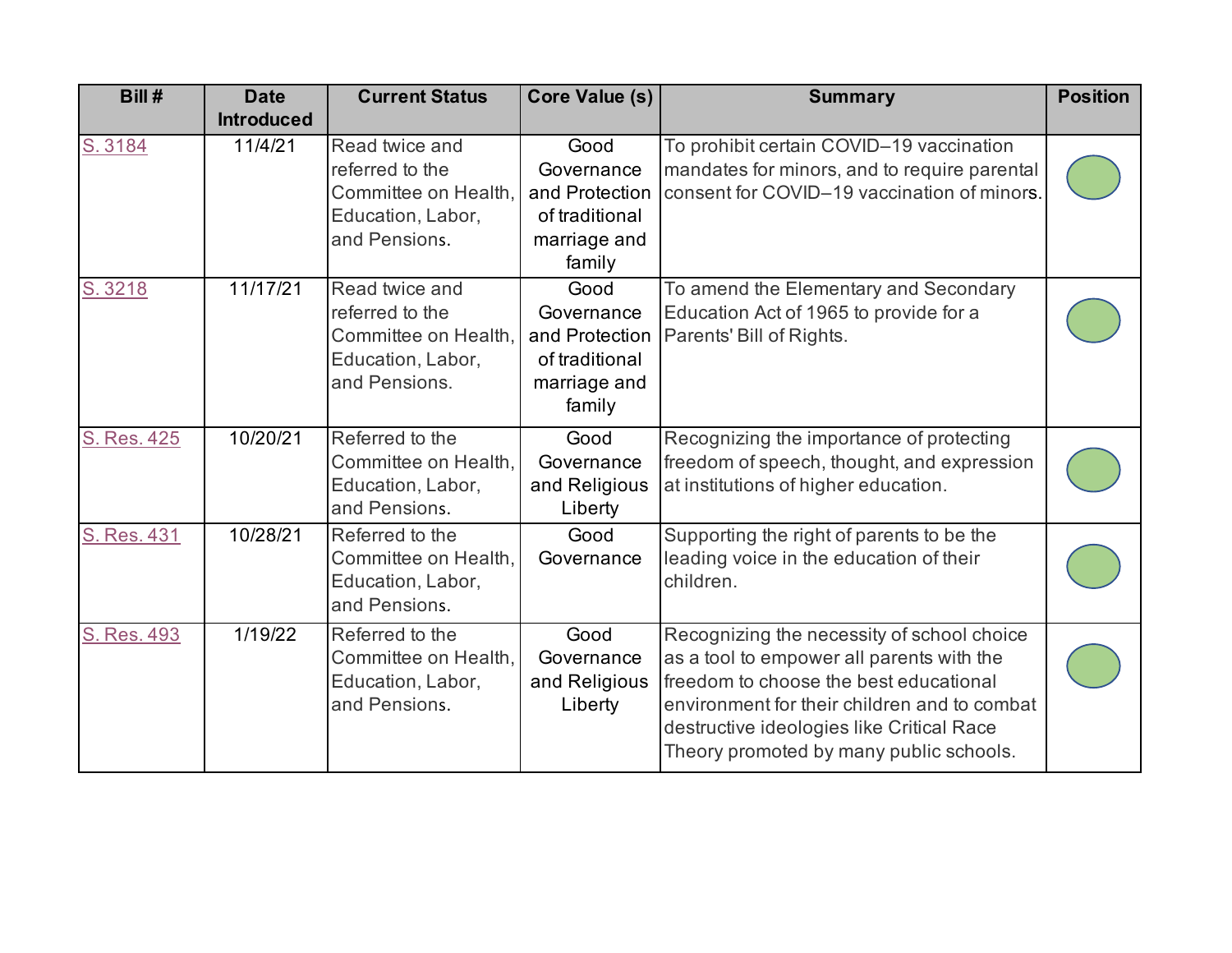| Bill#     | <b>Date</b>                  | <b>Current Status</b>                                                | Core Value (s)                                 | <b>Summary</b>                                                                                                                                                                                                                                                                             | <b>Position</b> |
|-----------|------------------------------|----------------------------------------------------------------------|------------------------------------------------|--------------------------------------------------------------------------------------------------------------------------------------------------------------------------------------------------------------------------------------------------------------------------------------------|-----------------|
| H.R. 4605 | <b>Introduced</b><br>1/28/21 | Referred to the                                                      | Good                                           | To amend the Internal Revenue Code of                                                                                                                                                                                                                                                      |                 |
|           |                              | House Committee on<br>Ways and Means.                                | Governance<br>and Religious<br>Liberty         | 1986 to permit kindergarten through grade<br>12 educational expenses to be paid from a<br>529 account.                                                                                                                                                                                     |                 |
| H.R. 1097 | 2/18/21                      | Referred to the<br>House Committee on<br><b>Education and Labor.</b> | Good<br>Governance<br>and Religious<br>Liberty | To direct the Secretary of Education to<br>establish a grant program to make grants to<br>the parents of students served by local<br>educational agencies that will not provide in-<br>person instruction in a manner consistent<br>with school year 2019-2020, and for other<br>purposes. |                 |
| H.R. 1770 | 3/10/21                      | Referred to the<br>House Committee on<br>Education and Labor.        | Good<br>Governance<br>and Religious<br>Liberty | To allow Federal funds appropriated for<br>kindergarten through grade 12 education to<br>follow the student.                                                                                                                                                                               |                 |
| H.R. 2258 | 3/26/21                      | Referred to the<br>House Committee on<br><b>Education and Labor.</b> | Religious<br>Liberty                           | To amend the Higher Education Act of 1965<br>to prohibit the award of Federal funds to<br>institutions of higher education that employ<br>instructors funded by the Chinese<br>Communist Party, and for other purposes.                                                                    |                 |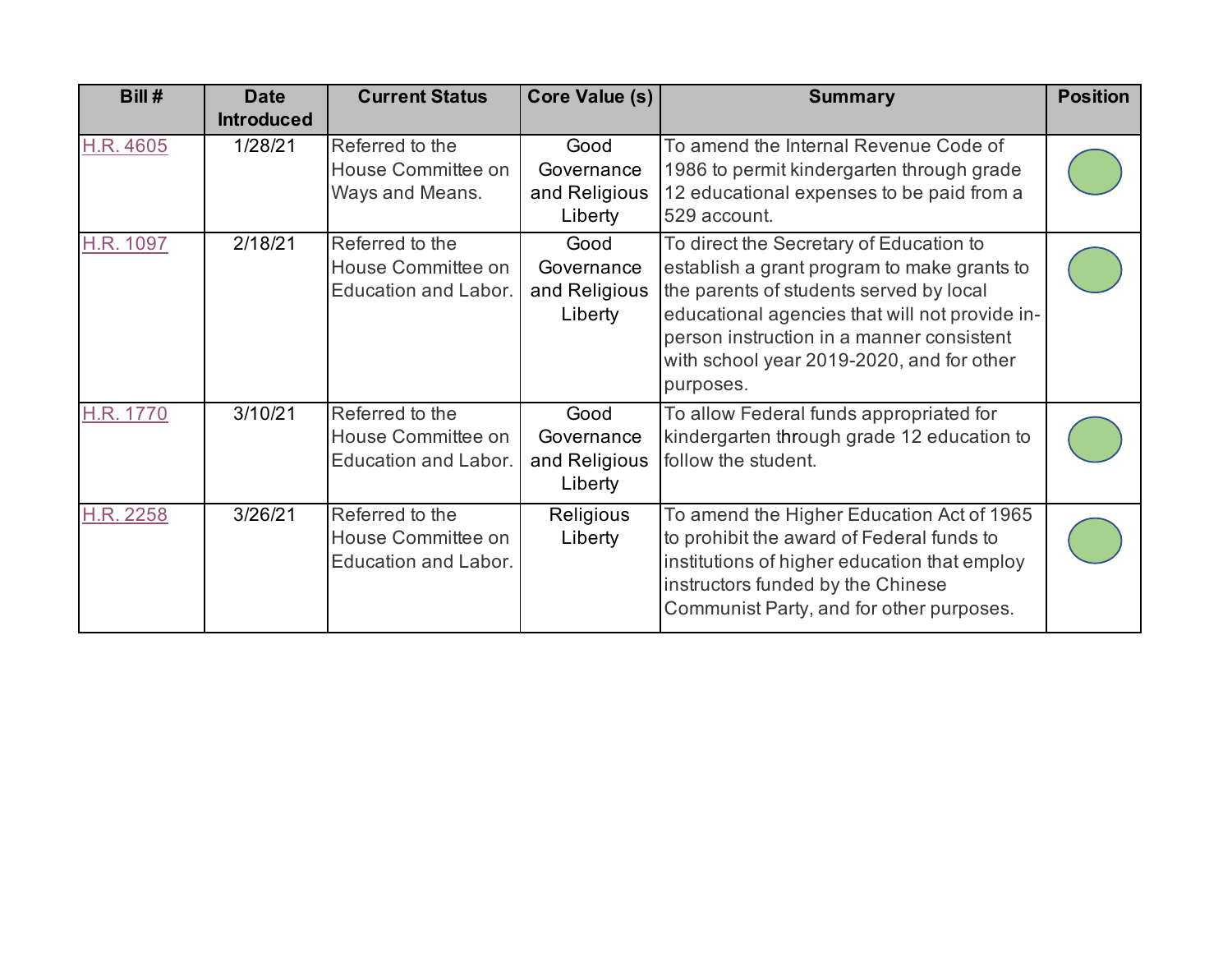| Bill#              | <b>Date</b>       | <b>Current Status</b>                                                                                                                                                                                                                                                                                              | <b>Core Value (s)</b>                          | <b>Summary</b>                                                                                                                                                                                                                                                                                                           | <b>Position</b> |
|--------------------|-------------------|--------------------------------------------------------------------------------------------------------------------------------------------------------------------------------------------------------------------------------------------------------------------------------------------------------------------|------------------------------------------------|--------------------------------------------------------------------------------------------------------------------------------------------------------------------------------------------------------------------------------------------------------------------------------------------------------------------------|-----------------|
|                    | <b>Introduced</b> |                                                                                                                                                                                                                                                                                                                    |                                                |                                                                                                                                                                                                                                                                                                                          |                 |
| H.R. 3704          | 6/4/21            | Referred to the<br>Committee on Ways and<br>Means, and in addition to<br>the Committee on<br>Education and Labor, for<br>a period to be<br>subsequently determined<br>by the Speaker, in each<br>case for consideration of<br>such provisions as fall<br>within the jurisdiction of<br>the committee<br>concerned. | Good<br>Governance<br>and Religious<br>Liberty | To have education funds follow the student.                                                                                                                                                                                                                                                                              |                 |
| H.R. 5398          | 9/28/21           | Referred to the<br>House Committee on<br>the Judiciary.                                                                                                                                                                                                                                                            | Good<br>Governance                             | To amend the Civil Rights Act of 1964 to<br>make using critical race theory or critical<br>race pedagogy in any program or activity<br>receiving Federal financial assistance a<br>violation of such Act, and for other purposes.                                                                                        |                 |
| H.R. 6056          | 11/19/21          | Referred to the<br>House Committee on<br>Education and Labor.                                                                                                                                                                                                                                                      | Good<br>Governance                             | To ensure the rights of parents are honored<br>and protected in the Nation's public schools.                                                                                                                                                                                                                             |                 |
| <b>H. Res. 735</b> | 10/21/21          | Referred to the<br>Committee on Education<br>and Labor, and in<br>addition to the Committee<br>on the Judiciary, for a<br>period to be<br>subsequently determined<br>by the Speaker, in each<br>case for consideration of<br>such provisions as fall<br>within the jurisdiction of<br>the committee                | Good<br>Governance                             | Expressing the sense of the House of<br>Representatives that continuous parental<br>engagement in the schooling decisions<br>impacting their children is to be commended,<br>supported, and encouraged, and that current<br>efforts to exclude parents or even label them<br>as domestic terrorists should be condemned. |                 |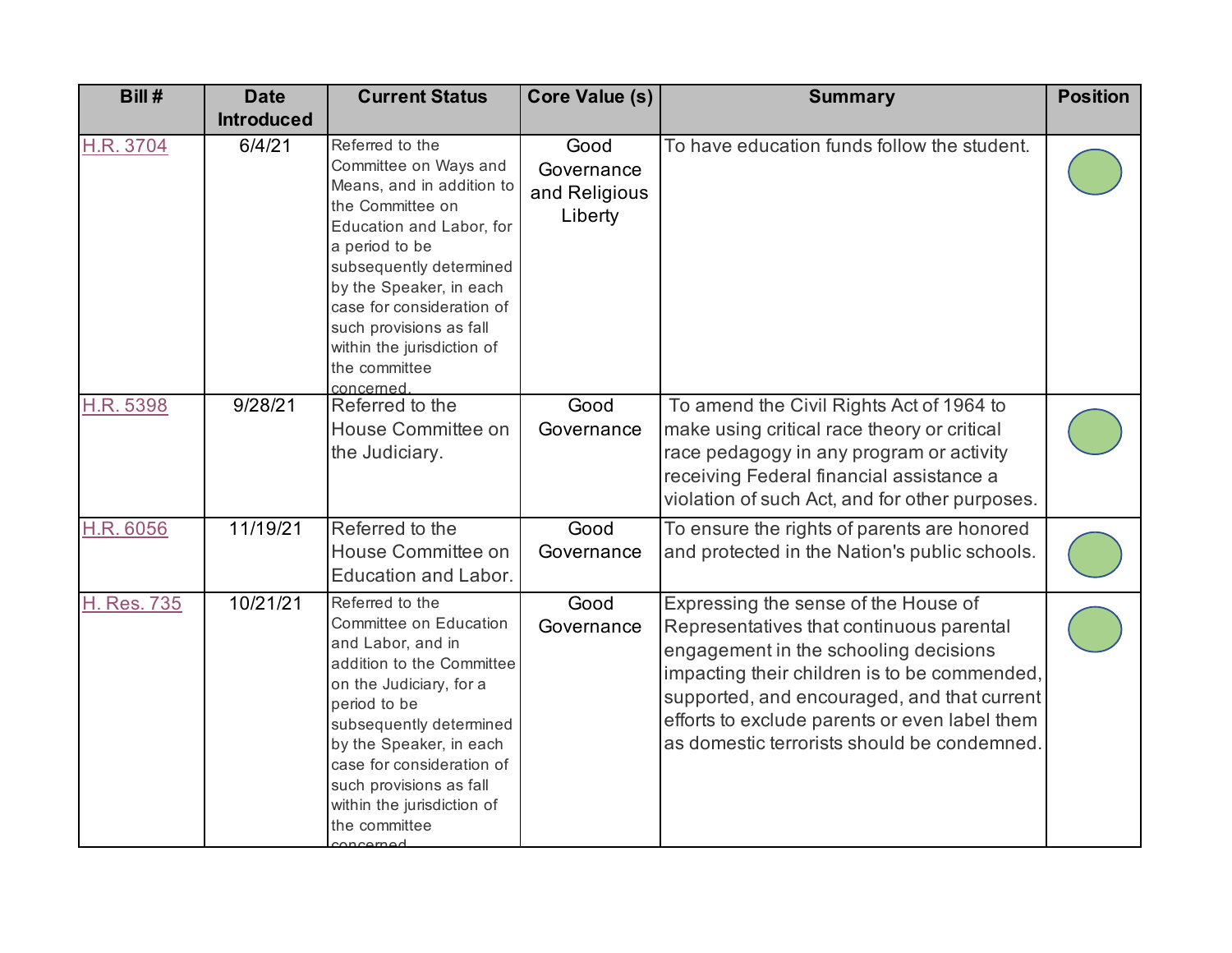| Bill#             | <b>Date</b><br><b>Introduced</b> | <b>Current Status</b>                                                                                                                                                                                                                                                                                                    | <b>Core Value (s)</b>                                  | <b>Summary</b>                                                                                                                                                                                                                                                          | <b>Position</b> |
|-------------------|----------------------------------|--------------------------------------------------------------------------------------------------------------------------------------------------------------------------------------------------------------------------------------------------------------------------------------------------------------------------|--------------------------------------------------------|-------------------------------------------------------------------------------------------------------------------------------------------------------------------------------------------------------------------------------------------------------------------------|-----------------|
| <b>H.Res. 738</b> | 10/21/21                         | Referred to the<br>House Committee on<br>the Judiciary.                                                                                                                                                                                                                                                                  | Good<br>Governance                                     | Expressing the sense of the House of<br>Representatives that the First Amendment<br>rights of parents at school board meetings<br>shall not be infringed.                                                                                                               |                 |
| H. Res. 770       | 11/3/21                          | Referred to the<br>House Committee on<br>the Judiciary.                                                                                                                                                                                                                                                                  | Religious<br>Liberty                                   | Expressing support for the First Amendment<br>to the Constitution and its bipartisan impact<br>regarding the protection of free speech as<br>well as academic freedoms for all students<br>and faculty.                                                                 |                 |
| H.R. 6123         | 12/2/21                          | Referred to the<br>House Committee on<br><b>Education and Labor.</b>                                                                                                                                                                                                                                                     | Religious<br>Liberty                                   | To develop and disseminate a civic<br>education curriculum and oral history<br>resources regarding certain political<br>ideologies, and for other purposes.                                                                                                             |                 |
| H.R. 7492         | 4/11/22                          | Referred to the<br><b>Committee on Education</b><br>and Labor, and in<br>addition to the Committee<br>on the Judiciary, for a<br>period to be<br>subsequently determined<br>by the Speaker, in each<br>case for consideration of<br>such provisions as fall<br>within the jurisdiction of<br>the committee<br>concerned. | Protection of<br>traditional<br>marriage and<br>family | To prohibit the Department of Education from<br>punishing States, local educational<br>agencies, or elementary schools for failure to<br>implement or carry out certain Federal<br>policies relating to sex education in<br>elementary schools, and for other purposes. |                 |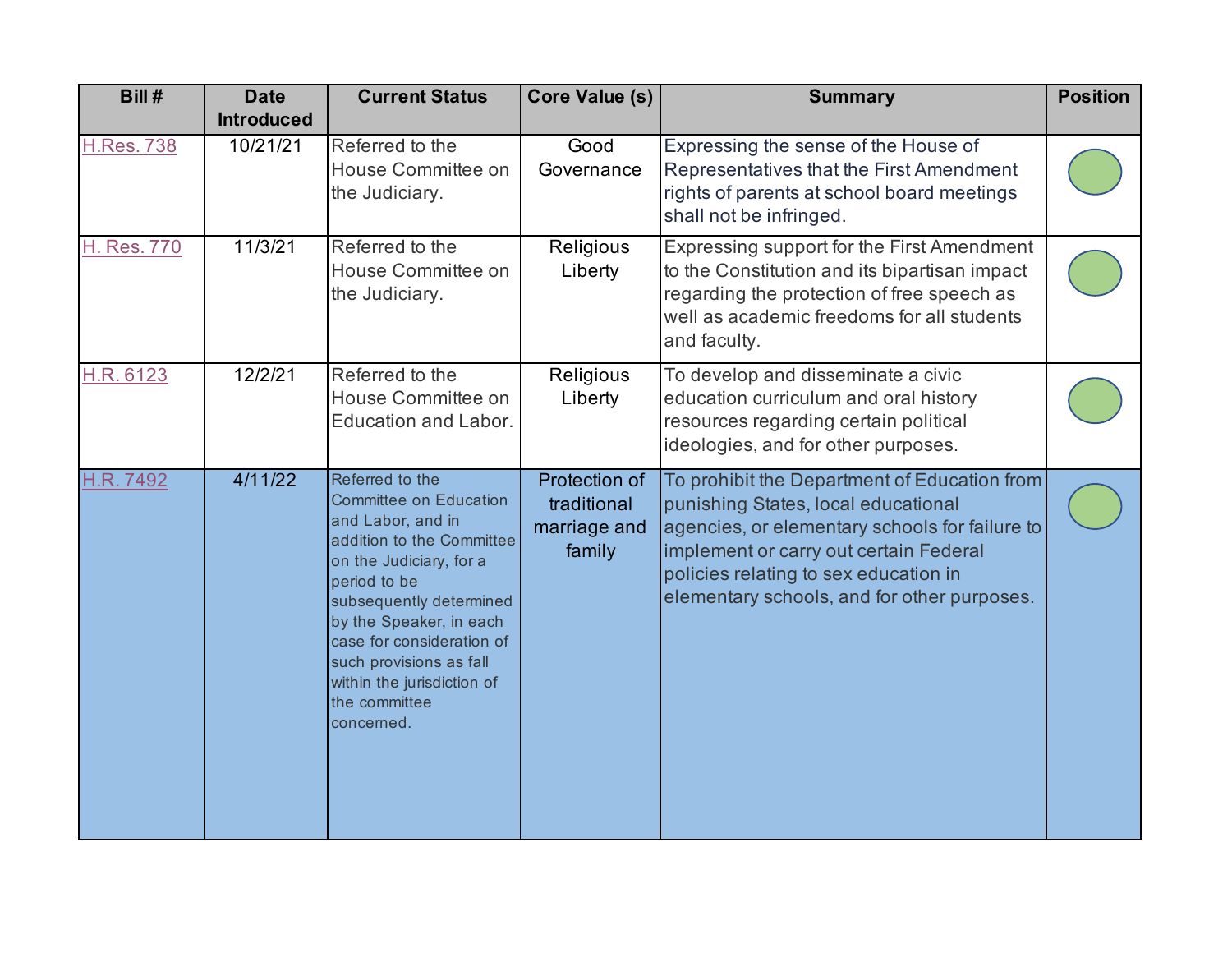| Bill#     | <b>Date</b><br><b>Introduced</b> | <b>Current Status</b>                                                                                  | Core Value (s)                                                                     | <b>Summary</b>                                                                                                                                                                                                                                                                                         | <b>Position</b> |
|-----------|----------------------------------|--------------------------------------------------------------------------------------------------------|------------------------------------------------------------------------------------|--------------------------------------------------------------------------------------------------------------------------------------------------------------------------------------------------------------------------------------------------------------------------------------------------------|-----------------|
| H.R. 7662 | 5/3/22                           | Referred to the<br>House Committee on<br><b>Education and Labor.</b>                                   | Religious<br>Liberty and<br>Protection of<br>traditional<br>marriage and<br>family | To prohibit Federal education funds from<br>being provided to elementary schools that<br>do not require teachers to obtain written<br>parental consent prior to teaching lessons<br>specifically related to gender identity, sexual<br>orientation, or transgender studies, and for<br>other purposes. |                 |
|           |                                  |                                                                                                        | <b>Health</b>                                                                      |                                                                                                                                                                                                                                                                                                        |                 |
| S. 288    | 2/8/21                           | Read twice and<br>referred to the Senate<br>Committee on Health,<br>Education, Labor,<br>and Pensions. | Value of<br>Human Life                                                             | A bill to reauthorize the Stem Cell<br>Therapeutic and Research Act of 2005, and<br>for other purposes.                                                                                                                                                                                                |                 |
| S. 1932   | 5/27/21                          | Read twice and<br>referred to the<br>Committee on Health,<br>Education, Labor,<br>and Pensions.        | Good<br>Governance                                                                 | A bill to protect individual liberty, ensure<br>privacy, and prohibit discrimination with<br>respect to the vaccination status of<br>individuals, and for other purposes.                                                                                                                              |                 |
| S. 2686   | 8/9/21                           | Read twice and<br>referred to the<br>Committee on the<br>Judiciary.                                    | Good<br>Governance                                                                 | To prohibit vaccination mandates for<br>COVID-19.                                                                                                                                                                                                                                                      |                 |
| H.R. 449  | 1/25/21                          | Referred to the<br><b>House Subcommittee</b><br>on Health.                                             | Good<br>Governance                                                                 | To prohibit the use of Federal funds to<br>maintain or collect information that can be<br>used to identify any individual to whom a<br>COVID-19 vaccine is administered, and for<br>other purposes.                                                                                                    |                 |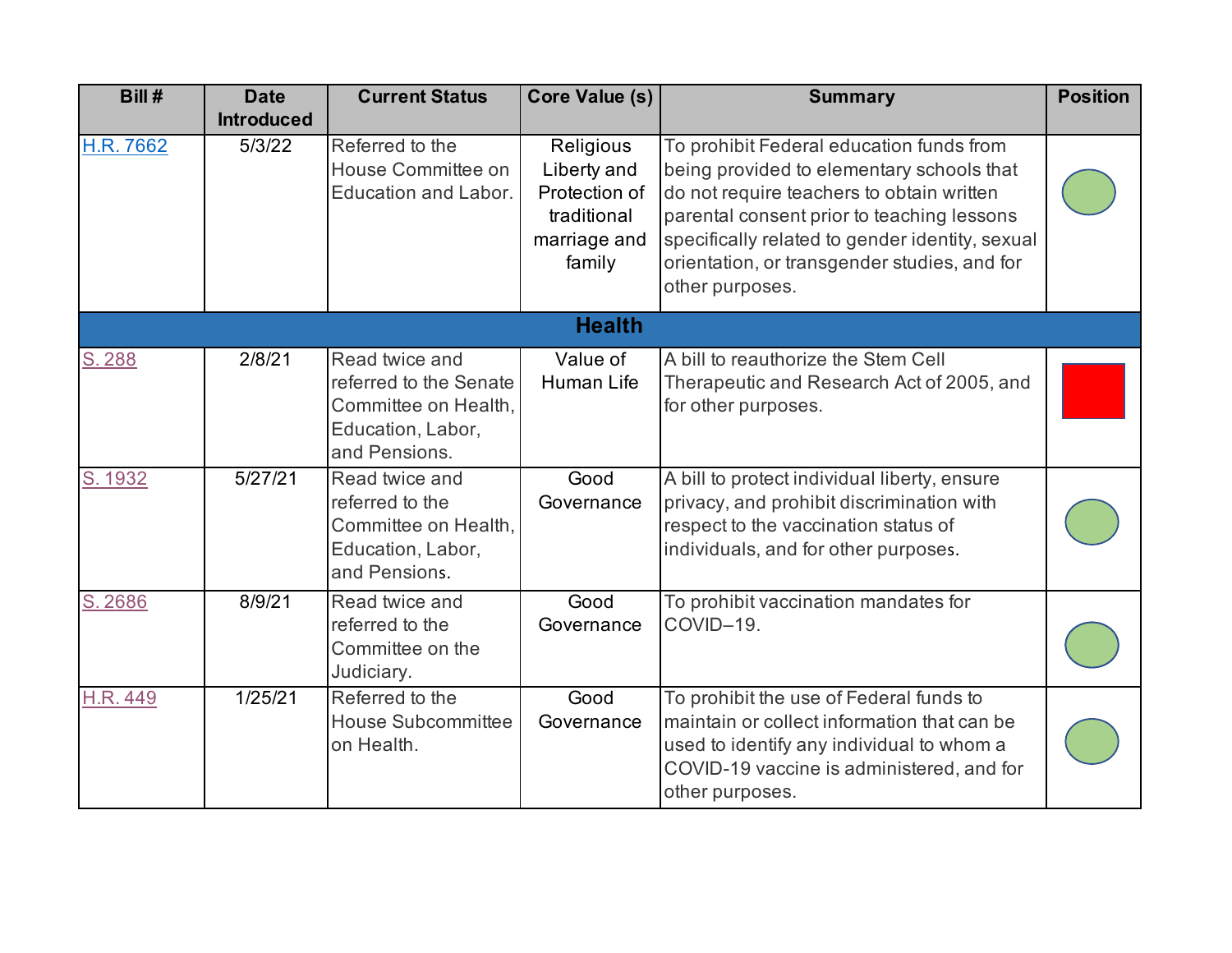| Bill#           | <b>Date</b><br><b>Introduced</b> | <b>Current Status</b>                                                | Core Value (s)     | <b>Summary</b>                                                                                                                                                                                                                                                                                                                                                                                                                                                                              | <b>Position</b> |
|-----------------|----------------------------------|----------------------------------------------------------------------|--------------------|---------------------------------------------------------------------------------------------------------------------------------------------------------------------------------------------------------------------------------------------------------------------------------------------------------------------------------------------------------------------------------------------------------------------------------------------------------------------------------------------|-----------------|
| <b>H.R. 450</b> | 1/25/21                          | Referred to the<br><b>House Subcommittee</b><br>on Health.           | Good<br>Governance | To prohibit the use of Federal funds to<br>propose, establish, implement, or enforce<br>any requirement that an individual wear a<br>mask or other face covering, or be<br>vaccinated, to prevent the spread of COVID-<br>19, and for other purposes.                                                                                                                                                                                                                                       |                 |
| H.R. 963        | 2/9/21                           | Referred to the<br><b>House Subcommittee</b><br>on Health.           | Good<br>Governance | To direct the Federal Emergency<br>Management Agency to assist States and<br>local governments with the distribution and<br>tracking of vaccines for COVID-19, to direct<br>the Secretary of Health and Human Services<br>to carry out a national program to oversee<br>the collection and maintenance of all<br>Federal and State data on vaccinations of<br>individuals in the United States for COVID-<br>19 to achieve mass vaccination saturation<br>immunity, and for other purposes. |                 |
| H.R. 1099       | 2/18/21                          | Referred to the<br><b>House Subcommittee</b><br>on Health.           | Good<br>Governance | To establish a national system for individuals<br>to register for the administration of a COVID-<br>19 vaccine, and for other purposes.                                                                                                                                                                                                                                                                                                                                                     |                 |
| H.R. 4983       | 8/6/21                           | Referred to the<br>House Committee on<br><b>Education and Labor.</b> | Good<br>Governance | To prohibit elementary schools, secondary<br>schools, and institutions of higher education<br>that receive Federal funding from mandating<br>COVID-19 vaccinations, and for other<br>purposes.                                                                                                                                                                                                                                                                                              |                 |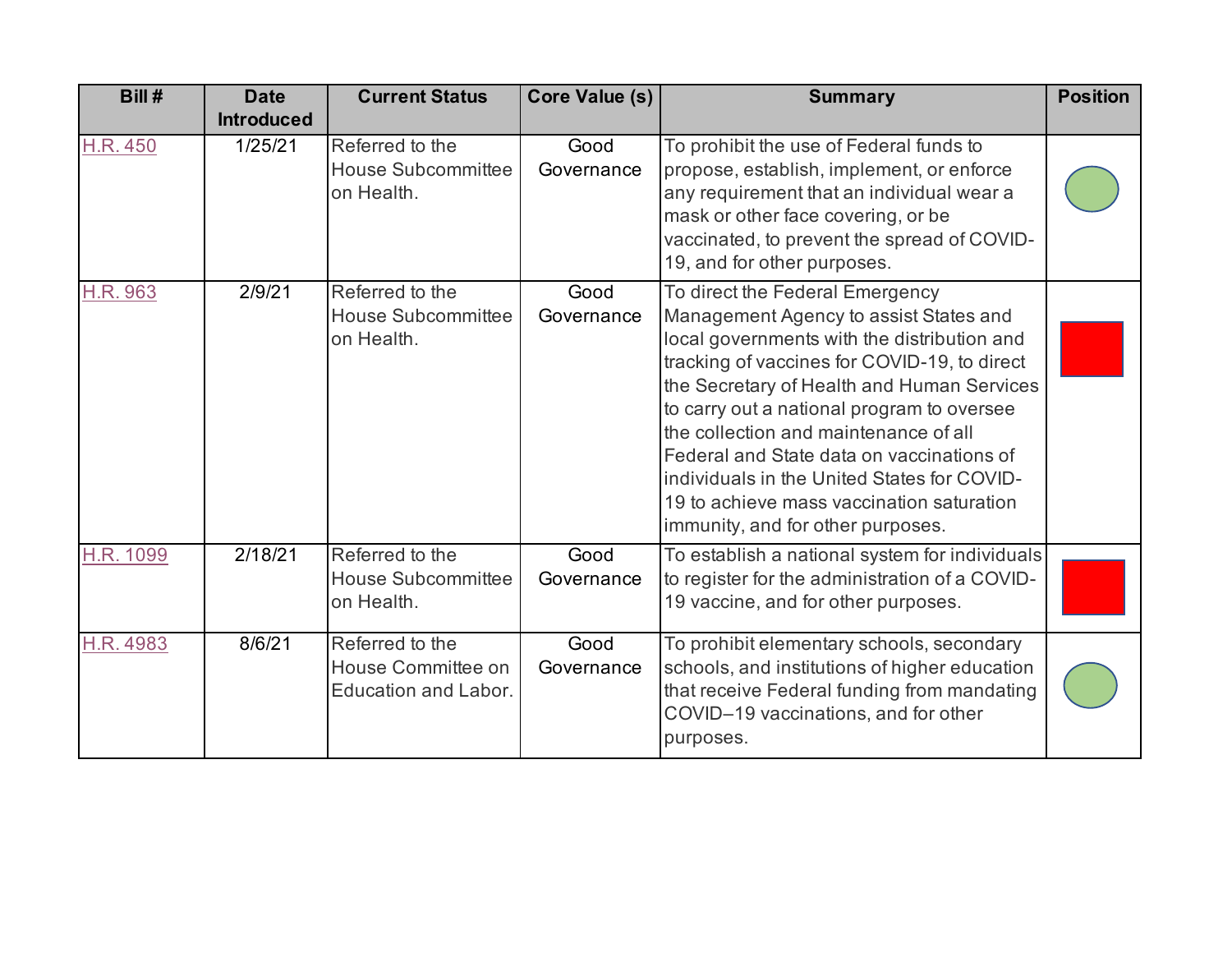| Bill#     | <b>Date</b>       | <b>Current Status</b>                                                                                                                                                                                                                                                                                                                | <b>Core Value (s)</b>                                  | <b>Summary</b>                                                                                                                                                                                                                                                                                                                                                                                                 | <b>Position</b> |
|-----------|-------------------|--------------------------------------------------------------------------------------------------------------------------------------------------------------------------------------------------------------------------------------------------------------------------------------------------------------------------------------|--------------------------------------------------------|----------------------------------------------------------------------------------------------------------------------------------------------------------------------------------------------------------------------------------------------------------------------------------------------------------------------------------------------------------------------------------------------------------------|-----------------|
|           | <b>Introduced</b> |                                                                                                                                                                                                                                                                                                                                      |                                                        |                                                                                                                                                                                                                                                                                                                                                                                                                |                 |
| H.R. 5092 | 8/24/21           | Referred to the<br>Committee on Energy<br>and Commerce, and in<br>addition to the<br>Committees on the<br>Judiciary, and Oversight<br>and Reform, for a period<br>to be subsequently<br>determined by the<br>Speaker, in each case<br>for consideration of<br>such provisions as fall<br>within the jurisdiction of<br>the committee | Good<br>Governance                                     | To prohibit the federal government from<br>requiring any citizen to be vaccinated,<br>including federal agencies from requiring its<br>employees to take any vaccination, without<br>the citizen being fully advised in writing of all<br>known potential risks from the vaccine and<br>consultation with a physician followed by the<br>voluntary informed consent of the citizen,<br>and for other purposes. |                 |
| H.R. 6170 | 12/7/21           | Referred to the<br>House Committee on<br>Energy and<br>Commerce.                                                                                                                                                                                                                                                                     | Good<br>Governance                                     | To prohibit any entity from imposing a<br>mandate that individuals be vaccinated<br>against COVID-19, and for other purposes.                                                                                                                                                                                                                                                                                  |                 |
| H.R. 6183 | 12/8/21           | Referred to the<br>House Committee on<br>Ways and Means.                                                                                                                                                                                                                                                                             | Good<br>Governance<br>and Religious<br>Liberty         | To amend the Internal Revenue Code of<br>1986 to provide for a credit against tax, or<br>refund of tax, for certain Federal insurance<br>taxes for employees who are members of<br>religious faiths which oppose participation in<br>such insurance.                                                                                                                                                           |                 |
| H.R. 6676 | 2/9/22            | Referred to the<br>House Committee on<br>the Judiciary.                                                                                                                                                                                                                                                                              | Protection of<br>traditional<br>marriage and<br>family | To amend title 18, United States Code, to<br>prohibit administering COVID-19 vaccines<br>to minors without parental consent, and for<br>other purposes.                                                                                                                                                                                                                                                        |                 |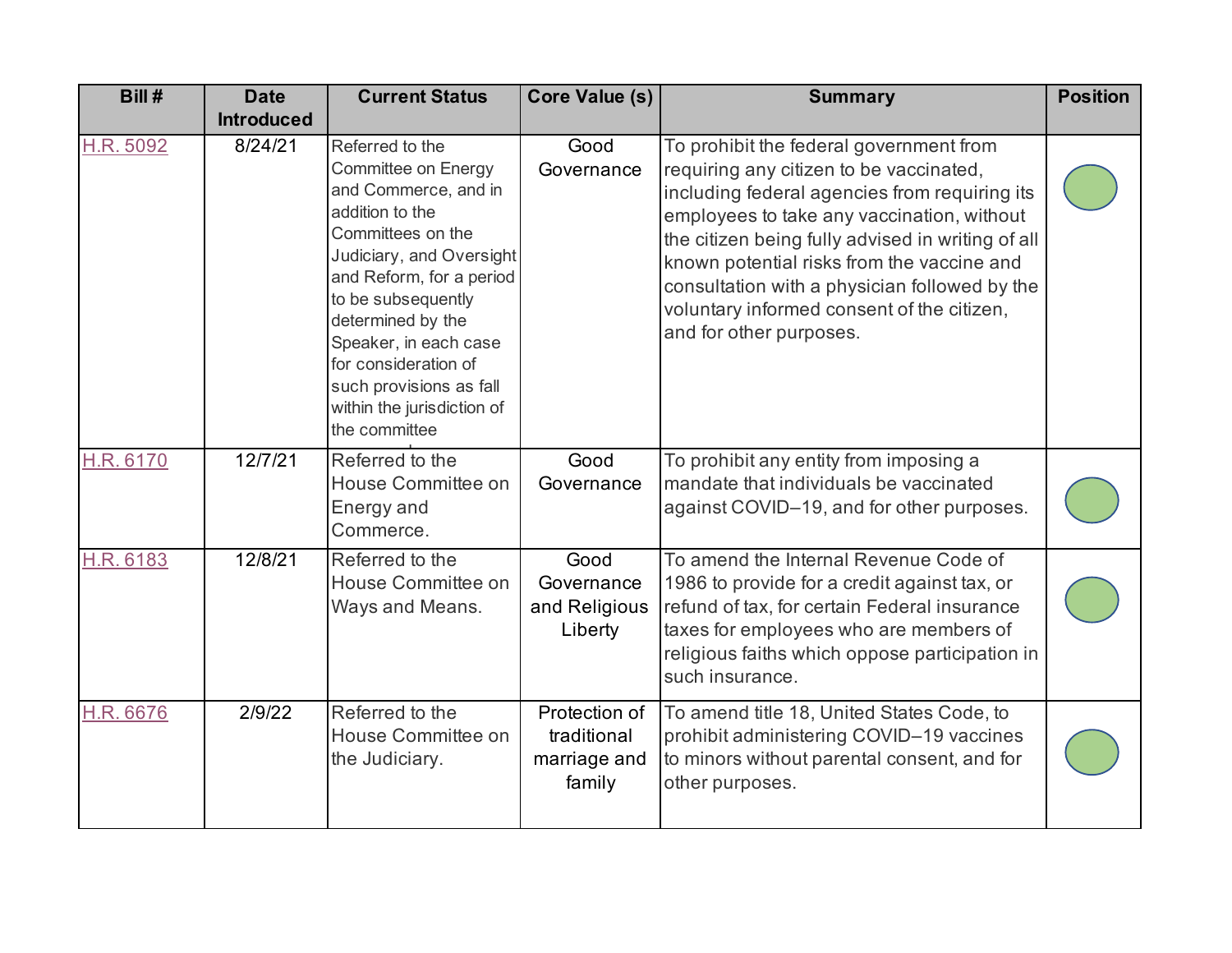| Bill#  | <b>Date</b><br><b>Introduced</b>                 | <b>Current Status</b>                                                                | <b>Core Value (s)</b>                                  | <b>Summary</b>                                                                                                                                                                                                                              | <b>Position</b> |  |  |  |  |  |
|--------|--------------------------------------------------|--------------------------------------------------------------------------------------|--------------------------------------------------------|---------------------------------------------------------------------------------------------------------------------------------------------------------------------------------------------------------------------------------------------|-----------------|--|--|--|--|--|
|        | <b>Sexual Orientation/Gender Identity Rights</b> |                                                                                      |                                                        |                                                                                                                                                                                                                                             |                 |  |  |  |  |  |
| S. 251 | 2/4/21                                           | Referred to the<br>Senate Committee on<br>Health, Education,<br>Labor, and Pensions. | Protection of<br>traditional<br>marriage and<br>family | A bill to provide that for purposes of<br>determining compliance with title IX of the<br>Education Amendments of 1972 in athletics,<br>sex shall be recognized based solely on a<br>person's reproductive biology and genetics<br>at birth. |                 |  |  |  |  |  |
| S. 393 | 2/23/21                                          | Referred to the<br>Senate Committee on<br>the Judiciary.                             | <b>Religious</b><br>Liberty                            | A bill to prohibit discrimination on the basis<br>of sex, gender identity, and sexual<br>orientation, and for other purposes.                                                                                                               |                 |  |  |  |  |  |
| S.424  | 2/24/21                                          | Referred to the<br>Senate Committee on<br>Foreign Relations.                         | Religious<br>Liberty                                   | A bill to establish in the Bureau of<br>Democracy, Human Rights, and Labor of the<br>Department of State a Special Envoy for the<br>Human Rights of LGBTQI Peoples, and for<br>other purposes.                                              |                 |  |  |  |  |  |
| S.777  | 3/16/21                                          | Read twice and<br>referred to the Senate<br>Committee on<br>Finance.                 | Protection of<br>traditional<br>marriage and<br>family | A bill to prohibit taxpayer-funded gender<br>reassignment medical interventions, and for<br>other purposes.                                                                                                                                 |                 |  |  |  |  |  |
| S.778  | 3/16/21                                          | Read twice and<br>referred to the Senate<br>Committee on the<br>Judiciary.           | Protection of<br>traditional<br>marriage and<br>family | A bill to amend chapter 110 of title 18, United<br>States Code, to prohibit gender<br>reassignment medical interventions on<br>minors, and for other purposes.                                                                              |                 |  |  |  |  |  |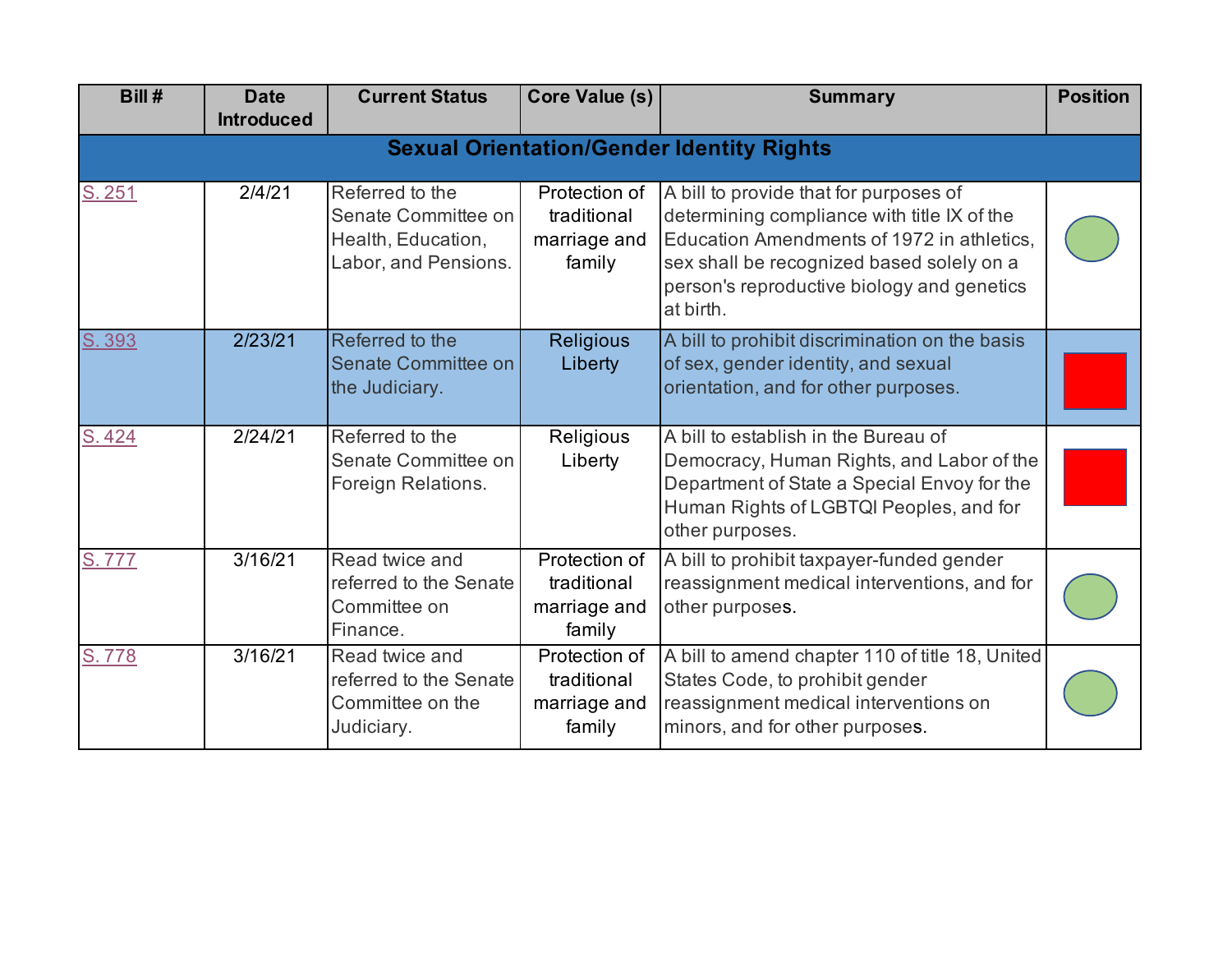| Bill#   | <b>Date</b><br><b>Introduced</b> | <b>Current Status</b>                                                                                 | <b>Core Value (s)</b>                                                              | <b>Summary</b>                                                                                                                                                                                                                                                                                                               | <b>Position</b>              |
|---------|----------------------------------|-------------------------------------------------------------------------------------------------------|------------------------------------------------------------------------------------|------------------------------------------------------------------------------------------------------------------------------------------------------------------------------------------------------------------------------------------------------------------------------------------------------------------------------|------------------------------|
| S. 1497 | 4/29/21                          | Read twice and<br>referred to the<br>Committee on Health,<br>Education, Labor,<br>and Pensions.       | Protection of<br>traditional<br>marriage and<br>family                             | A bill to amend the Child Abuse Prevention<br>and Treatment Act to ensure protections for<br>lesbian, gay, bisexual, transgender, and<br>queer youth and their families.                                                                                                                                                     | Monitor<br>Bill's<br>Content |
| S. 1848 | 5/26/21                          | Read twice and<br>referred to the<br>Committee on<br>Finance.                                         | Religious<br>Liberty and<br>Protection of<br>traditional<br>marriage and<br>family | A bill to prohibit discrimination on the basis<br>of religion, sex (including sexual orientation<br>and gender identity), and marital status in<br>the administration and provision of child<br>welfare services, to improve safety, well-<br>being, and permanency for lesbian, gay,<br>bisexual, transgender, and queer or |                              |
| S. 2242 | 6/24/21                          | Read twice and<br>referred to the Senate<br>Committee on<br>Commerce, Science,<br>and Transportation. | Protection of<br>traditional<br>marriage and<br>family                             | A bill to prohibit commercial sexual<br>orientation conversion therapy, and for other<br>purposes.                                                                                                                                                                                                                           |                              |
| S. 2277 | 6/24/21                          | Read twice and<br>referred to the<br>Committee on<br>Foreign Relations.                               | Protection of<br>traditional<br>marriage and<br>family                             | A bill to impose sanctions with respect to<br>foreign persons responsible for violations of<br>the human rights of lesbian, gay, bisexual,<br>transgender, and intersex (LGBTI)<br>individuals, and for other purposes.                                                                                                      | Monitor<br>Bill's<br>Content |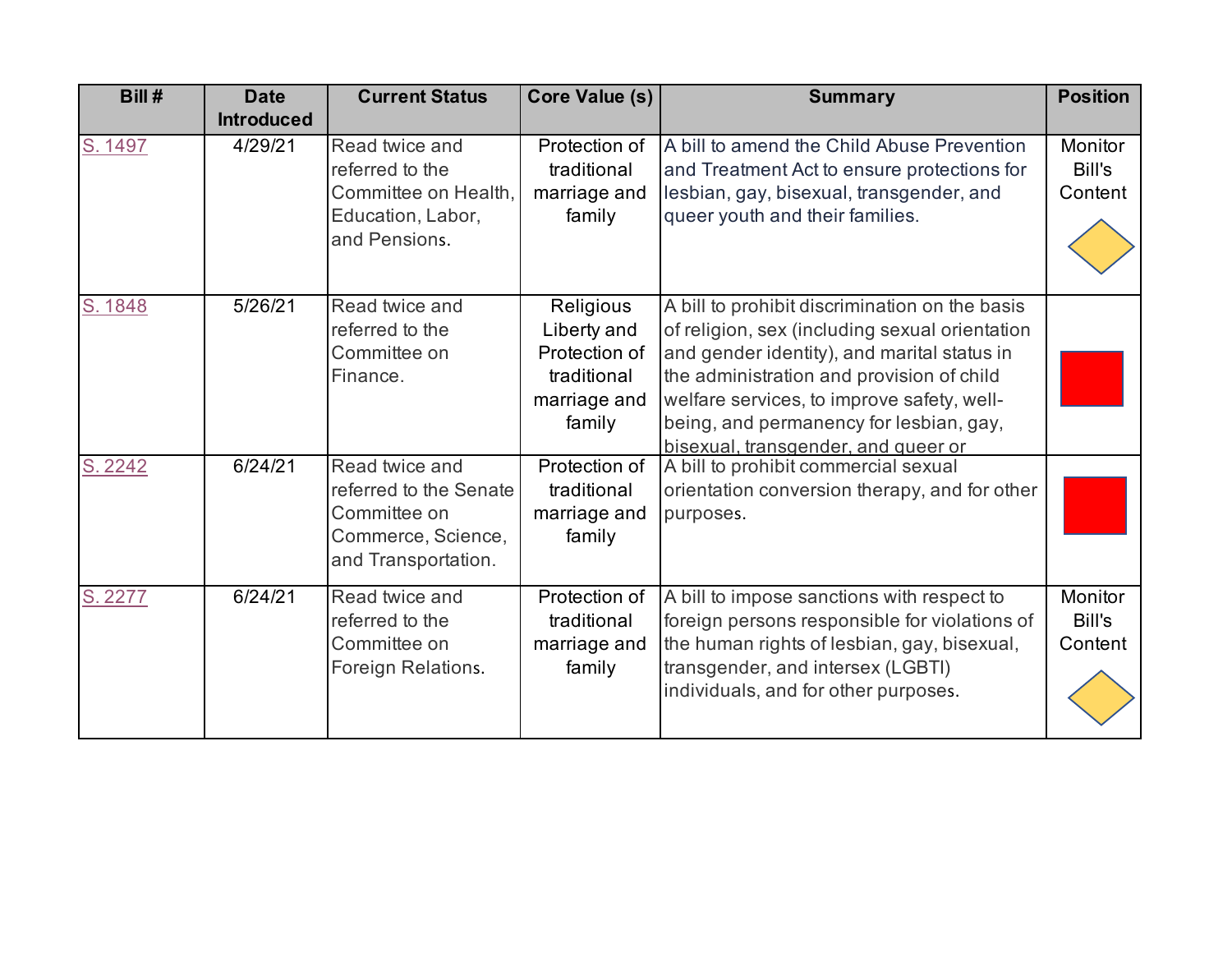| Bill#              | <b>Date</b><br><b>Introduced</b> | <b>Current Status</b>                                                        | <b>Core Value (s)</b>                                  | <b>Summary</b>                                                                                                                                                                                                                                                                                                                                                                                                                                                                                                 | <b>Position</b> |
|--------------------|----------------------------------|------------------------------------------------------------------------------|--------------------------------------------------------|----------------------------------------------------------------------------------------------------------------------------------------------------------------------------------------------------------------------------------------------------------------------------------------------------------------------------------------------------------------------------------------------------------------------------------------------------------------------------------------------------------------|-----------------|
| H.Con.Res.4        | 1/11/21                          | Referred to the<br>House Committee on<br>Education and Labor.                | Protection of<br>traditional<br>marriage and<br>family | In addition to supporting the goals and<br>ideals of No Name-Calling Week in bringing<br>attention to name-calling of all kinds and<br>providing schools with the tools and<br>inspiration to launch an ongoing dialogue<br>about ways to eliminate name-calling,<br>bullying, and harassment in their<br>communities, this resolution calls for<br>schools to have more inclusive curricula on<br>lesbian, gay, bisexual, and transgender,<br>queer, and questioning (LGBTQ+) people,<br>history, and events. |                 |
| H.Con.Res.<br>26   | 3/29/21                          | Referred to the<br>House Committee on<br>the Judiciary.                      | Protection of<br>traditional<br>marriage and<br>family | Supporting the goals and ideals of<br>International Transgender Day of Visibility.                                                                                                                                                                                                                                                                                                                                                                                                                             |                 |
| <b>H. Res. 147</b> | 2/24/21                          | Motion to reconsider<br>laid on the table<br>Agreed to without<br>objection. | Protection of<br>traditional<br>marriage and<br>family | Sets forth the rule for consideration of the bill<br>(H.R. 803) to designate certain lands in the<br>State of Colorado as components of the<br>National Wilderness Preservation System,<br>and for other purposes, and providing for<br>consideration of the bill $(H.R. 5)$ to prohibit<br>discrimination on the basis of sex, gender<br>identity, and sexual orientation.                                                                                                                                    |                 |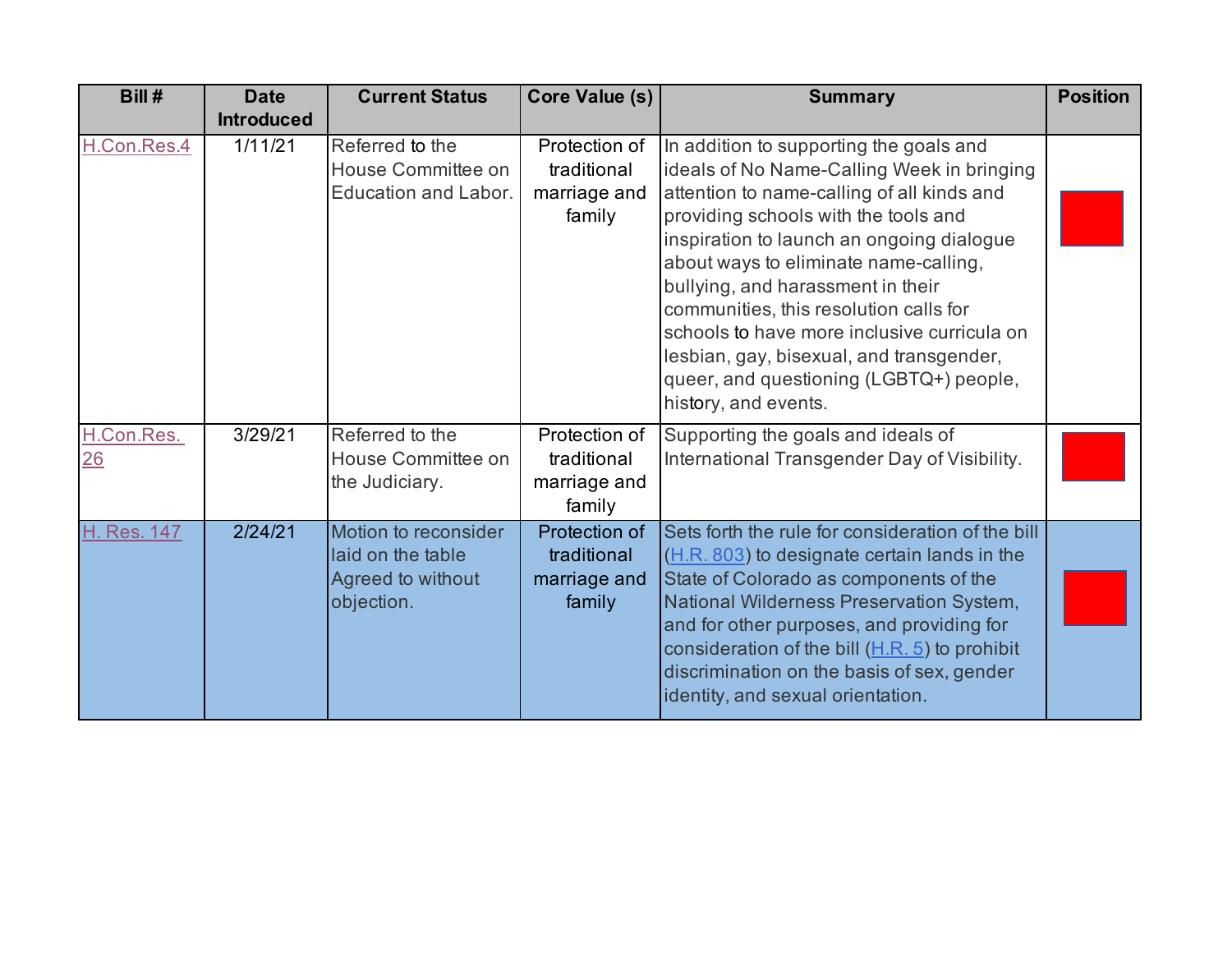| Bill#              | <b>Date</b>       | <b>Current Status</b>                                                                                                                                                                                                                                                                   | Core Value (s)                                         | <b>Summary</b>                                                                                                                                                                                                                                                                                                                                                                                                                                                                                                                                                                                                                                                                                                               | <b>Position</b>              |
|--------------------|-------------------|-----------------------------------------------------------------------------------------------------------------------------------------------------------------------------------------------------------------------------------------------------------------------------------------|--------------------------------------------------------|------------------------------------------------------------------------------------------------------------------------------------------------------------------------------------------------------------------------------------------------------------------------------------------------------------------------------------------------------------------------------------------------------------------------------------------------------------------------------------------------------------------------------------------------------------------------------------------------------------------------------------------------------------------------------------------------------------------------------|------------------------------|
|                    | <b>Introduced</b> |                                                                                                                                                                                                                                                                                         |                                                        |                                                                                                                                                                                                                                                                                                                                                                                                                                                                                                                                                                                                                                                                                                                              |                              |
| H. Res. 470        | 6/11/21           | Committee on Foreign<br>Affairs, and in addition to<br>the Committee on the<br>Judiciary, for a period to<br>be subsequently<br>determined by the<br>Speaker, in each case for<br>consideration of such<br>provisions as fall within<br>the jurisdiction of the<br>committee concerned. | Protection of<br>traditional<br>marriage and<br>family | Supporting the right of LGBTQI+ people to<br>equal and inalienable human rights,<br>economic rights, civil rights, and social and<br>political equity at home and abroad and<br>condemning discrimination, persecution,<br>and violence against LGBTQI+ identifying<br>individuals and communities everywhere,<br>including in Europe and Eurasia.                                                                                                                                                                                                                                                                                                                                                                           | Monitor<br>Bill's<br>Content |
| <b>H. Res. 900</b> | 2/22/22           | Motion to reconsider<br>laid on the table<br>Agreed to without<br>objection.                                                                                                                                                                                                            | Protection of<br>traditional<br>marriage and<br>family | Providing for consideration of the bill (H.R.<br>3485) to impose sanctions on foreign<br>persons responsible for violations of<br>internationally recognized human rights<br>against lesbian, gay, bisexual, transgender,<br>queer and intersex (LGBTQI) individuals,<br>and for other purposes; providing for<br>consideration of the bill (H.R. 4445) to<br>amend title 9 of the United States Code with<br>respect to arbitration of disputes involving<br>sexual assault and sexual harassment;<br>providing for consideration of the bill (H.R.<br>4521) to provide for a coordinated Federal<br>research initiative to ensure continued<br>United States leadership in engineering<br>biology; and for other purposes. |                              |
| <b>H.R.5</b>       | 3/17/21           | Committee on the<br>Judiciary. Hearings<br>held.                                                                                                                                                                                                                                        | <b>Religious</b><br>Liberty                            | To prohibit discrimination on the basis of<br>sex, gender identity, and sexual orientation,<br>and for other purposes.                                                                                                                                                                                                                                                                                                                                                                                                                                                                                                                                                                                                       |                              |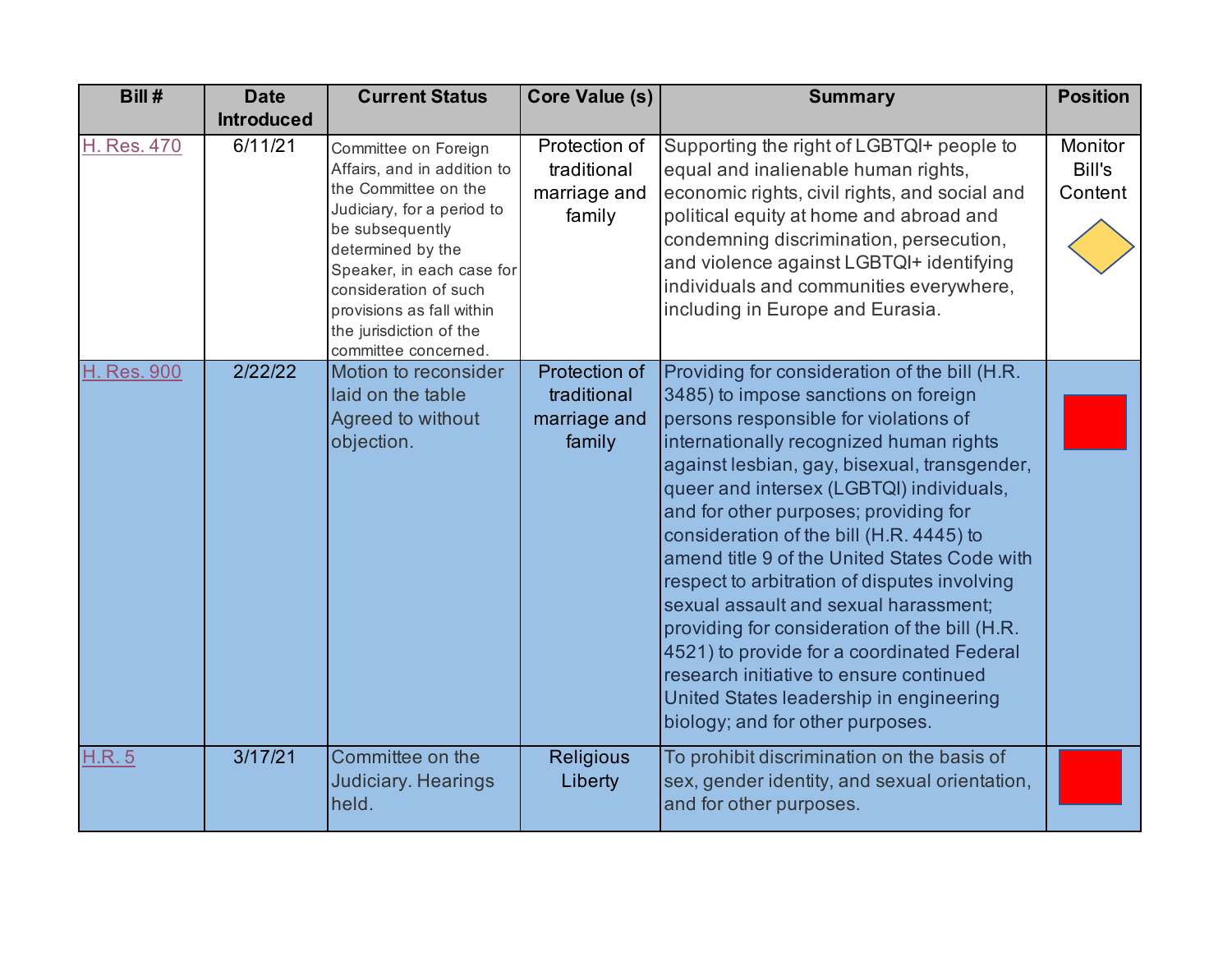| Bill #          | <b>Date</b><br><b>Introduced</b> | <b>Current Status</b>                                                                                    | <b>Core Value (s)</b>                                  | <b>Summary</b>                                                                                                                                                                                                                    | <b>Position</b> |
|-----------------|----------------------------------|----------------------------------------------------------------------------------------------------------|--------------------------------------------------------|-----------------------------------------------------------------------------------------------------------------------------------------------------------------------------------------------------------------------------------|-----------------|
| <b>H.R. 426</b> | 1/21/21                          | Referred to the<br>House Committee on<br>Education and Labor.                                            | Protection of<br>traditional<br>marriage and<br>family | To provide that for purposes of determining<br>compliance with title IX of the Education<br>Amendments of 1972 in athletics, sex shall<br>be recognized based solely on a person's<br>reproductive biology and genetics at birth. |                 |
| H.R. 1201       | 2/22/21                          | Referred to the<br><b>House Subcommittee</b><br>on Africa, Global<br>Health, and Global<br>Human Rights. | Protection of<br>traditional<br>marriage and<br>family | To establish in the Bureau of Democracy,<br>Human Rights, and Labor of the Department<br>of State a Special Envoy for the Human<br>Rights of LGBTQI Peoples, and for other<br>purposes.                                           |                 |
| H.R. 1417       | 2/26/21                          | Referred to the<br>House Committee on<br><b>Education and Labor.</b>                                     | Protection of<br>traditional<br>marriage and<br>family | To clarify protections related to sex and sex-<br>segregated spaces and to activities under<br>title IX of the Education Amendments of<br>1972.                                                                                   |                 |
| H.R. 1926       | 3/16/21                          | Referred to the<br>House Committee on<br>the Judiciary.                                                  | Protection of<br>traditional<br>marriage and<br>family | To amend chapter 110 of title 18, United<br>States Code, to prohibit gender<br>reassignment medical interventions on<br>minors, and for other purposes.                                                                           |                 |
| H.R. 1927       | 5/18/21                          | Referred to the<br>Subcommittee on<br>Crime, Terrorism, and<br>Homeland Security.                        | Protection of<br>traditional<br>marriage and<br>family | To prohibit taxpayer-funded gender<br>reassignment medical interventions, and for<br>other purposes.                                                                                                                              |                 |
| H.R. 2328       | 4/1/21                           | Referred to the<br>House Committee on<br>Energy and<br>Commerce.                                         | Protection of<br>traditional<br>marriage and<br>family | To amend title XIX of the Social Security Act<br>to prohibit payments under the Medicaid<br>program for conversion therapy, and for<br>other purposes.                                                                            |                 |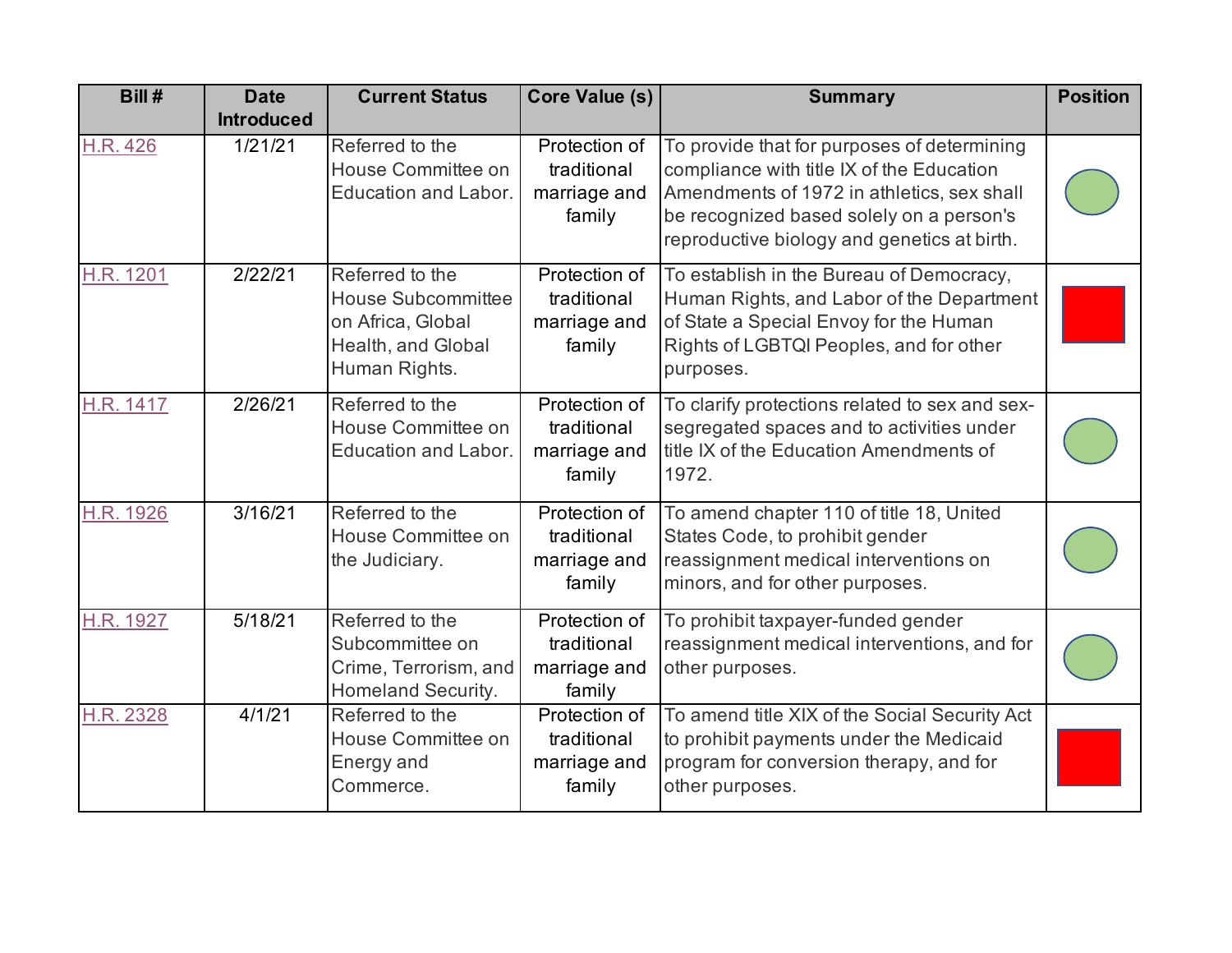| Bill#     | <b>Date</b><br><b>Introduced</b> | <b>Current Status</b>                                                                                                                                                                                                                                                                                     | <b>Core Value (s)</b>                                                                     | <b>Summary</b>                                                                                                                                                                                                                                                                                                                                                             | <b>Position</b>                            |
|-----------|----------------------------------|-----------------------------------------------------------------------------------------------------------------------------------------------------------------------------------------------------------------------------------------------------------------------------------------------------------|-------------------------------------------------------------------------------------------|----------------------------------------------------------------------------------------------------------------------------------------------------------------------------------------------------------------------------------------------------------------------------------------------------------------------------------------------------------------------------|--------------------------------------------|
| H.R. 3485 | 2/9/22                           | Passed the House.<br>Received in the<br><b>Senate and Read</b><br>twice and referred to<br>the Committee on<br>Foreign Relations.                                                                                                                                                                         | <b>Religious</b><br>Liberty and<br>Protection of<br>traditional<br>marriage and<br>family | To impose sanctions on foreign persons<br>responsible for violations of internationally<br>recognized human rights against lesbian,<br>gay, bisexual, transgender, queer and<br>intersex (LGBTQI) individuals, and for other<br>purposes.                                                                                                                                  | <b>Monitor</b><br><b>Bill's</b><br>Content |
| H.R. 3488 | 5/26/21                          | Referred to the<br>Subcommittee on<br>Health.                                                                                                                                                                                                                                                             | Religious<br>Liberty and<br>Protection of<br>traditional<br>marriage and<br>family        | To prohibit discrimination on the basis of<br>religion, sex (including sexual orientation<br>and gender identity), and marital status in<br>the administration and provision of child<br>welfare services; to improve safety, well-<br>being, and permanency for lesbian, gay,<br>bisexual, transgender, and<br>queer/questioning foster youth; and for other<br>purposes. |                                            |
| H.R. 3800 | 6/8/21                           | Referred to the<br>Committee on Foreign<br>Affairs, and in addition to<br>the Committee on the<br>Judiciary, for a period to<br>be subsequently<br>determined by the<br>Speaker, in each case for<br>consideration of such<br>provisions as fall within<br>the jurisdiction of the<br>committee concerned | Religious<br>Liberty and<br>Protection of<br>traditional<br>marriage and<br>family        | To protect human rights and enhance<br>opportunities for LGBTQI people around the<br>world, and for other purposes.                                                                                                                                                                                                                                                        | Monitor<br>Bill's<br>Content               |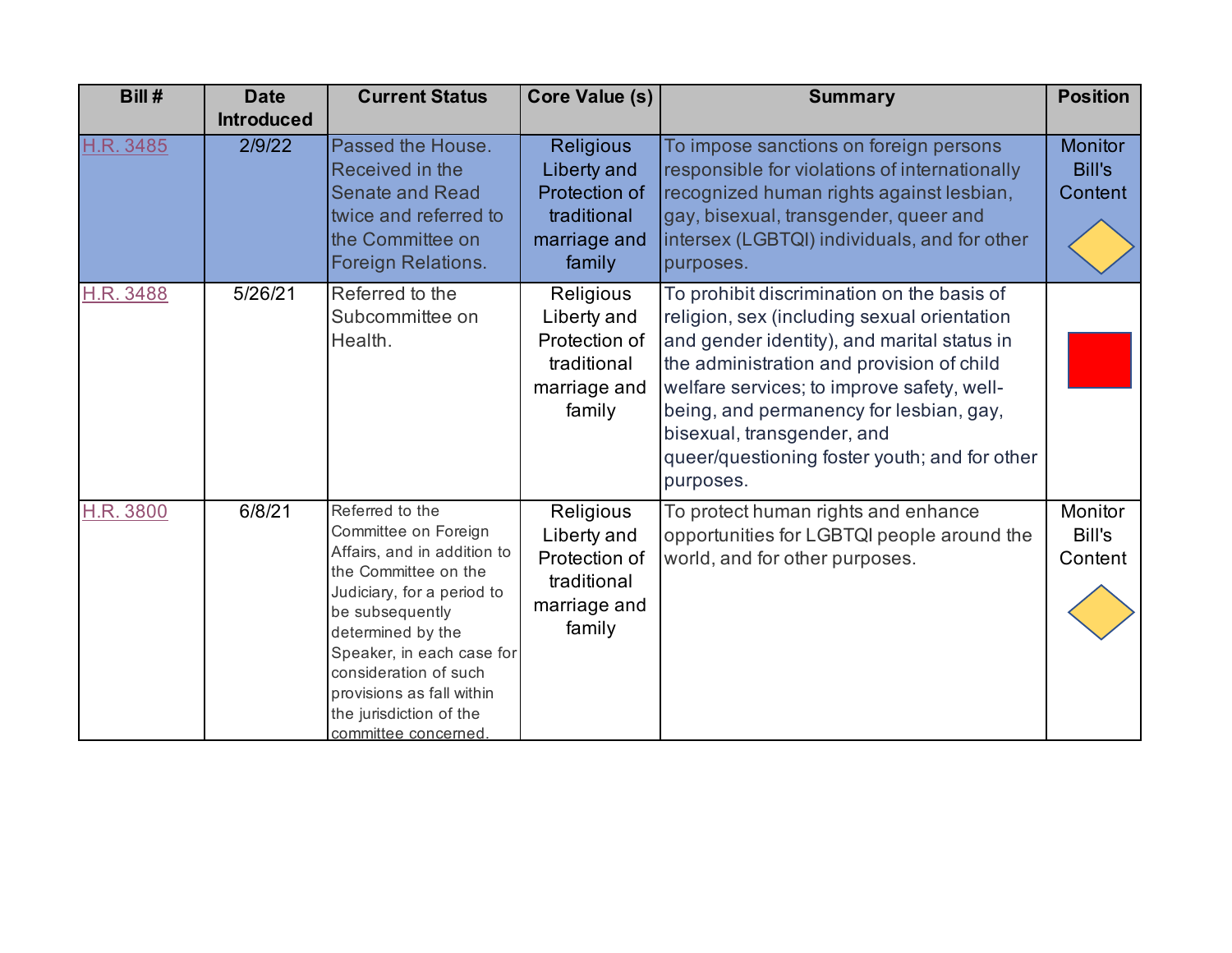| Bill#     | <b>Date</b><br><b>Introduced</b> | <b>Current Status</b>                                             | Core Value (s)                                         | <b>Summary</b>                                                                                                                                                                                                                                                                                                                                         | <b>Position</b> |
|-----------|----------------------------------|-------------------------------------------------------------------|--------------------------------------------------------|--------------------------------------------------------------------------------------------------------------------------------------------------------------------------------------------------------------------------------------------------------------------------------------------------------------------------------------------------------|-----------------|
| H.R. 3815 | 6/11/21                          | Referred to the<br>House Committee on<br>Ways and Means.          | Protection of<br>traditional<br>marriage and<br>family | To permit legally married same-sex couples<br>to amend their filing status for income tax<br>returns outside the statute of limitations, to<br>amend the Internal Revenue Code of 1986<br>to clarify that all provisions shall apply to<br>legally married same-sex couples in the<br>same manner as other married couples, and<br>for other purposes. |                 |
| H.R. 4146 | 6/24/21                          | Referred to the<br>House Committee on<br>Energy and<br>Commerce.  | Protection of<br>traditional<br>marriage and<br>family | To prohibit commercial sexual orientation<br>conversion therapy, and for other purposes.                                                                                                                                                                                                                                                               |                 |
| H.R. 4170 | 6/25/21                          | Referred to the<br>House Committee on<br>the Judiciary.           | Protection of<br>traditional<br>marriage and<br>family | To replace references to "wives" and<br>"husbands" in Federal law with references to<br>"spouses", and for other purposes.                                                                                                                                                                                                                             |                 |
| H.R. 4845 | 11/4/21                          | <b>Reported Out of</b><br>Committee                               | Protection of<br>traditional<br>marriage and<br>family | To amend title 38, United States Code, to<br>establish the Advisory Committee on<br>Lesbian, Gay, Bisexual, Transgender, and<br>Queer Veterans.                                                                                                                                                                                                        |                 |
| H.R. 5553 | 10/12/21                         | Referred to the<br>House Committee on<br>Veterans' Affairs.       | Protection of<br>traditional<br>marriage and<br>family | To prohibit the Secretary of Veterans Affairs<br>from providing or paying for surgical<br>treatment related to gender transition.                                                                                                                                                                                                                      |                 |
| H.R. 5569 | 10/12/21                         | Referred to the<br>House Committee on<br>Oversight and<br>Reform. | Protection of<br>traditional<br>marriage and<br>family | To amend the REAL ID Act of 2005 to allow<br>States to determine whether to require<br>licenses and other identification to list a<br>gender or sex, and for other purposes.                                                                                                                                                                           |                 |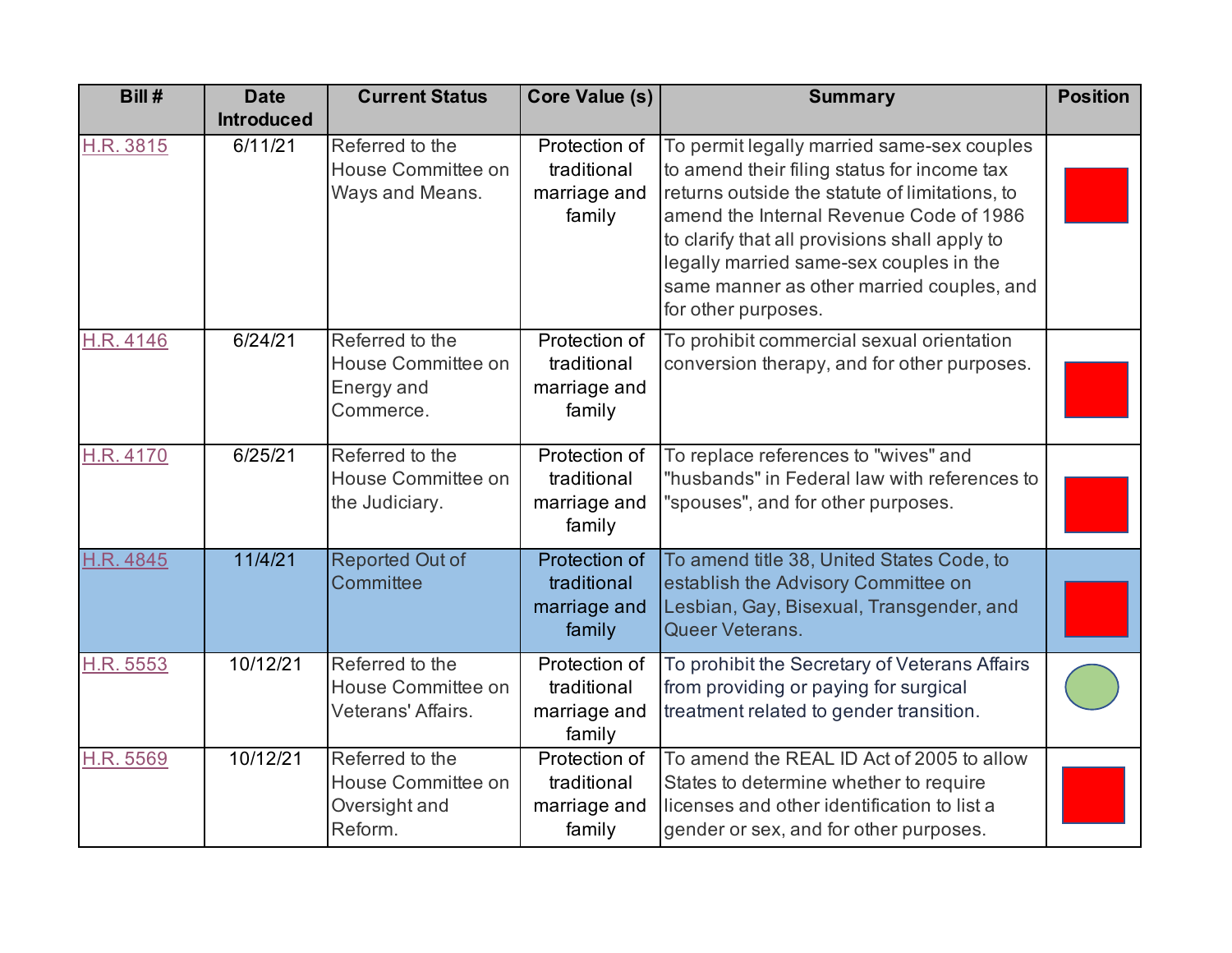| Bill#                    | <b>Date</b>       | <b>Current Status</b>                                                                           | Core Value (s)                                         | <b>Summary</b>                                                                                                                                                                                                                                                   | <b>Position</b>              |  |  |
|--------------------------|-------------------|-------------------------------------------------------------------------------------------------|--------------------------------------------------------|------------------------------------------------------------------------------------------------------------------------------------------------------------------------------------------------------------------------------------------------------------------|------------------------------|--|--|
|                          | <b>Introduced</b> |                                                                                                 |                                                        |                                                                                                                                                                                                                                                                  |                              |  |  |
| H.R. 5730                | 10/26/21          | Referred to the<br>House Committee on<br>Ways and Means.                                        | Protection of<br>traditional<br>marriage and<br>family | To amend part E of title IV of the Social<br>Security Act to require States to prohibit<br>genital surgery on foster children with<br>variations in sex characteristics who are<br>under six years of age as a condition of<br>receiving grants under such part. | Monitor<br>Bill's<br>Content |  |  |
| H.R. 5744                | 10/26/21          | Referred to the<br>House Committee on<br>the Judiciary.                                         | Protection of<br>traditional<br>marriage and<br>family | To prohibit discrimination in public<br>accommodations on the basis of sex, gender<br>identity, and sexual orientation, and for other<br>purposes.                                                                                                               | Monitor<br>Bill's<br>Content |  |  |
| H.R. 6599                | 2/3/22            | Referred to the<br>House Committee on<br><b>Financial Services.</b>                             | Protection of<br>traditional<br>marriage and<br>family | To amend the Dodd-Frank Wall Street<br>Reform and Consumer Protection Act to<br>expand the Offices of Minority and Women<br>Inclusion to encompass LGBTQ+ inclusion,<br>and for other purposes.                                                                  |                              |  |  |
| H.R. 7599                | 4/27/22           | Referred to the<br>House Committee on<br>Foreign Affairs.                                       | Protection of<br>traditional<br>marriage and<br>family | To prohibit the issuance of a passport with<br>any gender designation other than "male"<br>and "female", and for other purposes.                                                                                                                                 |                              |  |  |
| <b>Religious Liberty</b> |                   |                                                                                                 |                                                        |                                                                                                                                                                                                                                                                  |                              |  |  |
| S. 1061                  | 6/24/21           | <b>Placed on Senate</b><br>Legislative Calendar<br>under General<br>Orders. Calendar No.<br>95. | <b>Religious</b><br>Liberty                            | A bill to encourage the normalization of<br>relations with Israel, and for other purposes.                                                                                                                                                                       |                              |  |  |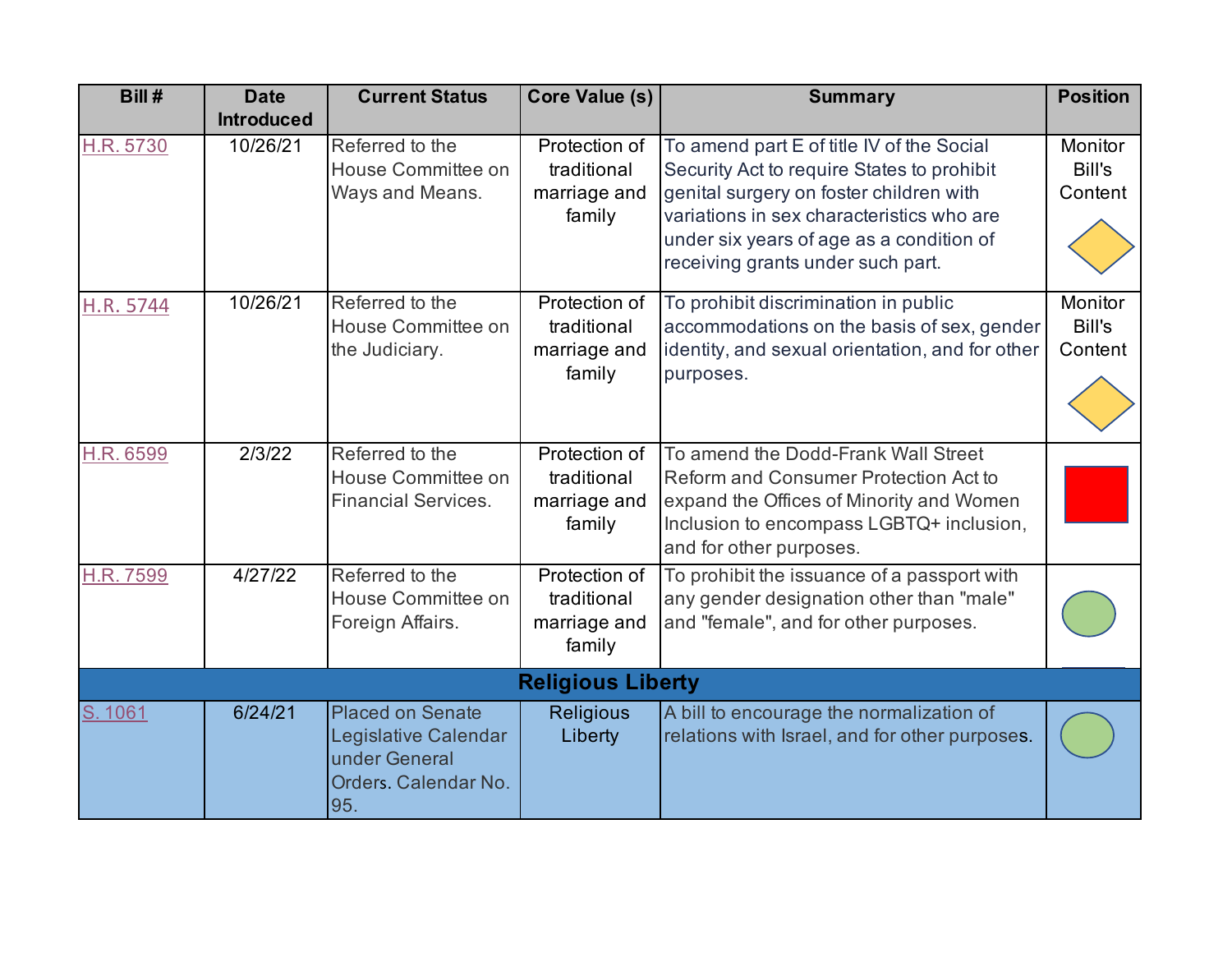| Bill#              | <b>Date</b><br><b>Introduced</b> | <b>Current Status</b>                                                        | Core Value (s)              | <b>Summary</b>                                                                                                                                                                                                                                                                                                                           | <b>Position</b> |
|--------------------|----------------------------------|------------------------------------------------------------------------------|-----------------------------|------------------------------------------------------------------------------------------------------------------------------------------------------------------------------------------------------------------------------------------------------------------------------------------------------------------------------------------|-----------------|
| S. 1310            | 4/22/21                          | Referred to the<br>Senate Committee on<br>Foreign Relations.                 | Religious<br>Liberty        | A bill to oppose violations of religious<br>freedom in Ukraine by Russia and armed<br>groups commanded by Russia.                                                                                                                                                                                                                        |                 |
| S. 1641            | 5/13/21                          | Read twice and<br>referred to the<br>Committee on<br>Foreign Relations.      | Religious<br>Liberty        | A bill to prohibit rescinding the recognition of<br>Israel's sovereignty over the Golan Heights.                                                                                                                                                                                                                                         |                 |
| S. 3902            | 3/22/22                          | Referred to the<br>Committee on the<br>Judiciary.                            | Religious<br>Liberty        | To prohibit agencies from maintaining or<br>sharing information relating to religious<br>affiliation, and for other purposes.                                                                                                                                                                                                            |                 |
| S. Res. 407        | 10/4/21                          | Referred to the<br>Committee on the<br>Judiciary.                            | Religious<br>Liberty        | Designating the week of October 3, 2021,<br>through October 9, 2021, as "Religious<br>Education Week" to celebrate religious<br>education in the United States.                                                                                                                                                                          |                 |
| S. Con. Res.<br>27 | 1/13/22                          | Referred to the<br>Committee on the<br>Judiciary.                            | Religious<br>Liberty        | Affirming the importance of religious freedom<br>as a fundamental human right that is<br>essential to a free society and protected for<br>all people of the United States under<br>the Constitution of the United States, and<br>recognizing the 236th anniversary of the<br>enactment of the Virginia Statute for<br>Religious Freedom. |                 |
| H. Res. 317        | 12/8/21                          | Motion to reconsider<br>laid on the table<br>Agreed to without<br>objection. | <b>Religious</b><br>Liberty | Condemning the ongoing genocide and<br>crimes against humanity being committed<br>against Uyghurs and members of other<br>religious and ethnic minority groups by the<br>People's Republic of China.                                                                                                                                     |                 |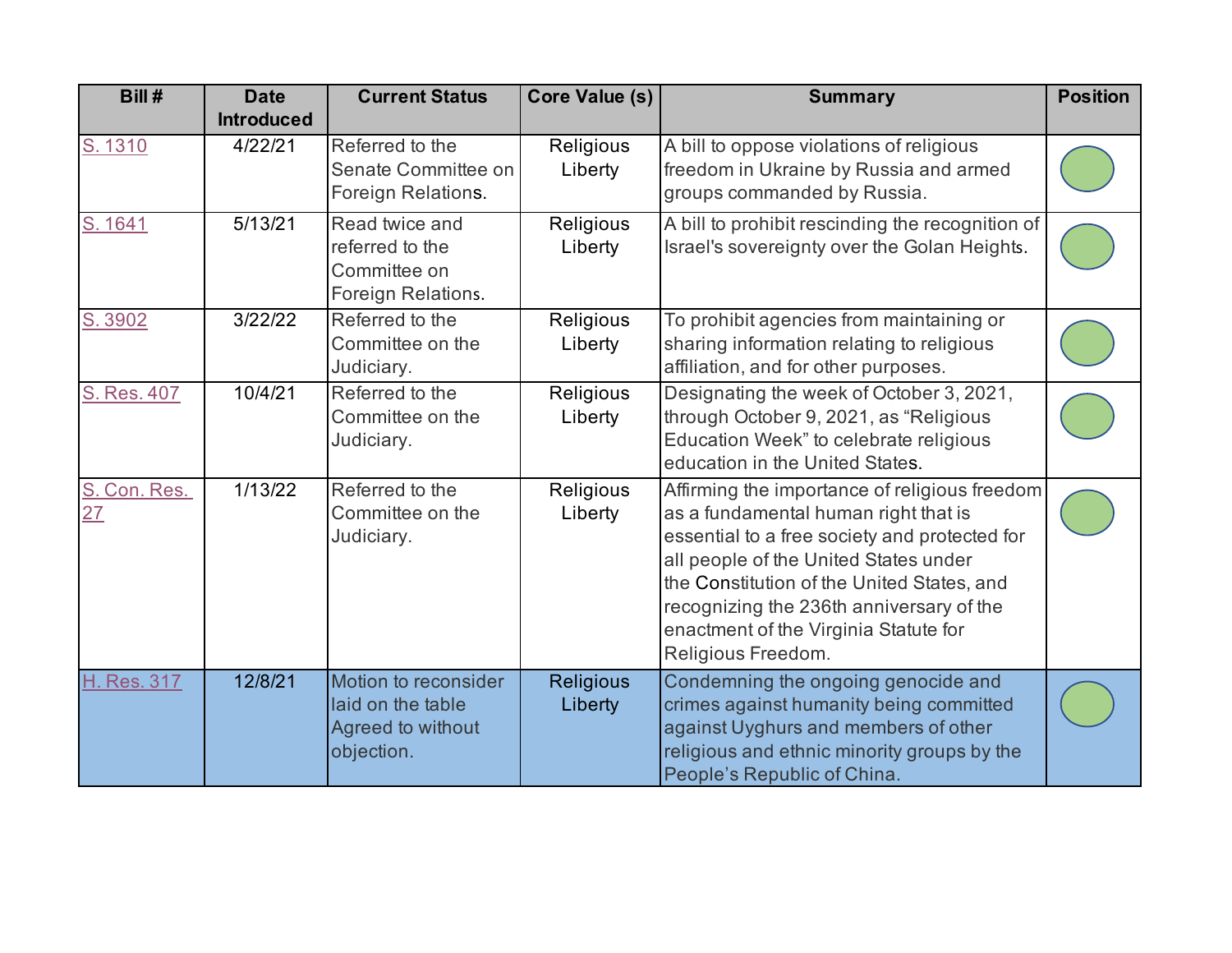| Bill#              | <b>Date</b><br><b>Introduced</b> | <b>Current Status</b>                                                                              | <b>Core Value (s)</b> | <b>Summary</b>                                                                                                                                                                                                                                                                                                         | <b>Position</b> |
|--------------------|----------------------------------|----------------------------------------------------------------------------------------------------|-----------------------|------------------------------------------------------------------------------------------------------------------------------------------------------------------------------------------------------------------------------------------------------------------------------------------------------------------------|-----------------|
| <b>H. Res. 396</b> | 5/28/21                          | Referred to the<br>Subcommittee on<br>Middle East, North<br>Africa and Global<br>Counterterrorism. | Religious<br>Liberty  | Condemning the deadly and indiscriminate<br>rocket attacks perpetrated against Israel by<br>Hamas beginning the week of May 9, 2021,<br>and expressing that the United States must<br>continue to invest in and support Israel's<br>security and sovereignty.                                                          |                 |
| <b>H. Res. 428</b> | 5/21/21                          | Referred to the<br>House Committee on<br>the Judiciary.                                            | Religious<br>Liberty  | Condemning the horrific anti-Semitic events<br>in the wake of rising tensions in Israel, and<br>reaffirming the House of Representative's<br>commitment to combating hate, bigotry, and<br>violence against the Jewish community.                                                                                      |                 |
| H. Res. 604        | 8/24/21                          | Referred to the<br>House Committee on<br>Foreign Affairs.                                          | Religious<br>Liberty  | Expressing the sense of the House of<br>Representatives that Congress disapproves<br>of United States recognition of the Taliban<br>and supports an Afghan government-in-exile<br>and the efforts to resist the Taliban in the<br>Panjshir Valley.                                                                     |                 |
| <b>H.R. 754</b>    | 3/22/21                          | Referred to the<br>Subcommittee on the<br>Constitution, Civil<br>Rights, and Civil<br>Liberties.   | Religious<br>Liberty  | To prevent States and local jurisdictions from<br>interfering with services held at houses of<br>worship, and for other purposes.                                                                                                                                                                                      |                 |
| <b>H. Res. 843</b> | 12/8/21                          | Referred to the<br>House Committee on<br>Foreign Affairs.                                          | Religious<br>Liberty  | Affirming the historical connection of the<br>Jewish people to the ancient and sacred city<br>of Jerusalem and condemning efforts at the<br>United Nations Educational, Scientific, and<br>Cultural Organization (UNESCO) to deny<br>Judaism's millennia-old historical, religious,<br>and cultural ties to Jerusalem. |                 |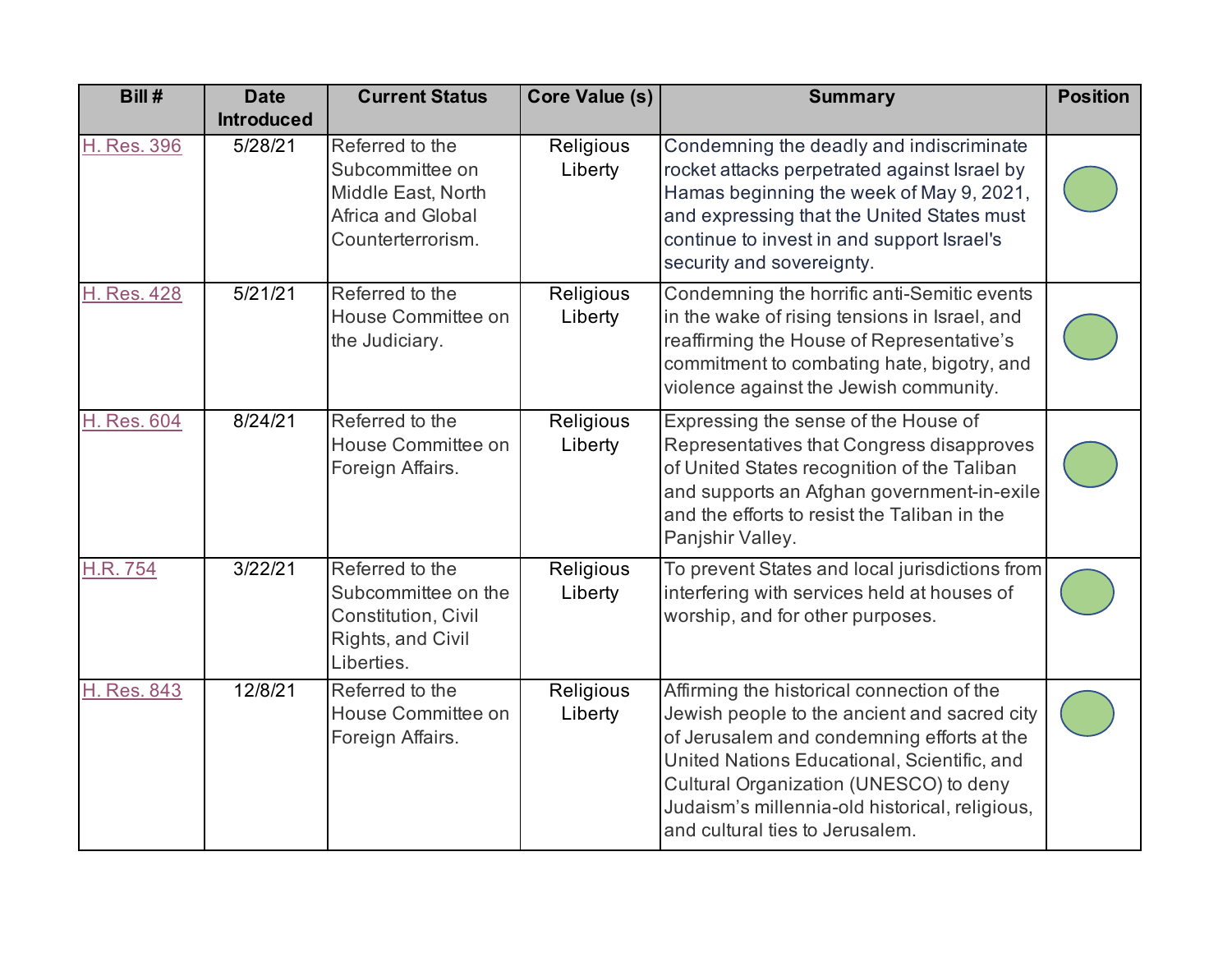| Bill #             | <b>Date</b><br><b>Introduced</b> | <b>Current Status</b>                                                                                          | Core Value (s)              | <b>Summary</b>                                                                                                                                                              | <b>Position</b>                     |
|--------------------|----------------------------------|----------------------------------------------------------------------------------------------------------------|-----------------------------|-----------------------------------------------------------------------------------------------------------------------------------------------------------------------------|-------------------------------------|
| <b>H. Res. 850</b> | 12/14/21                         | Referred to the<br>House Committee on<br>Oversight and<br>Reform.                                              | Religious<br>Liberty        | Expressing the sense of the House of<br>Representatives that the symbols and<br>traditions of Christmas should be protected<br>for use by those who celebrate Christmas.    |                                     |
| H. Res. 874        | 1/19/22                          | Referred to the<br>House Committee on<br>Oversight and<br>Reform.                                              | Religious<br>Liberty        | Supporting the designation of a National<br>Year of Humiliation, Fasting, and Prayer.                                                                                       |                                     |
| H.R. 1378          | 4/28/21                          | Referred to the<br>Subcommittee on the<br><b>Constitution, Civil</b><br><b>Rights, and Civil</b><br>Liberties. | <b>Religious</b><br>Liberty | To amend the Religious Freedom<br>Restoration Act of 1993 to protect civil rights<br>and otherwise prevent meaningful harm to<br>third parties, and for other purposes.     |                                     |
| H.R. 1440          | 4/28/21                          | Referred to the<br>Subcommittee on the<br><b>Constitution, Civil</b><br>Rights, and Civil<br>Liberties.        | <b>Religious</b><br>Liberty | To prohibit discrimination on the basis of<br>sex, sexual orientation, and gender identity;<br>and to protect the free exercise of religion.                                | Monitor<br><b>Bill's</b><br>Content |
| <b>H.R. 1750</b>   | 3/10/21                          | Referred to the<br><b>House Subcommittee</b><br>on Worker and Family<br>Support.                               | Religious<br>Liberty        | To ensure that organizations with religious<br>or moral convictions are allowed to continue<br>to provide services for children.                                            |                                     |
| H.R. 3056          | 5/28/21                          | Referred to the<br>Subcommittee on<br>Europe, Energy, the<br>Environment and                                   | Religious<br>Liberty        | To oppose violations of religious freedom in<br>Turkey by the Government of Turkey and to<br>safeguard the rights and religious freedoms<br>of the Ecumenical Patriarchate. |                                     |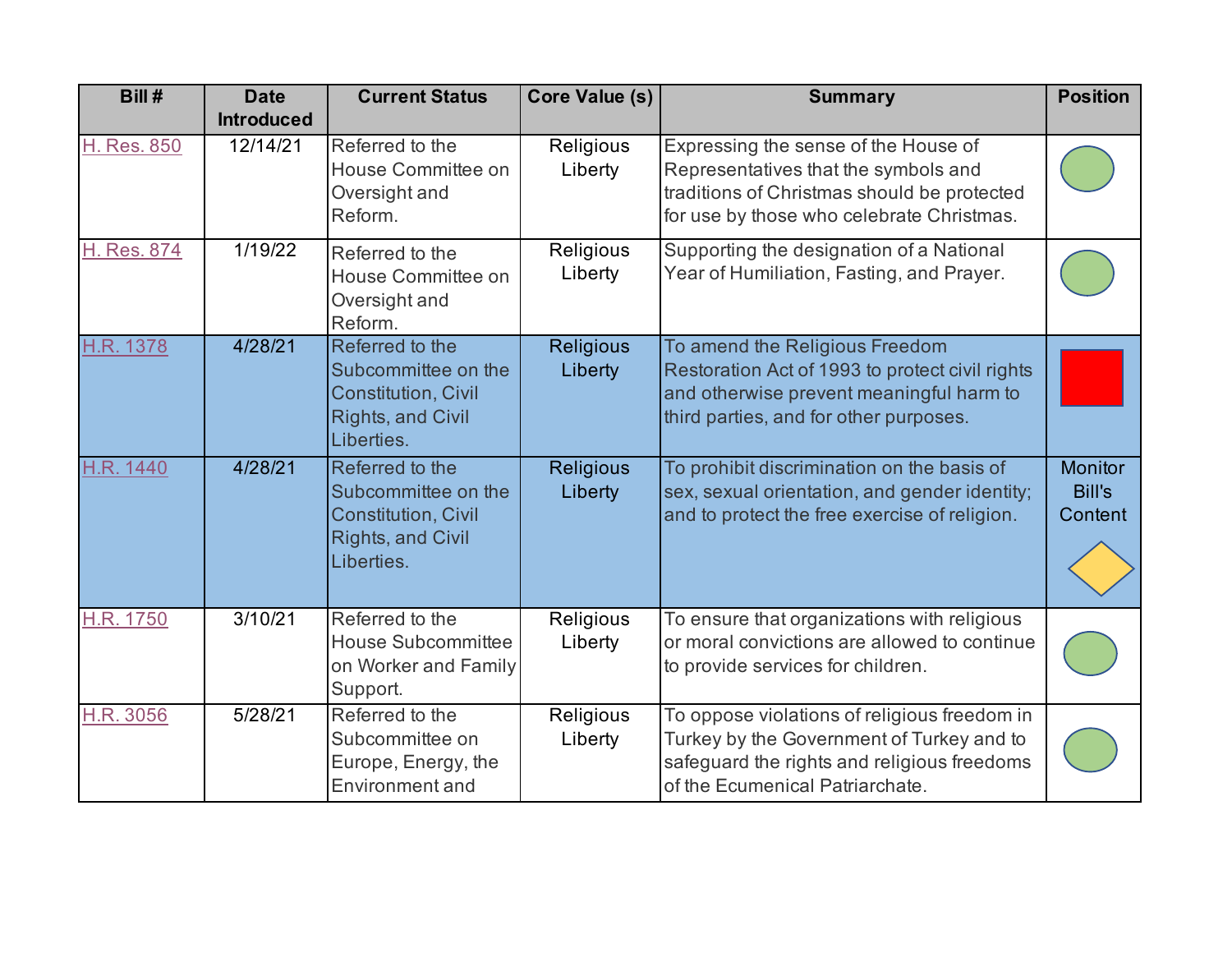| Bill#     | <b>Date</b>       | <b>Current Status</b>                                                                                                                                                                                                                                                                                     | <b>Core Value (s)</b>                              | <b>Summary</b>                                                                                                                                                                                                                                                                                                                | <b>Position</b>              |
|-----------|-------------------|-----------------------------------------------------------------------------------------------------------------------------------------------------------------------------------------------------------------------------------------------------------------------------------------------------------|----------------------------------------------------|-------------------------------------------------------------------------------------------------------------------------------------------------------------------------------------------------------------------------------------------------------------------------------------------------------------------------------|------------------------------|
|           | <b>Introduced</b> |                                                                                                                                                                                                                                                                                                           |                                                    |                                                                                                                                                                                                                                                                                                                               |                              |
| H.R. 3190 | 5/13/21           | Referred to the<br>House Committee on<br>Foreign Affairs.                                                                                                                                                                                                                                                 | Religious<br>Liberty                               | To prohibit rescinding the recognition of<br>Israel's sovereignty over the Golan Heights.                                                                                                                                                                                                                                     |                              |
| H.R. 3306 | 5/18/21           | Referred to the<br>Committee on Foreign<br>Affairs, and in addition to<br>the Committee on the<br>Judiciary, for a period to<br>be subsequently<br>determined by the<br>Speaker, in each case for<br>consideration of such<br>provisions as fall within<br>the jurisdiction of the<br>committee concerned | Religious<br>Liberty and<br>Value of<br>Human Life | To address state-sanctioned violence<br>against women in the People's Republic of<br>China, including rape and torture in<br>detention and forced sterilizations, forced<br>abortions, and other coercive birth restriction<br>policies, particularly in the Xinjiang Uyghur<br>Autonomous Region, and for other<br>purposes. |                              |
| H.R. 4023 | 6/21/21           | Referred to the<br>House Committee on<br>the Judiciary.                                                                                                                                                                                                                                                   | Religious<br>Liberty                               | To amend the Religious Freedom<br>Restoration Act of 1993 to eliminate the<br>applicability of such Act to the District of<br>Columbia.                                                                                                                                                                                       |                              |
| H.R. 3918 | 6/15/21           | Referred to the<br>House Committee on<br>Energy and<br>Commerce.                                                                                                                                                                                                                                          | Religious<br>Liberty                               | To amend the Federal Trade Commission<br>Act to permit the Federal Trade Commission<br>to enforce such Act against certain tax-<br>exempt organizations.                                                                                                                                                                      | Monitor<br>Bill's<br>Content |
| H.R. 4821 | 2/9/22            | Ordered to be<br><b>Reported (Amended)</b><br>by Voice Vote.                                                                                                                                                                                                                                              | Religious<br>Liberty                               | To hold accountable senior officials of the<br>Government of the People's Republic of<br>China who are responsible for, complicit in,<br>or have directly persecuted Christians in<br>China, and for other purposes.                                                                                                          |                              |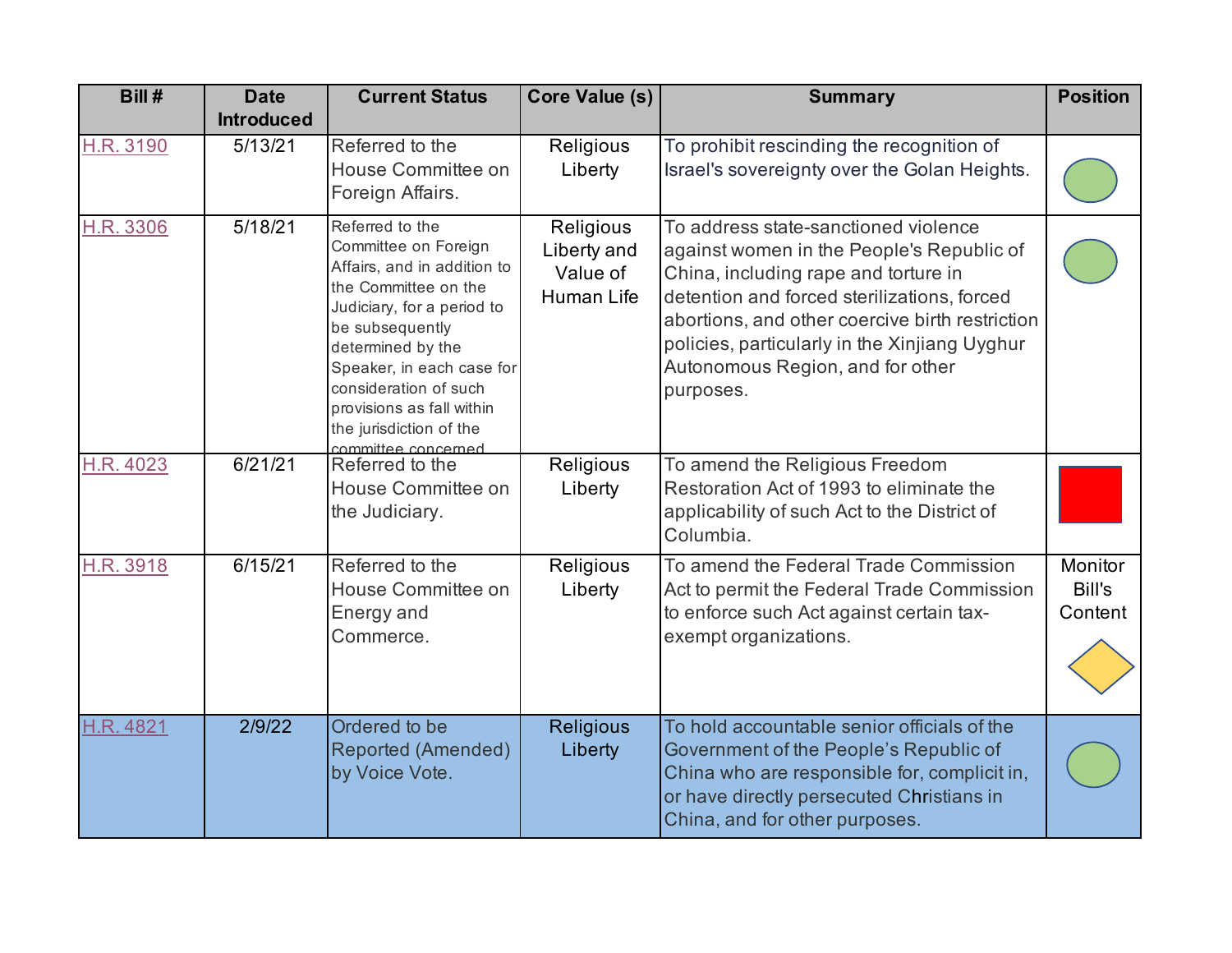| Bill#          | <b>Date</b>       | <b>Current Status</b>                                                                             | Core Value (s)                                 | <b>Summary</b>                                                                                                                                                                                                                                                                         | <b>Position</b> |
|----------------|-------------------|---------------------------------------------------------------------------------------------------|------------------------------------------------|----------------------------------------------------------------------------------------------------------------------------------------------------------------------------------------------------------------------------------------------------------------------------------------|-----------------|
|                | <b>Introduced</b> |                                                                                                   |                                                |                                                                                                                                                                                                                                                                                        |                 |
| H. Res. 585    | 8/10/21           | Referred to the<br>House Committee on<br>Foreign Affairs.                                         | Religious<br>Liberty                           | Condemning the atrocities and crimes<br>against humanity being perpetrated against<br>religious and ethnic minority women in the<br>Xinjiang Uyghur Autonomous Region by the<br>Government of the People's Republic of<br>China.                                                       |                 |
| H.R. 5286      | 10/12/21          | Referred to the<br>Subcommittee on<br>Asia, the Pacific,<br>Central Asia and<br>Nonproliferation. | Religious<br>Liberty                           | To establish a Chinese Corporate Human<br>Rights Abusers List, and for other purposes.                                                                                                                                                                                                 |                 |
| <b>HR 5480</b> | 10/5/21           | Referred to the<br>House Committee on<br><b>Education and Labor.</b>                              | Religious<br>Liberty and<br>Good<br>Governance | To clarify the applicability of the Religious<br>Freedom Restoration Act of 1993 to rules<br>issued under the Occupational Safety and<br>Health Act of 1970 and to amend such Act to<br>prohibit emergency temporary standards<br>with respect to vaccines, and for other<br>purposes. |                 |
| H.R. 5967      | 11/15/21          | Referred to the<br>House Committee on<br>Education and Labor.                                     | Religious<br>Liberty and<br>Good<br>Governance | To ensure that institutions of higher<br>education with COVID-19 vaccination<br>requirements provide an opportunity for<br>religious exemption from such requirements,<br>and for other purposes.                                                                                      |                 |
| H.R. 6183      | 12/8/21           | Referred to the<br>House Committee on<br>Ways and Means.                                          | Religious<br>Liberty                           | To amend the Internal Revenue Code of<br>1986 to provide for a credit against tax, or<br>refund of tax, for certain Federal insurance<br>taxes for employees who are members of<br>religious faiths which oppose participation in<br>such insurance.                                   |                 |